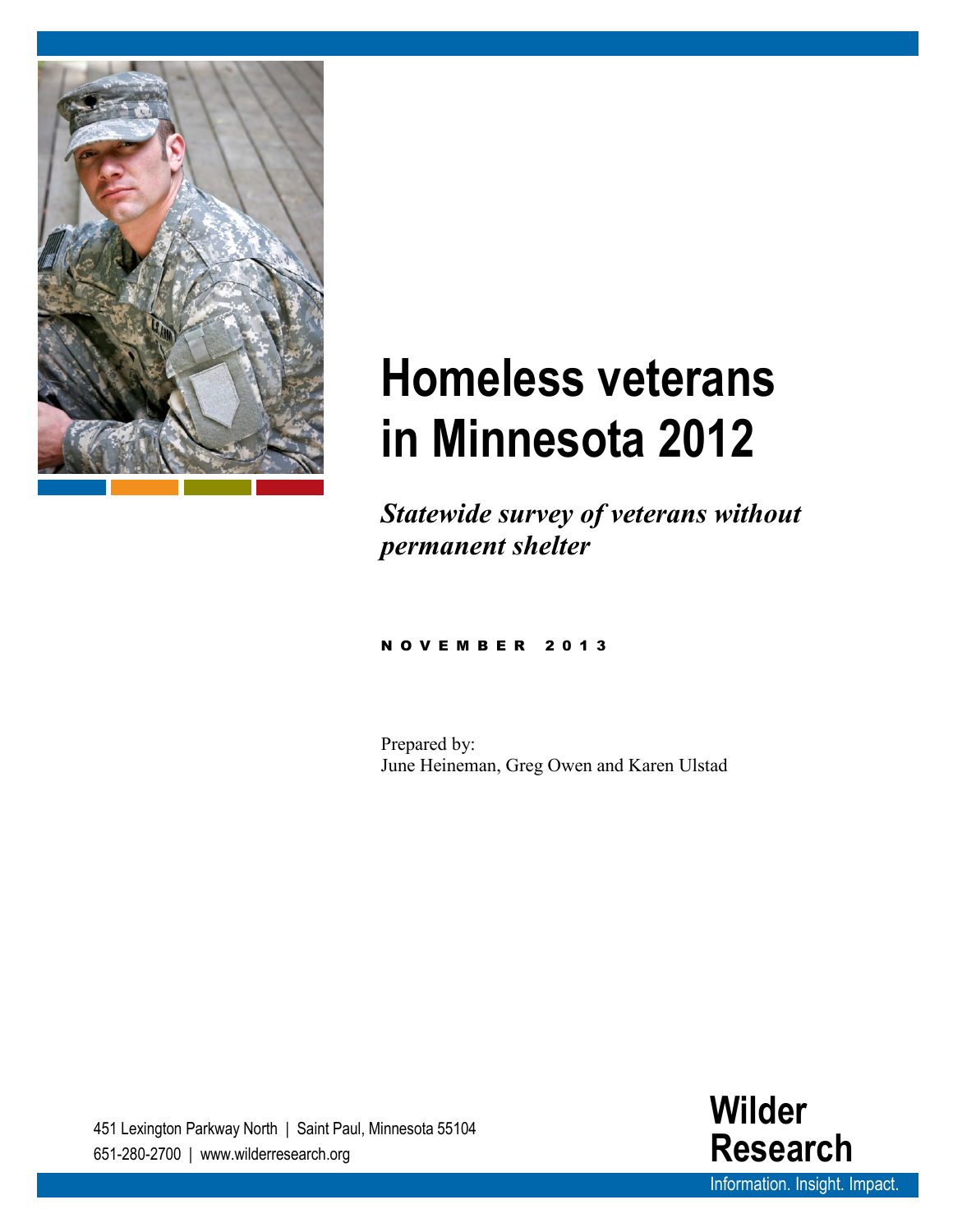# Contents

| Comparison of homeless male veterans to non-veteran homeless men 19 |  |
|---------------------------------------------------------------------|--|
|                                                                     |  |
|                                                                     |  |
|                                                                     |  |
|                                                                     |  |
|                                                                     |  |
|                                                                     |  |
|                                                                     |  |
|                                                                     |  |
|                                                                     |  |
|                                                                     |  |
|                                                                     |  |
|                                                                     |  |
|                                                                     |  |
|                                                                     |  |
|                                                                     |  |
|                                                                     |  |
|                                                                     |  |
|                                                                     |  |
|                                                                     |  |
|                                                                     |  |
|                                                                     |  |
|                                                                     |  |
|                                                                     |  |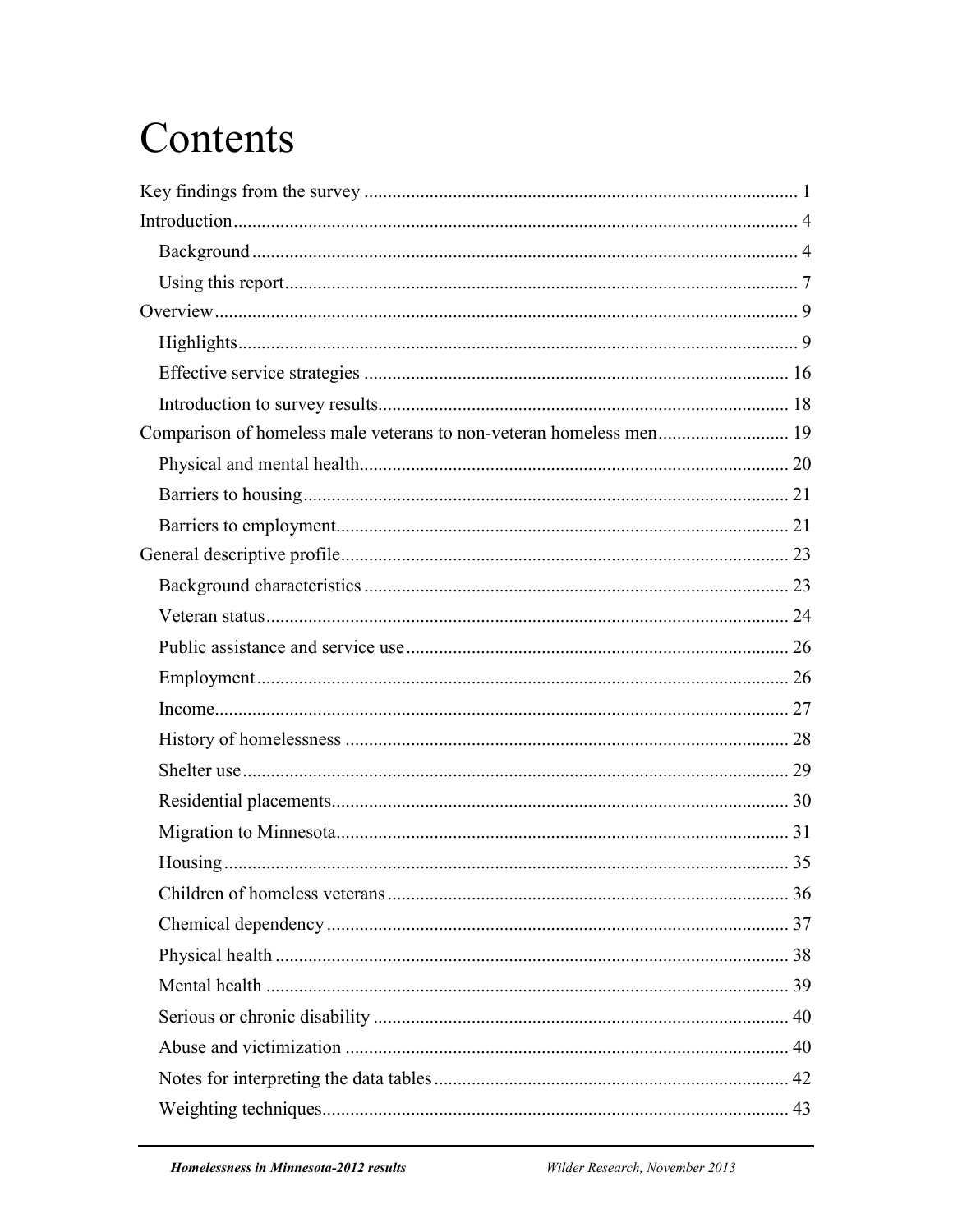# Figures

| 1.  | Number and percentage of homeless persons who are U.S. military veterans 10        |  |
|-----|------------------------------------------------------------------------------------|--|
| 2.  |                                                                                    |  |
| 3.  | Homeless male veterans compared to other homeless Men - childhood trauma           |  |
| 4.  |                                                                                    |  |
| 5.  | Homeless male veterans compared to other homeless men – Barriers to housing  21    |  |
| 6.  | Homeless male veterans compared to other homeless men – Barriers to employment. 22 |  |
| 7.  | Race and ethnicity of homeless veterans compared to Minnesota adult homeless       |  |
| 8.  |                                                                                    |  |
| 9.  |                                                                                    |  |
| 10. |                                                                                    |  |
| 11. |                                                                                    |  |
| 12. | Have you ever lived in any of the following types of facilities or programs? 31    |  |
| 13. | All homeless veterans living in Minnesota two years or less:                       |  |
| 14. | Greater Minnesota homeless veterans living in the state two years or less:         |  |
| 15. | Twin Cities area homeless veterans living in Minnesota two years or less:          |  |
| 16. | Common reasons why homeless veterans left their last regular housing  36           |  |
| 17. | Type of medical insurance reported by homeless veterans who had some kind of       |  |
| 18. |                                                                                    |  |
| 19. |                                                                                    |  |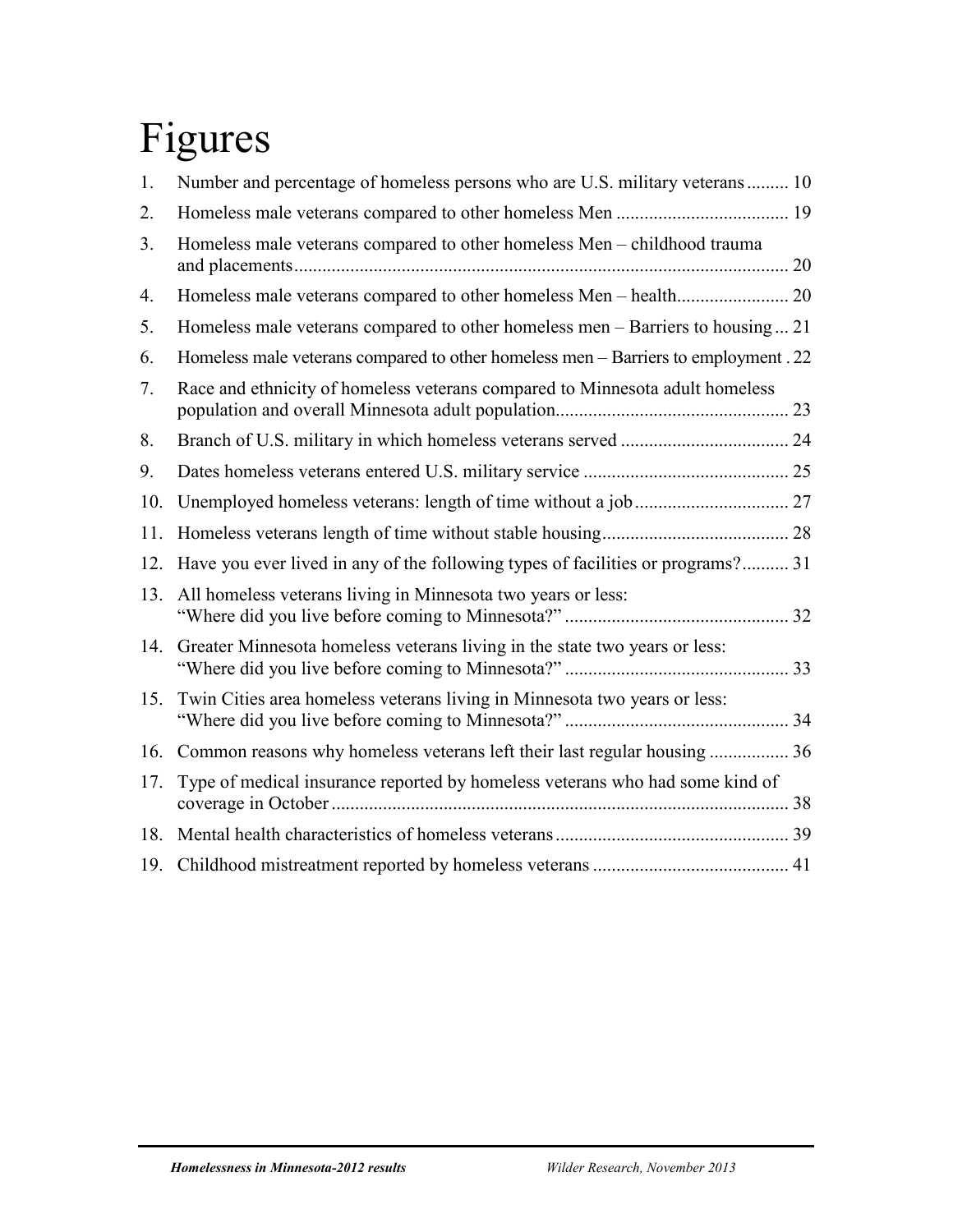# Acknowledgments

This report, and other companion reports and fact sheets that describe the results of Wilder Research's eighth triennial study of homelessness in Minnesota, would not be possible without many helping hands. This study is, by its very nature, an exercise in cross-sector collaboration and there are many people to thank.

First, thanks to our funders, who always seem to find the resources necessary to bring this study to life. This year, much of the heavy lifting was done by the Minnesota Department of Human Services and Minnesota Housing, who together with the Minnesota Departments of Education, Veterans Affairs, Corrections, and Public Safety, provided half of the resources necessary to complete the study. Private funders also played a critical role by providing the other half of the funding needed. This includes F.R. Bigelow Foundation, Blandin Foundation, Bush Foundation, Family Housing Fund, Greater Minnesota Housing Fund, Greater Twin Cities United Way, The McKnight Foundation, The Minneapolis Foundation, and the Wilder Foundation.

As often is the case, there is a key leader whose persistence and passion make the funding come together. Special thanks are due to Jane Lawrenz at the Minnesota Department of Human Services, who goes to bat in each study cycle to be sure the statewide homeless study and the companion study of reservation homelessness get the attention needed and the funding required, making both studies possible. The authors are also grateful to Kathy Vitalis, president of the Minnesota Assistance Council for Veterans, for her efforts to encourage veterans and veteran serving agencies to participate in the survey. She has been a longstanding and helpful advisor to this study.

Thanks also to Boston Scientific, who provided their facilities and technical assistance to produce our training video, and to Cummins Power Generation, Beacon Interfaith Housing Collaborative, and Wells Fargo for their special efforts recruiting staff to serve as volunteer interviewers.

Volunteer interviewers and service providers are not only the backbone of this study; they also raise awareness about homelessness through the many friends, co-workers, and family members each one touches. This year, community volunteers, agency and program staff, and virtually the entire Wilder Research work force went to 390 locations across the state to conduct interviews. The study would not be possible without them. They endure our training videos and instructional materials, and still find the courage to return for the next study cycle. They are special people.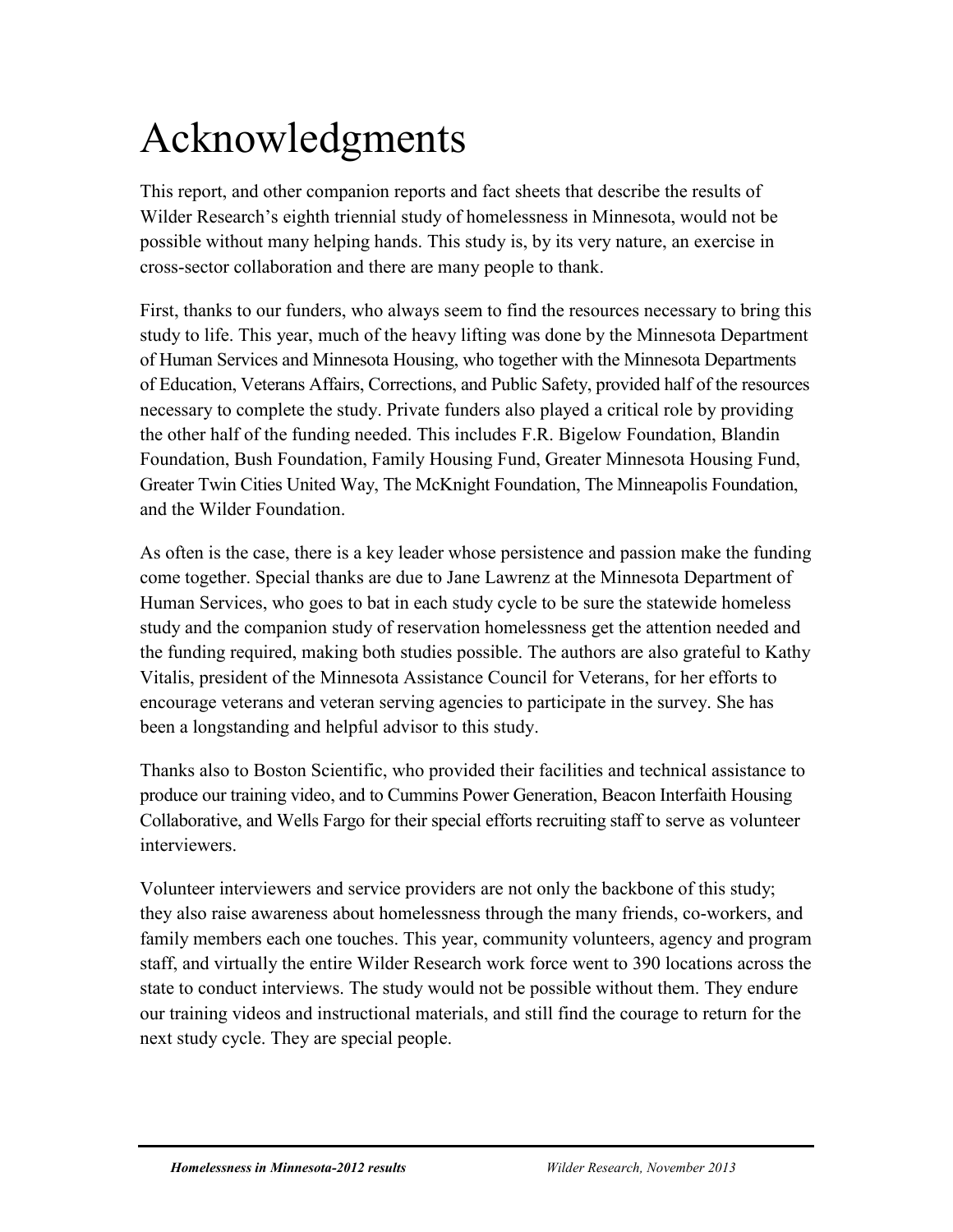Finally, all social science research depends on the willingness and participation of the individuals who make up the population of interest; in this case, adults and youth throughout Minnesota who have no permanent place to live. Despite the depth of the survey and the personal nature of many questions, participation rates are extremely high (90%). Respondents answer more than 300 survey questions in face-to-face interviews and receive in exchange only a \$5 honorarium. Their generosity in sharing the details of their lives gives voice and substance to the reality of homelessness in our state and helps planners, funders, and advocates in their efforts to find solutions. This report tells their stories.

### **Wilder Research project staff**

**Greg Owen and Michelle Decker Gerrard, study co-directors**

- Walker Bosch Ron Mortenson Phil Cooper Brian Pittman Marilyn Conrad Lisa Sell Thalia Hall Rebecca Schultz Nancy Hartzler Ellen Shelton June Heineman Karen Ulstad
- Mark Anton Christin Lindberg Jackie Campeau Stephanie Nelson-Dusek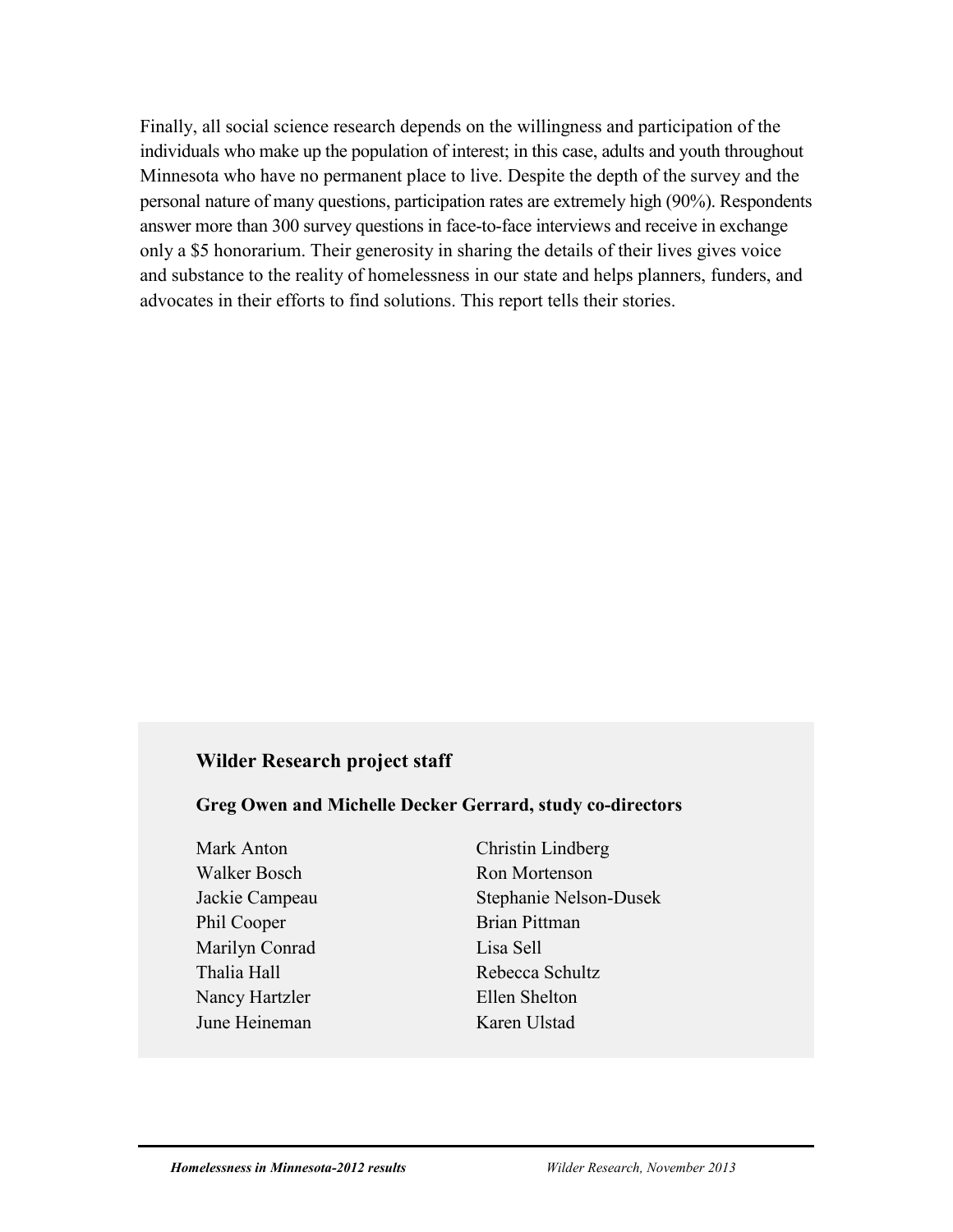# <span id="page-5-0"></span>Key findings from the survey

## *Homelessness among veterans in Minnesota has decreased since 2009*

Targeted efforts to reduce homelessness among military veterans appear to be paying off. In 2012, 580 homeless veterans were counted on the night of the survey, down from 669 in 2009. Our survey counted 542 male veterans, a 10 percent decline from the 605 counted in 2009. Among female veterans the decline is even more dramatic: our survey counted 38 female veterans compared to 64 female veterans three years earlier, a drop of 41 percent. Minnesota's trend is similar to the national trend reported by the United States Interagency Council on Homelessness, Ending Homelessness among Veterans (USICH, February 2013), that found the number of veterans experiencing homelessness in the United States has decreased by 18 percent since 2010 (from 76,329 to 62,619).

## *Most homeless veterans are older and home-grown*

While nearly a quarter of homeless adults age 55 and older have served in the military only 7 percent of those 54 or younger have done so. More than half of male homeless veterans in Minnesota are over age 50 compared with about one-quarter of Minnesota's overall male homeless population. On average, male veterans are about 10 years older than the general population of homeless men. Seventy percent of all homeless veterans have lived in Minnesota five years or longer and over half have lived in Minnesota more than 20 years.

# *Homeless veterans are disproportionately people of color*

About 37 percent of Minnesota's homeless veterans are persons of color compared with less than 11 percent of the state's overall population. Particularly over-represented are African Americans in the Twin Cities 7-county area (33%), and both African Americans (11%) and American Indians (10%) in greater Minnesota.

## *One-quarter of homeless veterans reported serving in a combat zone*

Ten percent served in a combat zone in Vietnam, 4 percent in the first Gulf War, and 8 percent in the current Iraq War or Afghanistan. Nearly half of homeless veterans reported service-related health problems, primarily mental health problems (44%) and hearing/ear problems (33%). Based on a series of standard health interview questions, 6 percent of veterans reported that they have been diagnosed with a service-related head injury, although a much higher percentage – one third of all veterans – screened positive for a likely brain injury.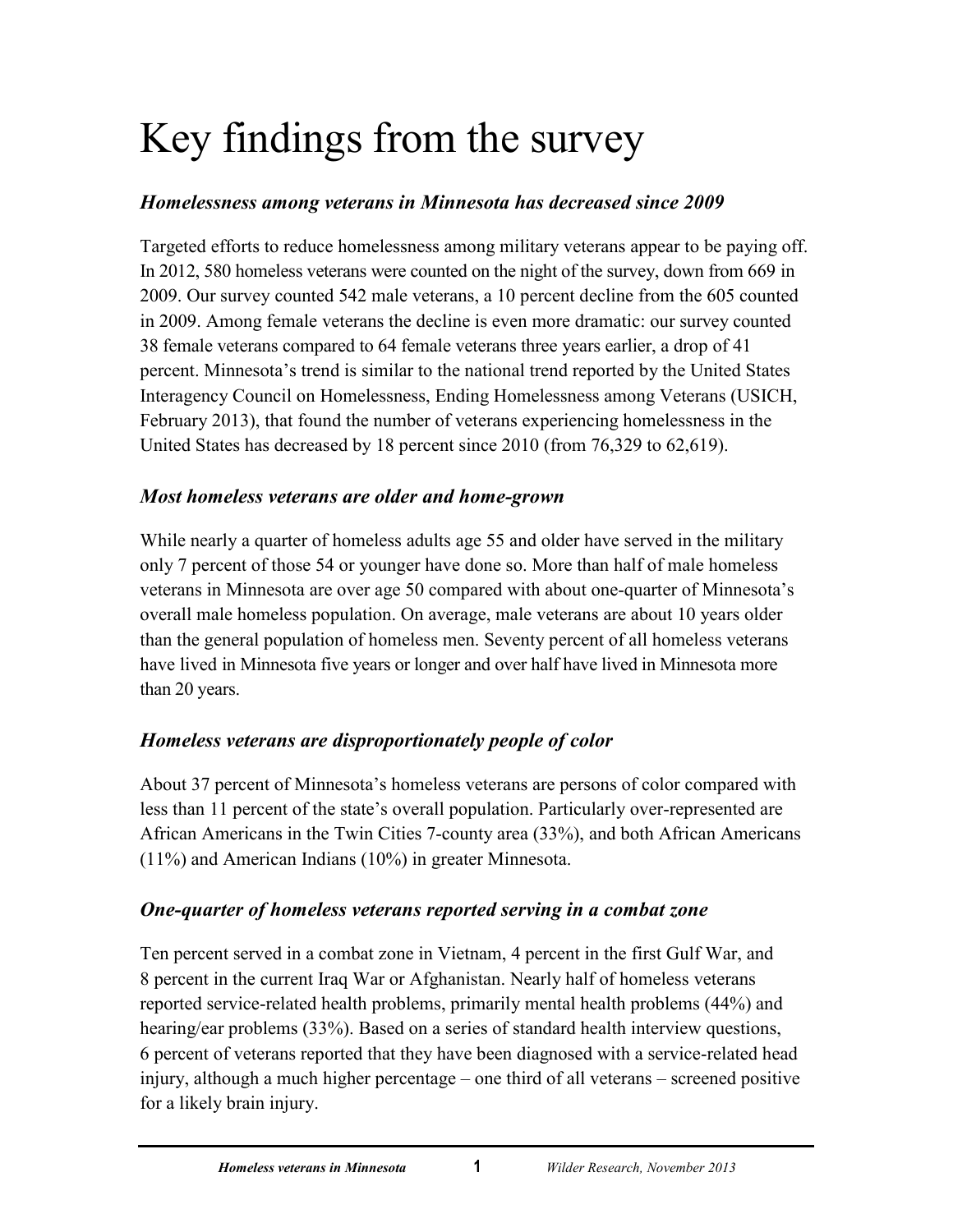## *For homeless vets, better education doesn't translate to employment; health barriers play a role in high unemployment rates*

Almost all homeless veterans have completed high school compared with just threequarters of the general homeless population. The percentage who attended college was also higher for homeless veterans than for the general homeless population (50% vs. 34%). However, similar to the overall homeless population, only 9 percent of homeless veterans were employed full time. More concerning, 53 percent of homeless veterans have been unemployed for over a year, compared with 46 percent of the overall homeless population. It is important to note that over half of homeless veterans reported that a physical, mental, or other health condition limited the amount or type of work they could do, and nearly one-third reported problems with memory, concentration, or decision-making.

## *Homeless vets have high rates of health coverage and access to care, but medical needs are not always met*

More than 4 out of 5 homeless veterans have some type of medical coverage and 78 percent report that they have a regular place to go for medical care. Nonetheless, among the veterans we surveyed, 49 percent say they need to see a dentist, 43 percent need to see a doctor for physical health problems, and 36 percent need to see a professional for mental health problems. Overall, 26 percent report problems getting the medical care that they need, one out of six was not taking prescribed medications, and 42 percent had sought care in an emergency room within the past six months.

## *Use of veterans benefits is up*

In the year prior to the survey, 45 percent of homeless veterans took advantage of benefits provided them. This compares to 42 percent in 2009 and 33 percent in 2006. The benefits most frequently used were Veterans Administration medical services (34%) and service-related compensation (19%). In addition, about one-third (34%) of homeless military veterans reported that during the past 12 months they had contact with a County Veterans Service Officer and over one-quarter had attended a Veterans Stand Down event.

# *Veterans experience high levels of chronic homelessness*

Nearly 6 out of 10 homeless veterans have been without stable housing for a year or longer. One out of 4 has been homeless at least three years, five percentage points higher than the overall homeless population. The proportion of homeless veterans that fit Minnesota's definition of long-term homeless was 63 percent; the proportion of homeless veterans that fit HUD's definition of chronic homeless was 46 percent.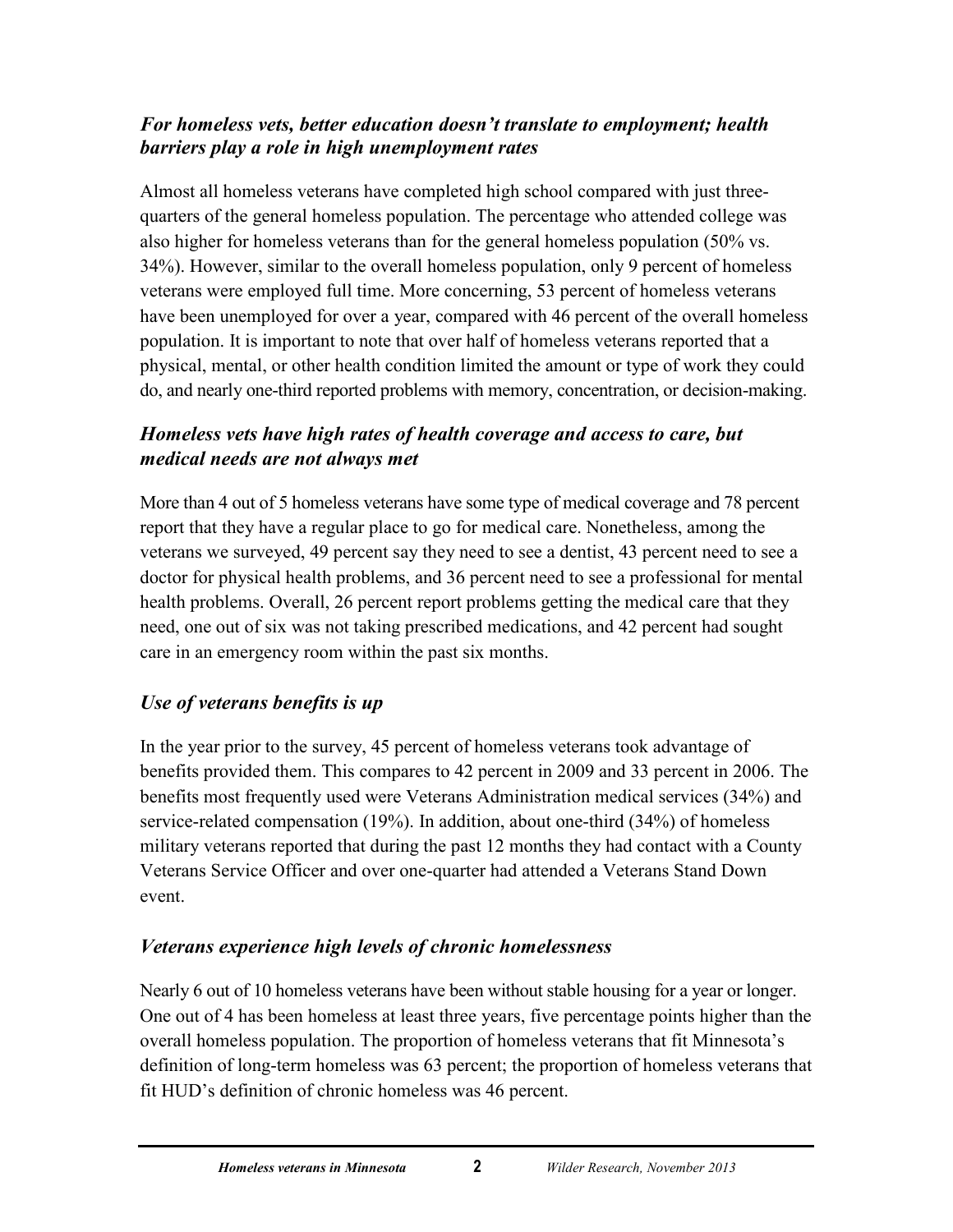## **Addressing veterans' homelessness**

According to the USICH report, Veterans Administration program staff and grantees have been working on a variety of engagement strategies designed to fit the individual needs of returning veterans. These strategies include short-term assistance to help veterans connect to mainstream services, transitional services for completing treatment or rehabilitation and securing permanent housing, along with rent subsidy and case management services. Brief descriptions of these programs are presented on page 17 of this report.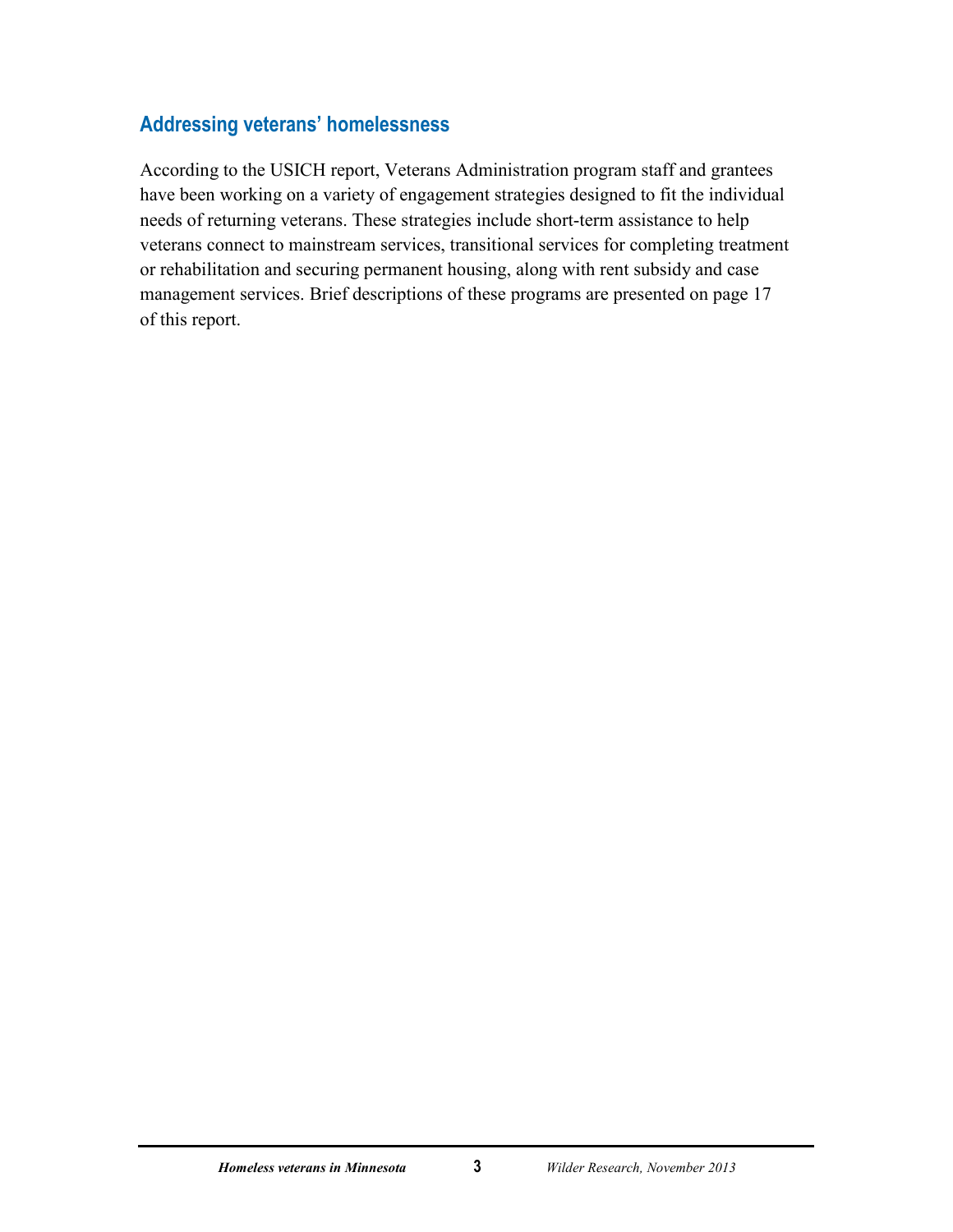# <span id="page-8-0"></span>Introduction

The purpose of this report is to provide a current snapshot of U.S. military veterans experiencing homelessness in Minnesota. The information is intended as a resource for planners, policymakers, service providers, and others who are interested in addressing the problems associated with homelessness among veterans.

The information presented in this report is a subset of data from the statewide survey and comes from three main sources:

- 1. A statewide population count, or census, of all persons who were residing in emergency shelters and transitional housing facilities on the night of Thursday, October 25, 2012.
- 2. A statewide survey of a sample of military veterans (N=441) who were living in emergency shelters and transitional housing facilities on October 25, 2012.
- 3. A survey of 139 homeless veterans found in informal or non-shelter locations around the state on October 25, 2012.

The report also references U.S. Census information and other data about the general adult population.

Other reports and detailed data tables on homeless adults and their children, youth and young adults, and on Minnesota's Continuum of Care regions are available at: <http://www.wilder.org/Wilder-Research/Research-Areas/Homelessness/Pages/default.aspx>

# <span id="page-8-1"></span>**Background**

Every three years since 1991, Wilder Research has conducted a statewide survey of people who are homeless or living in temporary housing programs. In October 2012, nearly 1,300 volunteer interviewers conducted face-to-face interviews with more than 4,500 people experiencing homelessness throughout the state. Study participation was voluntary, and participants received \$5.00 for completing the interview. Ninety percent of those who were asked agreed to participate. This report is based on those in the statewide study who identified themselves as having served in the U.S. military.

## *Data sources*

The statewide homeless study is based on two sources of data: face-to-face interviews with adults and unaccompanied youth experiencing homelessness, and a shelter census completed by the shelter providers.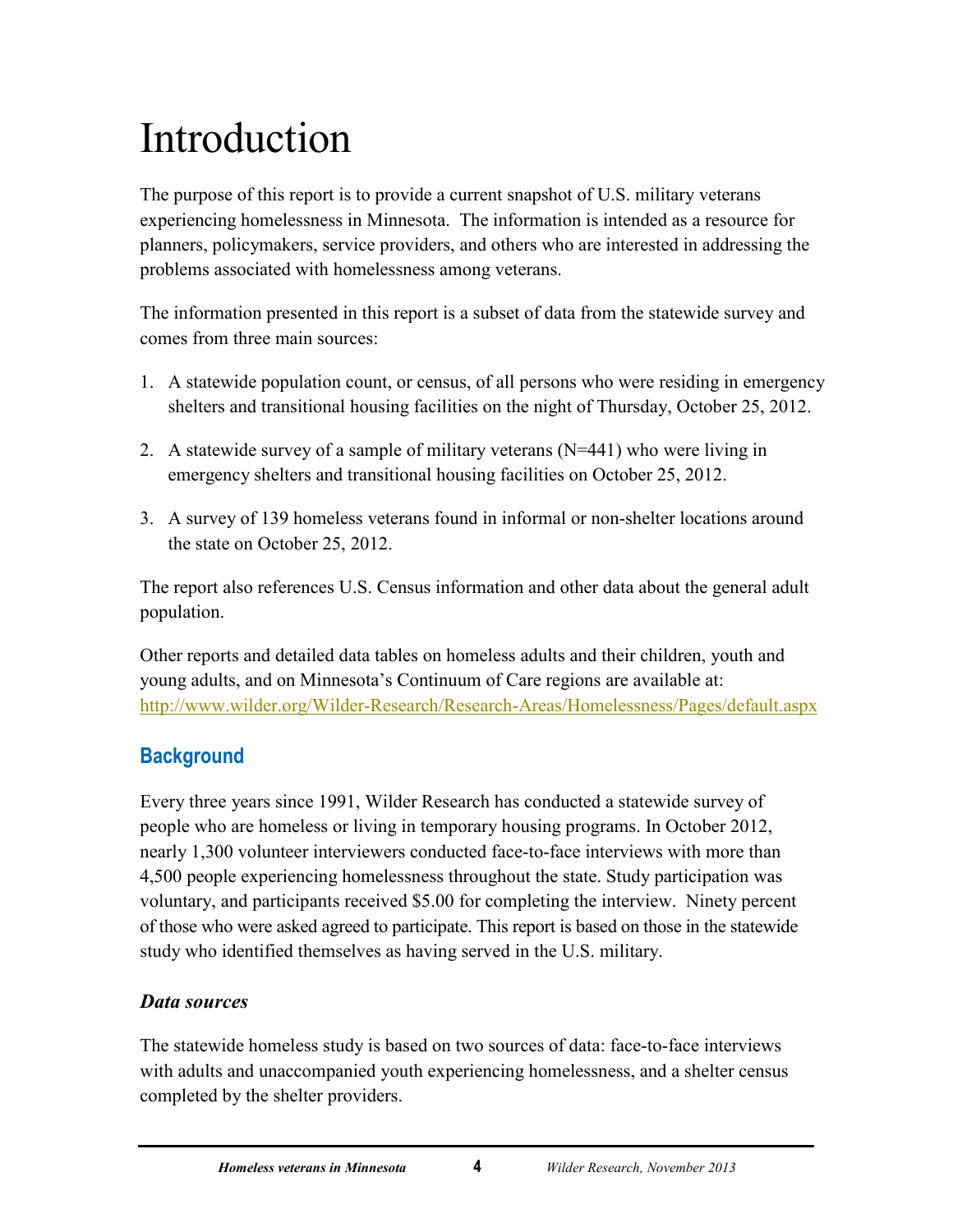## **Interviews**

The statewide survey provides information about the characteristics of homeless people based on 4,563 face-to-face interviews with homeless adults and youth, each one typically lasting 35 to 45 minutes. The interviews were done by 1,299 volunteers and program staff in 390 locations, including shelters and transitional housing programs as well as meal sites, service centers, encampments, and other places not intended for housing. Interviews were conducted in October 2012 with respondents known to be homeless on the night of October 25, including 1,502 men and 1,428 women in shelters, as well as another 1,535 interviews with adults in non-shelter locations. According to the interviews, adult respondents had 2,347 children and 704 partners with them. We also conducted interviews with 98 unaccompanied minors age 17 and under, both in and out of shelter settings. These minors had a total of 6 children and 12 partners with them.

According to the interviews, 580 homeless persons identified themselves as having served in the U.S. military. There were 542 men and 38 women. They had a total of 49 children with them on the night of the survey.

Based on prior information from shelter providers, the statewide survey was translated into the languages most often needed. Seven interviews were completed in Somali and 28 were completed in Spanish.

#### **Shelter census count**

Detailed information about the total number of men, women, and children in residence on the night of the survey is gathered from all providers of service in emergency shelters, time-limited transitional housing programs, domestic violence shelters, and emergency service voucher sites. This complete enumeration within shelters on the day of the survey provides the basis for all shelter counts reported here. It also allows us to weight the survey results for those in shelters and generalize the findings to nearly the entire population of those experiencing homelessness in our state.

The shelter census counts are used to produce a detailed count for each Continuum of Care region (geographic areas used for housing planning and service coordination) in Minnesota and are posted on the Wilder Research website at [http://www.wilder.org/Wilder-](http://www.wilder.org/Wilder-Research/Research-Areas/Homelessness/Pages/default.aspx)[Research/Research-Areas/Homelessness/Pages/default.aspx.](http://www.wilder.org/Wilder-Research/Research-Areas/Homelessness/Pages/default.aspx) There is no comparable information about the total number of persons in non-shelter locations, other than the counts of those who participated in interviews and persons staying with them in nonshelter locations. All adults and unaccompanied youth found in non-shelter locations were asked to participate in the study (or one member of each couple).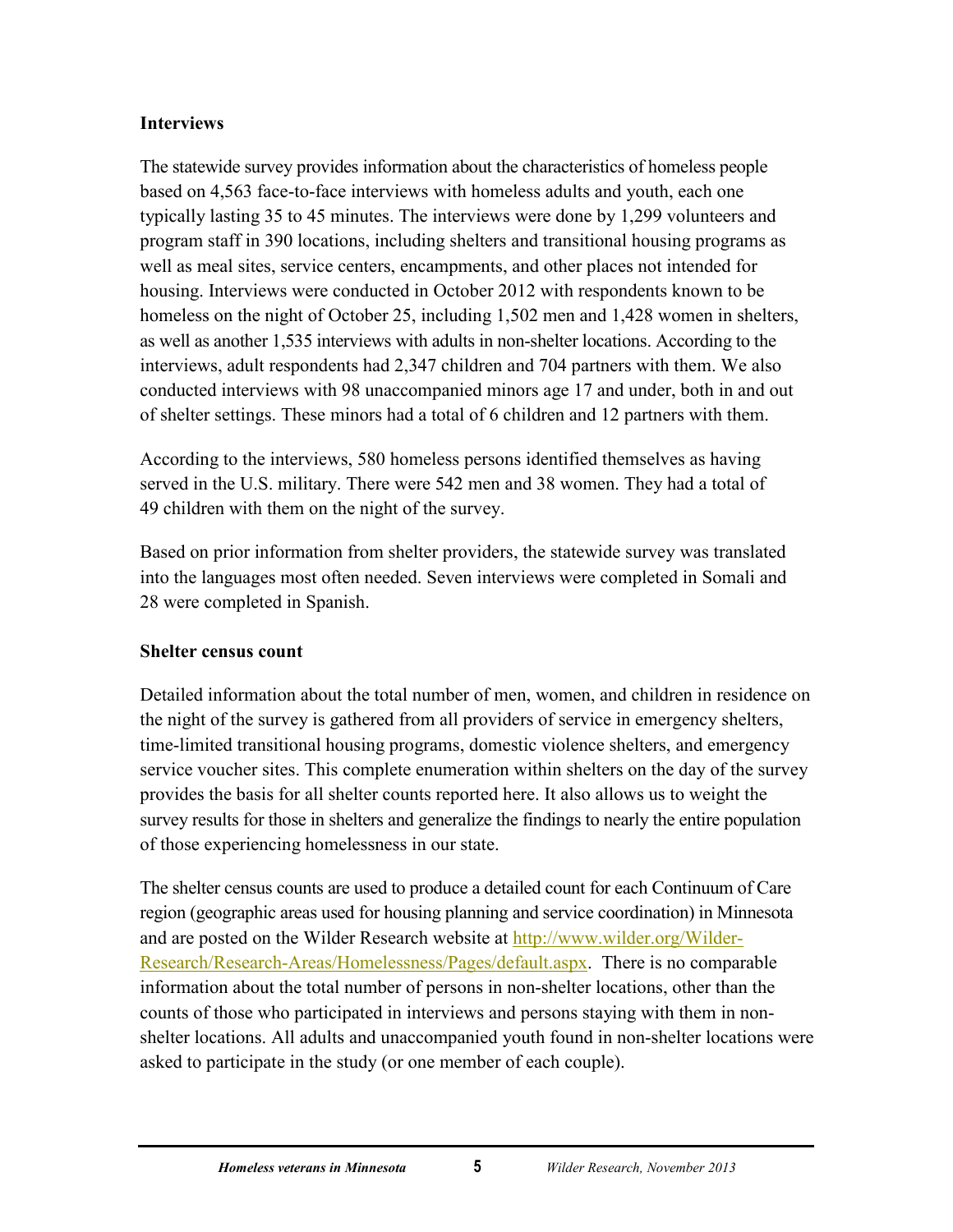## *Who is included in the study*

## **Definition of homelessness**

The definition of homelessness used for the study is the same one specified by the U.S. Congress in its most recent reauthorization of the Hearth Act. For the 2012 study, a homeless person is anyone who:

- 1. lacks a fixed, regular, and adequate nighttime residence; **and**
- 2. has a primary nighttime residence that is a supervised, publicly- or privatelyoperated temporary living accommodation, including emergency shelters, transitional housing, and battered women's shelters; **or**
- 3. has a nighttime residence in any place not meant for human habitation, such as under bridges or in cars.

A parent not meeting any of these criteria may be included if they have a child with them, and have a significant history of residential instability, and have a barrier (or have a child with a barrier) that interferes with housing or employment.

## **Where interviews were done**

Interviews were conducted in shelters and temporary housing programs and also in nonsheltered locations.

We distinguish three types of *shelter programs* that serve homeless people:

- **Emergency shelters** A safe place to sleep, generally open only evenings and overnight. May provide meals, housing information and other services.
- **Battered women's shelters** Safe refuge and advocacy for women and their children when fleeing an abusive situation.
- **Transitional housing** Time-limited, subsidized housing that involves working with a professional to set and address goals to become self-sufficient.

For homeless people interviewed who were *not in shelters* on the date of the study, information in the survey gives some insight into the settings in which they had spent the most time in October. For analysis and reporting, we have identified two groups:

 **Informal arrangements** – People in this group were more likely to be in a house, apartment, or room in which they were allowed to stay on a temporary basis; or a motel room that they paid for (not provided by a voucher program). They were less likely to be outdoors.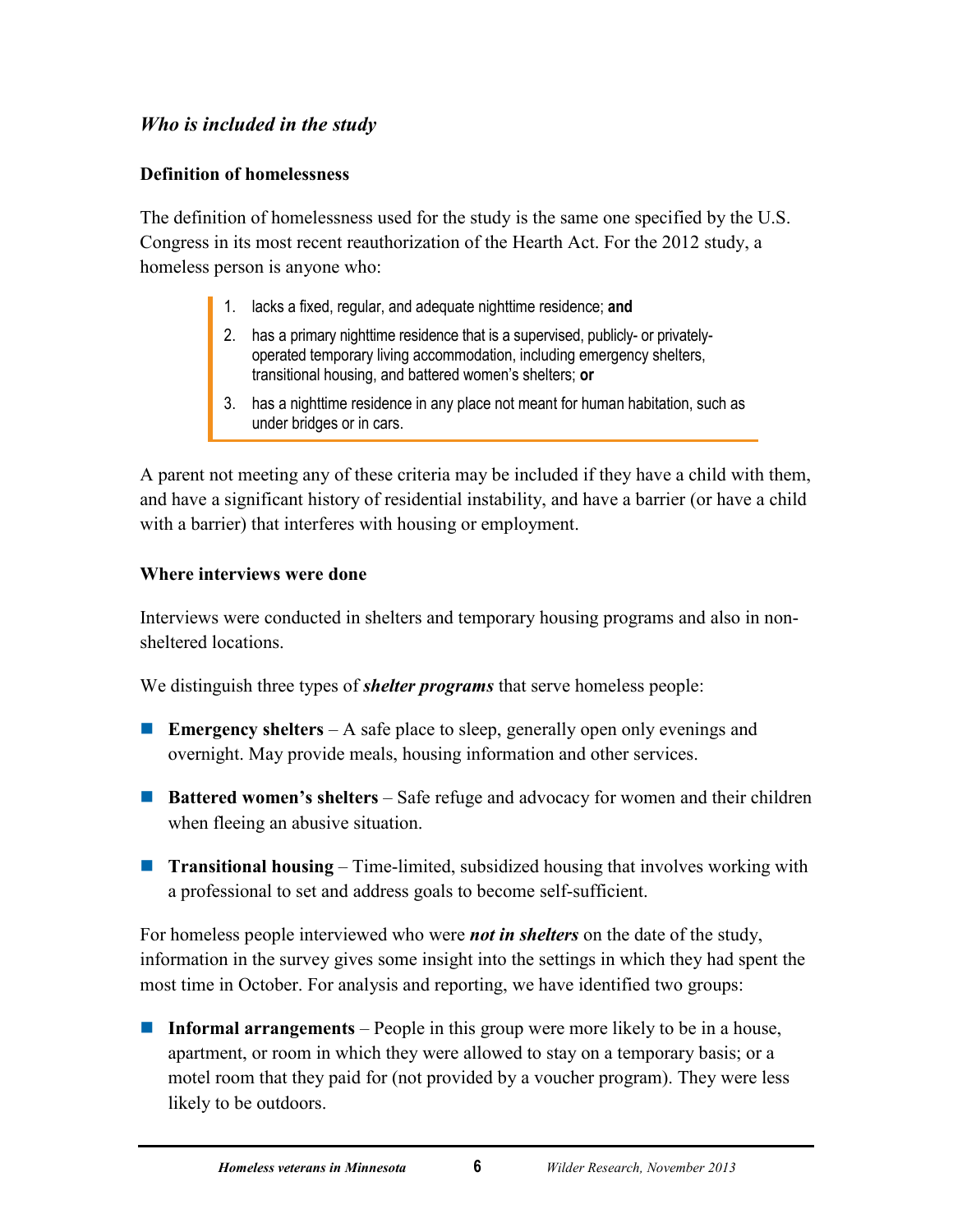**Unsheltered** – People in this group were more likely to be in cars, transportation depots, 24-hour businesses, buildings that are abandoned or unfit for habitation (lacking plumbing, electricity, or heat), or outdoor locations. They were less likely to be in informal arrangements staying with others on a temporary basis.

Unless otherwise stated, percentages reported are based on all homeless adults who are represented in the survey.

# <span id="page-11-0"></span>**Using this report**

This report provides overall findings from a subset of data from the 2012 study based on interviews conducted with homeless persons who identified themselves as having served in the U.S. military. Because of changes in programs and services, and variations in outreach efforts in different regions of Minnesota, caution should be exercised in making direct comparisons to results from previous years, except comparisons presented in this report.

In this report, we present most homelessness information in terms of overall statewide frequencies or averages. There is a wealth of information in this report, but it is still possible that the specific fact a reader may be looking for is not here. In that case, it is likely to be found on our website: [http://www.wilder.org/Wilder-Research/Research-](http://www.wilder.org/Wilder-Research/Research-Areas/Homelessness/Pages/default.aspx)[Areas/Homelessness/Pages/default.aspx](http://www.wilder.org/Wilder-Research/Research-Areas/Homelessness/Pages/default.aspx) where detailed responses to each survey question are available in tabular form, partitioned by geography, shelter type, and gender of respondent.

## *Interpreting the findings*

This is a point-in-time study. If the study were extended over the course of a year, many more short-term episodes of homelessness would occur, but relatively few additional long-term episodes would be added to those already documented here. Therefore, when interpreting these findings, it is important to bear in mind that they better represent the experiences of those who are homeless for lengthy periods of time (or repeatedly) than for those whose experiences of homelessness are short.

The total number of responses to a given question is not always the total number of people in the survey. Not all questions were asked of every respondent (for example, questions about children were not asked of those who have no children). Not all respondents answered every question.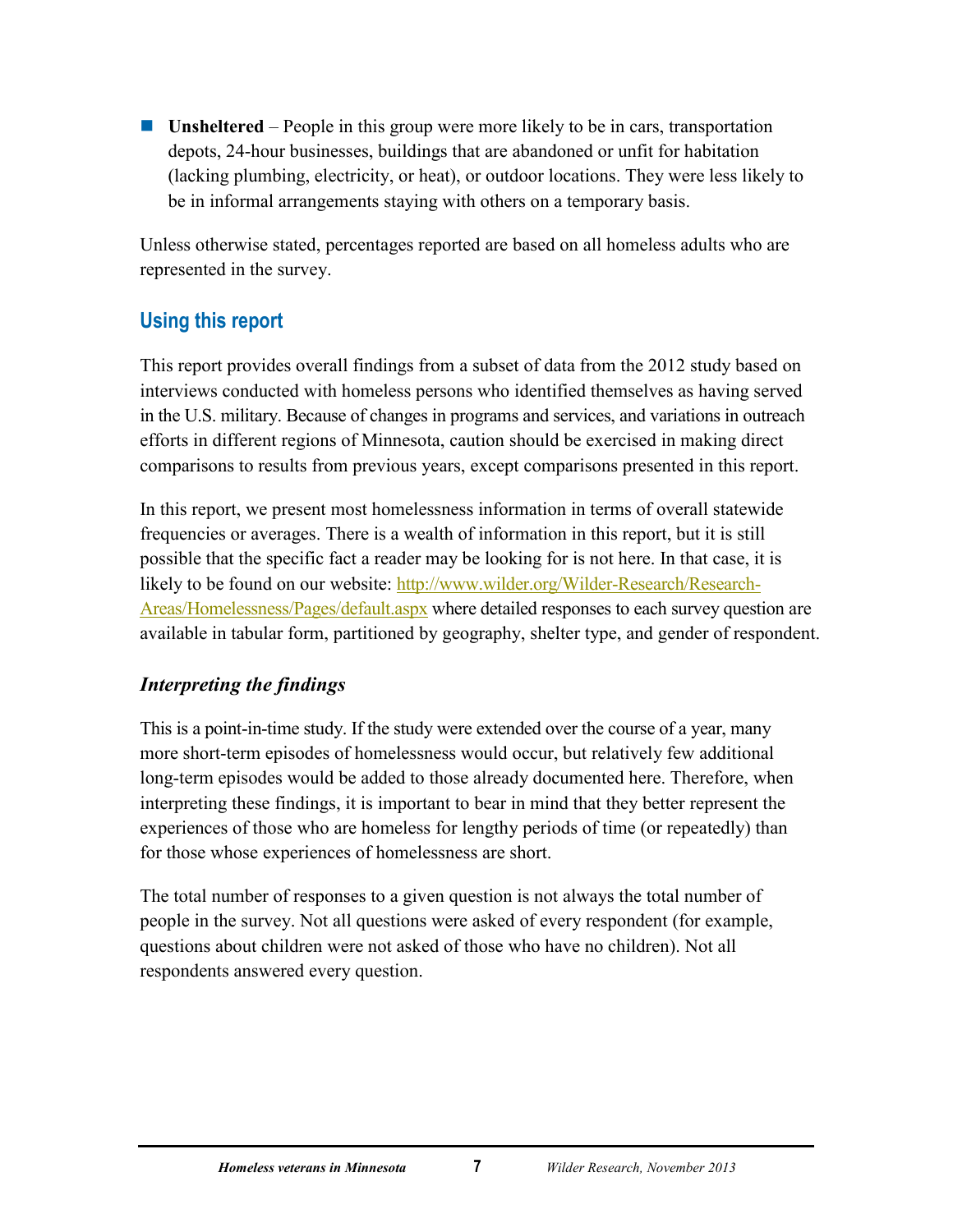## *Understanding data weighting*

It is not possible to interview every person staying in shelters on the date of the survey, although in 2012, nearly two-thirds (62%) of sheltered adults were interviewed. Survey results for sheltered adults have been statistically adjusted to reflect the actual adult populations residing in emergency shelters, battered women's shelters, and transitional housing programs (2,326 men and 2,412 women) on the day of the survey.

We do not weight the data collected from persons interviewed in non-shelter locations, because we do not know the actual number of people who were on the streets or in other non-shelter locations on the day of the survey.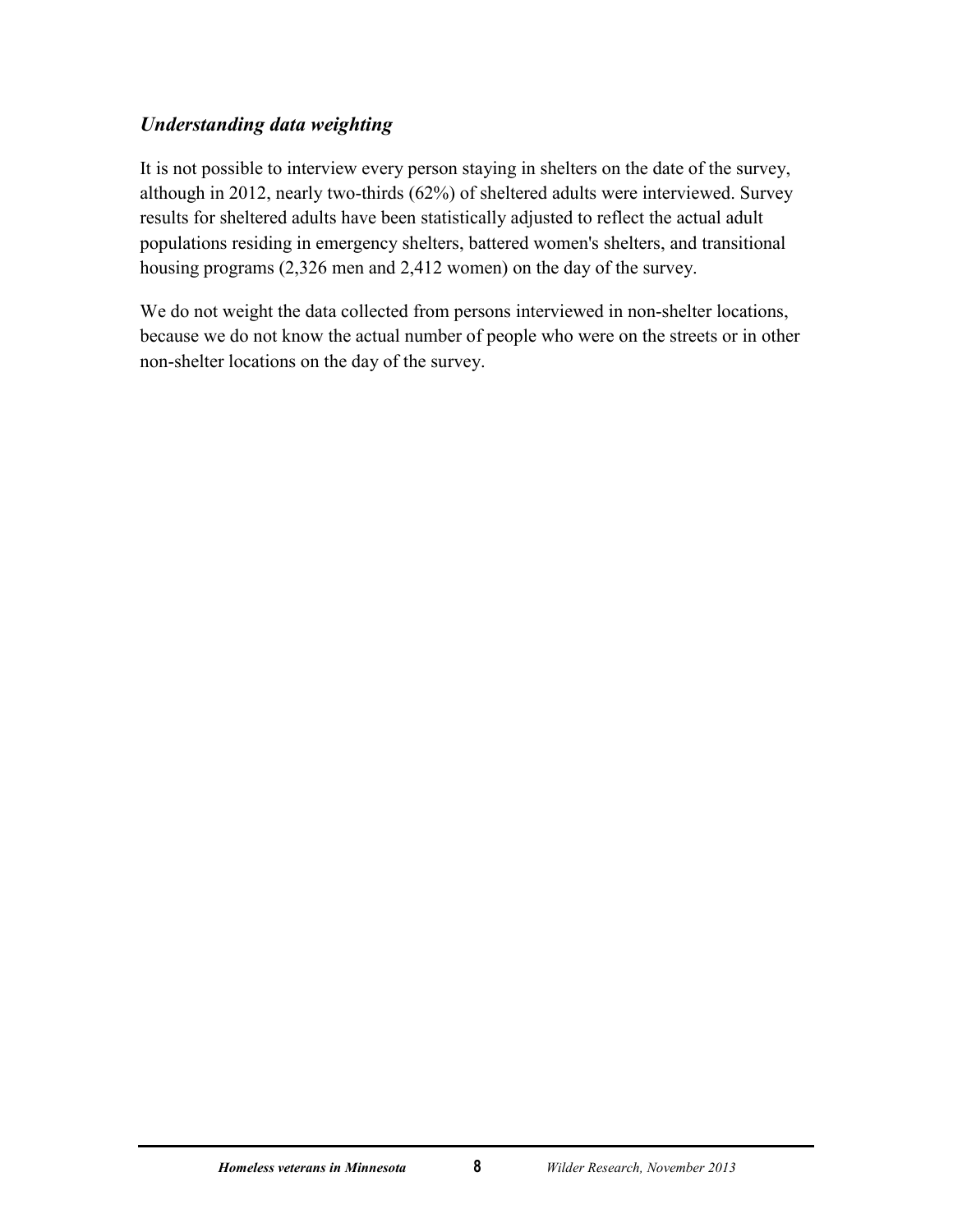# <span id="page-13-0"></span>**Overview**

This study gives a snapshot of U.S. military veterans experiencing homelessness in Minnesota on a single day in October 2012. The findings reported here are based on interviews with 412 male veterans and 28 female veterans conducted on Thursday, October 25, 2012. Interviews, as part of the statewide survey of people without permanent shelter in Minnesota, were weighted to represent the known population count of adults residing in emergency shelters and transitional housing facilities. The known number of veterans in Minnesota's temporary housing programs was 441 veterans (414 men and 27 women). An additional 139 veterans (128 men and 11 women) were interviewed in nonshelter locations. Interviews with people in non-sheltered locations were not weighted, because there is no way to determine the total population in such settings. In all, the 2012 study identified 580 homeless veterans, including 542 men and 38 women, residing in emergency shelters, battered women's shelters, and transitional housing programs or in non-sheltered locations. These homeless veterans were accompanied by 49 children.

# <span id="page-13-1"></span>**Highlights**

# *Numbers of homeless*

According to the overall statewide study conducted on October 25, 2012, shelter providers counted 7,961 homeless people in emergency shelters, battered women's shelters, and transitional housing programs, as well as 32 homeless persons in detox facilities. An additional 2,221 homeless people were identified who were not staying in any formal shelter or housing program, for a total of 10,214 homeless persons. The total is made up of 3,423 men; 3,067 women; 66 male unaccompanied minors under 18; 80 female unaccompanied minors under 18; and 3,546 minor children who were with their parents. (Age and gender are not known for the 32 persons in detox.)

- About one in ten (9%) homeless adults had served in the military, a proportion that is the same as in the overall adult Minnesota population and a result that is similar to previous surveys.<sup>[1](#page-13-2)</sup>
- $\blacksquare$  The proportion of homeless men who are military veterans (17%) is much higher than the proportion of women  $(1\%)$ .
- $\blacksquare$  Homeless adults age 55 or older are more likely to have served in the military than those 54 or younger  $(24\% \text{ vs. } 7\%)$ .

<span id="page-13-2"></span> $\frac{1}{1}$  U.S. Census Bureau. *2011 American Community Survey 1-year Estimates* [statistics from data file]. Retrieved May 1, 2013,<http://factfinder2.census.gov/faces/nav/jsf/pages/index.xhtml>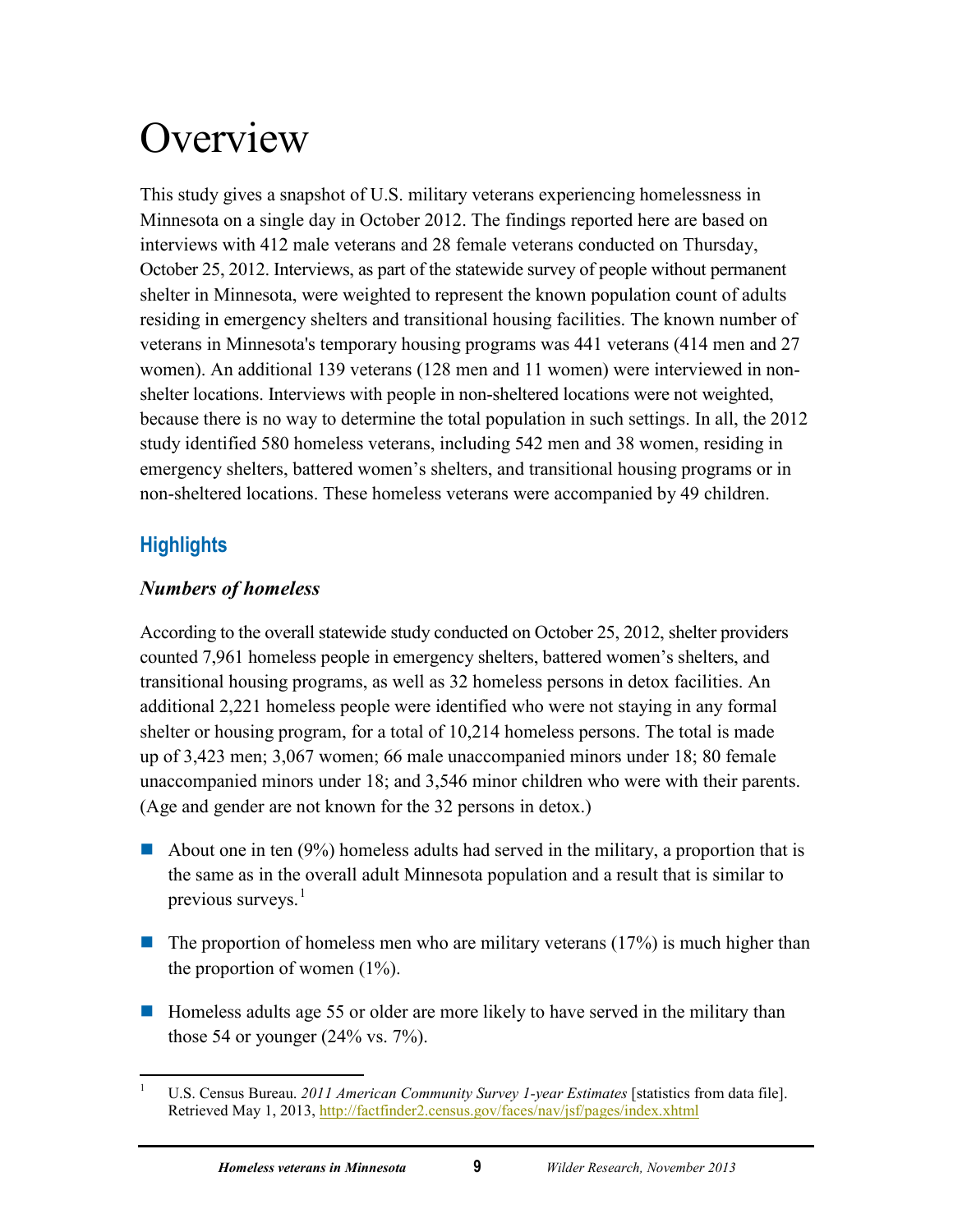Compared with the general adult population experiencing homelessness, the number of U.S. military veterans experiencing homeless has decreased. The percentage of homeless adults who are veterans decreased from 22 percent in 1991 to 9 percent in 2012. Veterans, as a percentage of men experiencing homelessness, have also declined (34% in 1991 to 17% in 2012). The following figure shows the weighted numbers and percentages of homeless veterans described over the eight study periods.

<span id="page-14-0"></span>

| Number and percentage of homeless persons who are U.S. military veterans<br>1. |     |       |    |       |     |              |
|--------------------------------------------------------------------------------|-----|-------|----|-------|-----|--------------|
|                                                                                |     | Men   |    | Women |     | <b>Total</b> |
|                                                                                | N   | ℅     | N  | ℅     | N   | %            |
| October 1991                                                                   | 417 | 33.7% | 21 | 2.7%  | 438 | 21.8%        |
| October 1994                                                                   | 322 | 25.4% | 32 | 2.6%  | 354 | 14.3%        |
| October 1997                                                                   | 350 | 26.3% | 24 | 1.6%  | 374 | 13.2%        |
| October 2000                                                                   | 686 | 30.7% | 50 | 2.4%  | 686 | 16.4%        |
| October 2003                                                                   | 652 | 26.1% | 50 | 2.2%  | 702 | 14.7%        |
| October 2006                                                                   | 595 | 23.9% | 29 | 1.3%  | 624 | 13.2%        |
| October 2009                                                                   | 605 | 19.3% | 64 | 2.3%  | 669 | 11.3%        |
| October 2012                                                                   | 542 | 16.5% | 38 | 1.3%  | 580 | 9.3%         |

## *Who is homeless?*

- $\blacksquare$  The vast majority of homeless veterans were males (93%). The average age of homeless male veterans was 50, and the average age of homeless female veterans was 33. Nearly half (48%) of homeless veterans reported that they were divorced or separated (38% and 10%, respectively). The percentage of homeless veterans who had never married was lower than that of the general homeless population surveyed in 2012 (43% vs. 63%).
- **Less than one-quarter (23%) of homeless veterans interviewed on the night of the** survey had lived in Minnesota for two years or less. Over two-thirds (70%) of the veterans surveyed had lived in Minnesota for more than five years, including over half (52%) who had lived in Minnesota for more than 20 years.
- Homeless veterans were disproportionately people of color. Particularly overrepresented were African Americans in the Twin Cities area (33%), and both African Americans (11%) and American Indians (10%) in greater Minnesota.<sup>[2](#page-14-1)</sup> While less than 11 percent of the state's overall population is made up of persons of color, nearly two-fifths (37%) of Minnesota's homeless veterans were persons of color.

<span id="page-14-1"></span> $\frac{1}{2}$  Throughout this report, the "Twin Cities area" refers to the seven counties of Hennepin, Ramsey, Anoka, Carver, Scott, Dakota, and Washington.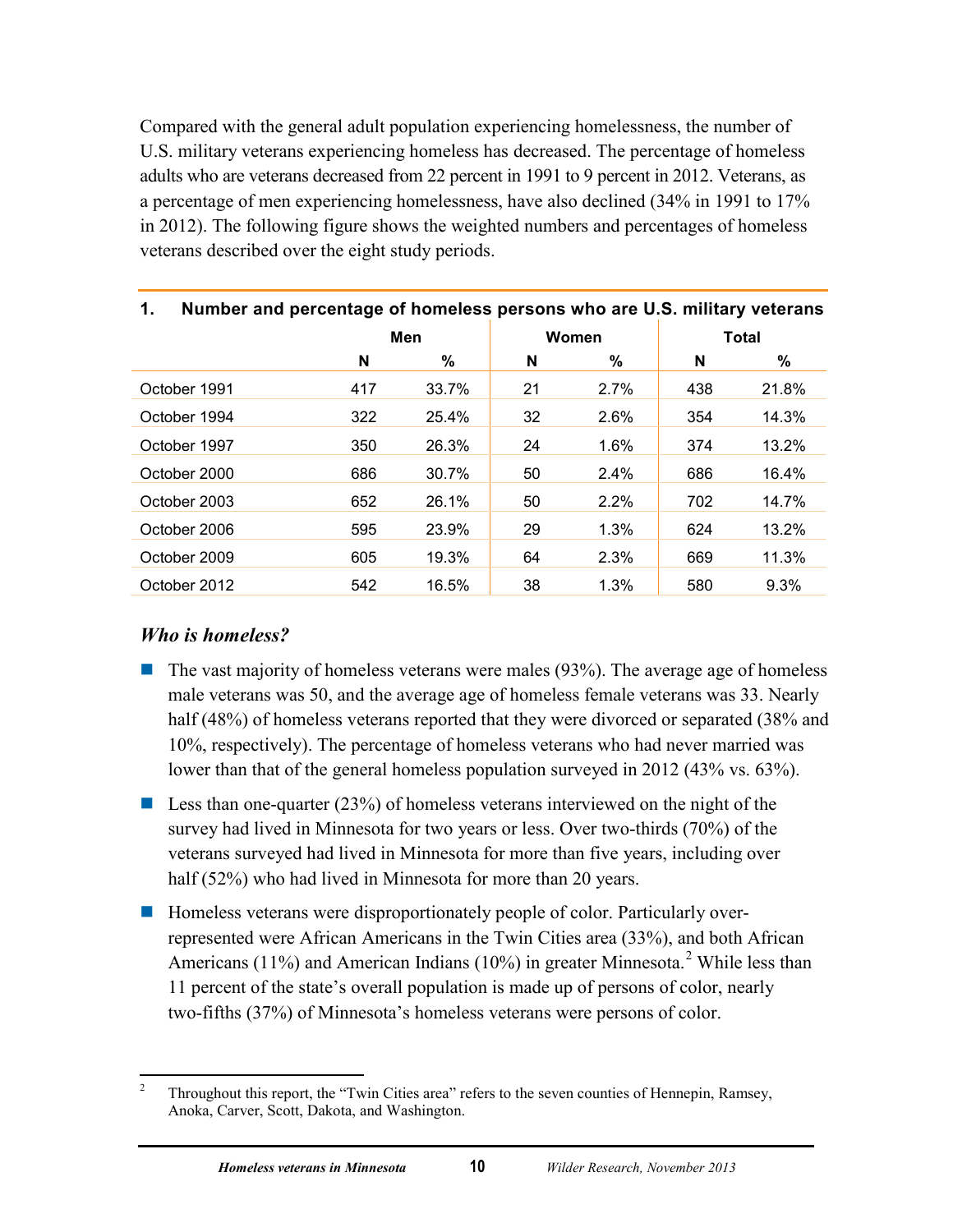- Veterans interviewed in informal and unsheltered locations were predominantly male (91%), and over half (59%) had been homeless for a year or longer. American Indian veterans (16%) and African American veterans (15%) veterans made up about one-third of those interviewed in informal and unsheltered locations.
- $\blacksquare$  Half (50%) of homeless veterans interviewed had served in the Army; 16 percent served in the Navy; 16 percent served in the Marine Corps; 9 percent served in the National Guard; 6 percent served in the Air Force; and 3 percent served in the Reserves.
- Two-thirds (67%) of homeless veterans had served for more than two years; 21 percent for 181 days to two years; 6 percent for 90 days to 180 days; and 6 percent for less than 90 days.
- One percent of the homeless veterans began their military service prior to August 1964; 22 percent between August 1964 and May 1975; 22 percent between June 1975 and September 1980; 46 percent between October 1980 and March 2003; and 10 percent April 2003 or later.
- $\Box$  One-quarter (26%) of homeless veterans reported having served in a combat zone. Ten percent of homeless veterans reported they had served in a combat zone in Vietnam; 8 percent in the current Gulf War, Iraq or Afghanistan; 4 percent in the first Gulf War; 1 percent in Panama; 1 percent in Granada; 1 percent in Lebanon/Beirut; and less than 1 percent each in Korea and Serbia/Bosnia.

## *Children of homeless veterans*

- Although 152 homeless veterans (26%) reported having children under the age of 18, only 34 parents (22% of parents) had any children with them on the night of the survey. Those parents represented 5 percent of all homeless veterans surveyed.
- $\Box$  Of the 34 homeless veteran parents who had children with them, nine parents (26%) reported they had been unable to obtain needed child care in the previous 12 months; six parents (18%) had been unable to obtain needed dental care; four parents (11%) had been unable to obtain needed health care; and three parents (8%) had been unable to obtain mental health care for at least one of their children. Two (6%) of the homeless parents reported that their children had to skip meals in the last month.
- $\blacksquare$  Ten (28%) homeless veteran parents who had children with them reported having at least one child who has an emotional or behavioral problem that interferes with their daily activities. Two homeless parents (7%) reported having at least one child who has a physical health problem that interferes with their daily activities.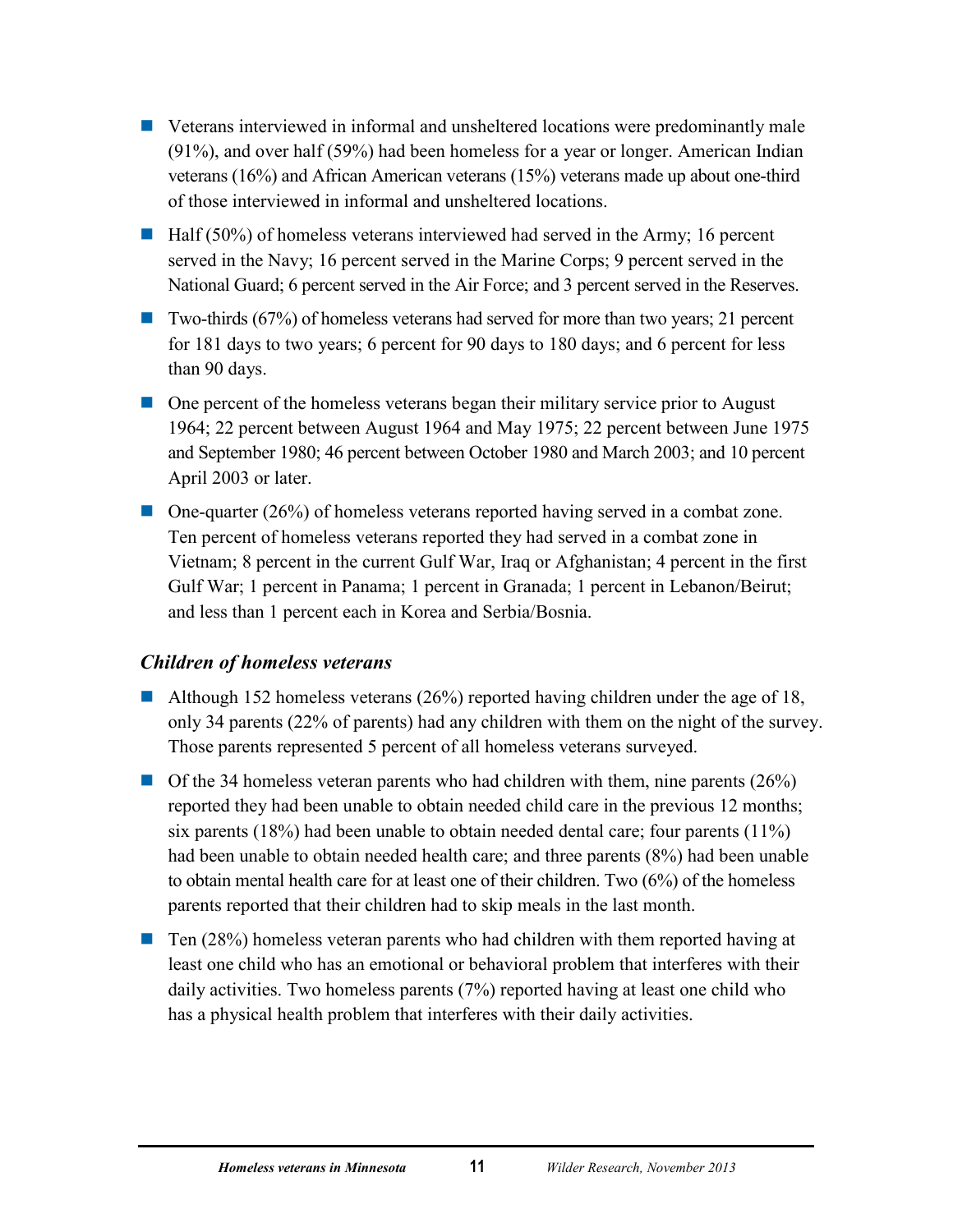**T** Twenty-three homeless veteran parents had a least one school-age child with them. Ten parents (42%) reported that their child has been a victim of bullying; four parents (21%) reported that at least one of their school-age children has some type of learning or school-related problem; and 5 parents (23%) reported having a child who has repeated a grade in school. Seventeen (79%) homeless parents reported that their children attended school on the day of the survey, and four parents (17%) reported that one or more children has problems going to school because of their housing situation.

## *Education, employment, and income*

- The percentage of homeless veterans who completed high school was much higher than that of the general homeless population surveyed in 2012 (96% for homeless veterans compared to 77% for the general homeless population). The percentage who had attended at least some college was also higher than for the general homeless population  $(50\% \text{ vs. } 34\%)$ .
- Twenty-two percent of homeless veterans were employed; 9 percent were employed full-time. Of those employed, nearly half (48%) earned less than \$10 per hour. Twothirds (67%) of those who were employed had been at their job for three months or more.
- **Those who were not working reported that their main barriers to employment were** physical health problems (37%), mental health problems (18%), lack of transportation (17%), lack of job opportunities (14%), criminal background (14%), lack of housing (14%), and age (13%).
- Homeless veterans surveyed reported that their main sources of income in the month of October were General Assistance (26%), steady employment (16%), Social Security Disability Insurance (SSDI) (10%), Supplemental Security Income (SSI) (7%), Social Security (7%), and day labor (7%).
- When asked about their total income for the month of October, 14 percent of homeless veterans reported some income, but \$100 or less; 23 percent reported incomes of \$101 to \$300; 6 percent reported incomes of \$301 to \$500; 17 percent reported incomes of \$501 to \$800; and 30 percent reported incomes over \$800. Fiftyfour (10%) homeless veterans reported having had no income in October. The average income was \$637 and the median income was \$403.

## *History of homelessness*

■ Two-thirds (67%) of homeless veterans had been homeless more than once. Over one-quarter (28%) reported they had been homeless two to three times in their lives; 17 percent had been homeless four to seven times; and nearly one-quarter (22%) had been homeless eight or more times. The average age at which veterans became homeless for the first time was 35; the median age was also 35.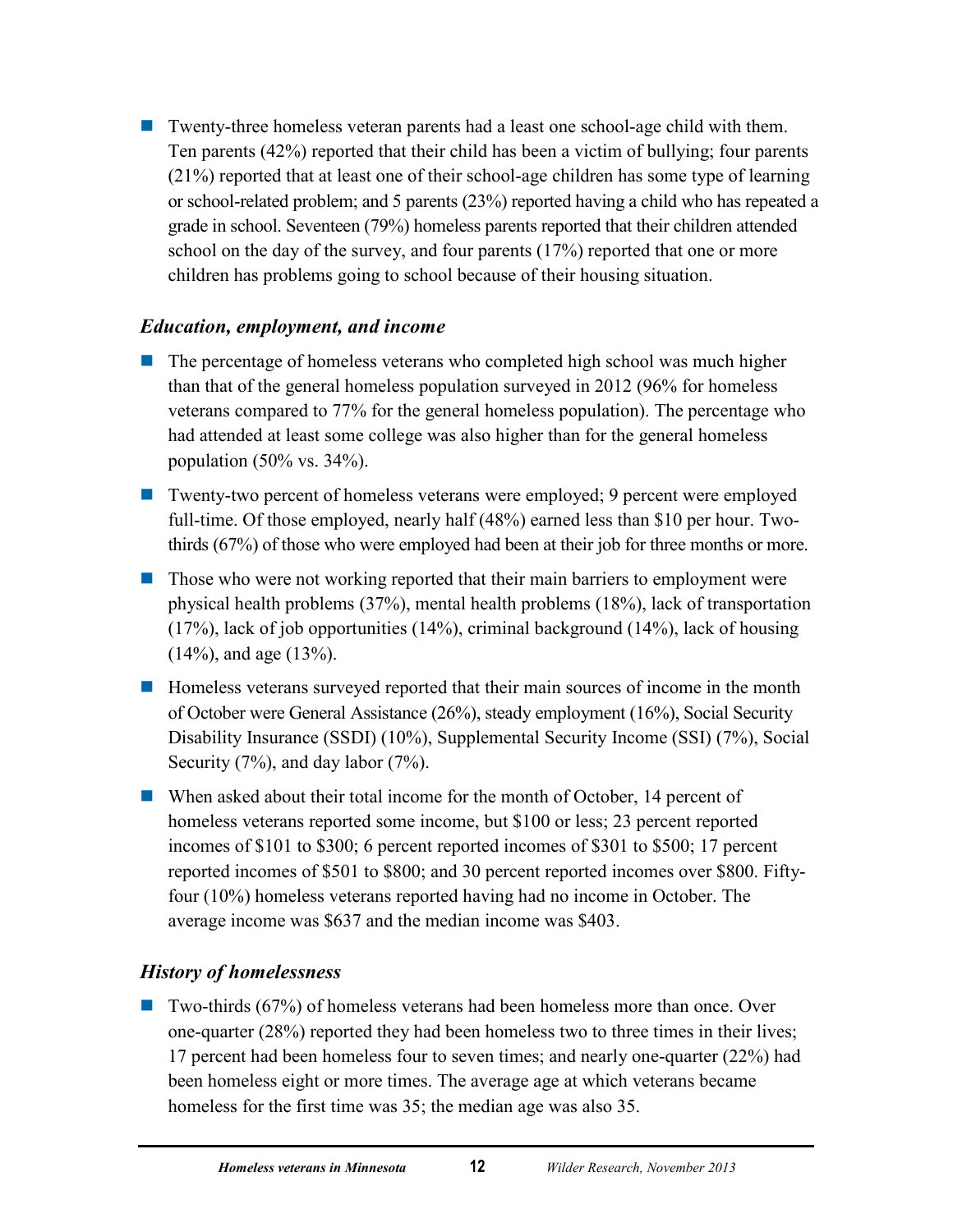- **The proportion of homeless veterans that fit HUD's definition of chronic homeless** was 46 percent. The proportion of homeless veterans that fit Minnesota's definition of long-term homeless was 63 percent.
- Nearly one-fifth (19%) of homeless veterans reported having been unable to obtain shelter in the previous three months because of a lack of available beds. Of those, most ended up sleeping outdoors (40%), in cars or other enclosed places not meant for habitation (21%), in another shelter (17%), or with friends or family (11%). Others ended up with a voucher for a motel (7%), in a hospital (2%), or in jail (1%).
- Over one-third (37%) of homeless veterans spent at least one night outdoors during the month of October. The average number of nights spent outdoors was 6. Nearly onequarter (22%) of homeless veterans spent at least one night during October doubled up with friends or family. The average number of nights spent doubled up was 2.

## *Residential placements*

- $\blacksquare$  Two-thirds (66%) of homeless veterans had lived in at least one kind of institution or residential program in their lives including a drug or alcohol treatment facility (46%), a halfway house (30%), a mental health treatment facility (25%), a group home (20%), or a foster home (17%).
- **Over half (56%) of homeless veterans had been in a correctional facility in their lives** including in a county jail or workhouse (51%), a state prison (23%), a juvenile detention center (15%), or federal prison (5%).

## *Housing*

- **The most common reasons homeless veterans cited for having left their last regular** housing were loss of a job or reduction in work hours (38%); inability to afford the rent (37%); eviction (26%); a drinking or drug problem (21%); problems getting along with the people they lived with (20%); or a break-up with a spouse or partner (20%). The most commonly cited current barriers to regaining housing were lack of a job or income (43%), no housing they could afford (21%), a criminal background (18%), or credit problems (17%).
- $\blacksquare$  The average amount homeless veterans reported they could pay for rent, including utilities, was \$298 a month. The median amount was \$250. About one-third (34%) of homeless veterans could pay something, but \$300 or less, for rent. One-quarter (25%) reported they could not pay anything for rent. Nearly three-quarters (72%) needed only an efficiency or studio apartment.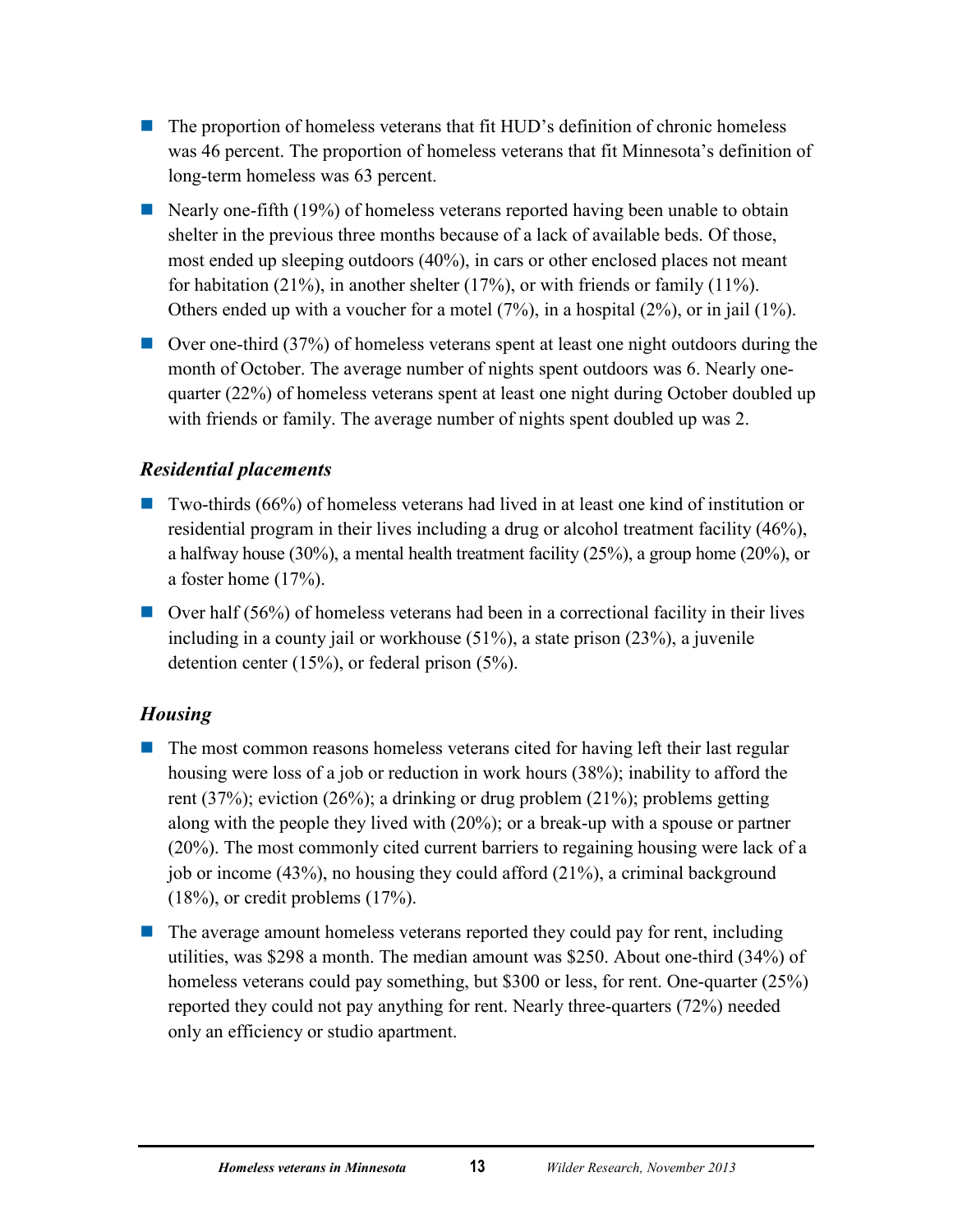## *Public assistance and service use*

- Seven percent of homeless veterans  $(5\%$  of men and 45% of women) had received MFIP (welfare assistance) in the previous 12 months.
- About one-fifth (19%) of homeless veterans reported the loss of one or more services or public assistance benefits during the previous 12 months. Those who had lost benefits most frequently reported the loss of food stamps (68%), public medical benefits (34%), and unemployment benefits (14%). One-quarter (25%) of all homeless veterans said they needed help to apply or reapply for services.
- $\Box$  Over four-fifths (83%) of homeless veterans reported having some type of medical coverage in October, and nearly half (48%) reported the use of food stamps in October. Other frequently used services included free clothing shelves (39%), hot meal programs (37%), transportation assistance (35%), state or federal veterans benefits (32%). drop-in centers (31%), food shelves (23%), emergency room (21%), and free medical clinics (19%).
- Over one-third (34%) of homeless veterans reported having had contact with their County Veterans Service Officer during the previous 12 months.
- Over one-quarter (27%) of homeless veterans had attended a Veterans Stand Down event in the previous 12 months.
- Over one-quarter (28%) of homeless veterans had attended a Project Homeless connect event in the previous 12 months.
- Nearly two-thirds (65%) of homeless veterans reported that they have access to a computer with internet access; nearly two-fifths (38%) own a cell phone that can access the internet.
- Two-thirds (67%) of homeless veterans have a Minnesota driver's license or Minnesota state-issued photo ID.

## *Health and well-being*

- Nearly half (47%) of homeless veterans reported a service-related health problem. Of those veterans, over two-fifths (44%) reported a mental health problem and one-third (33%) had ear or hearing related problems. Six percent reported a service-related head injury or traumatic brain injury.
- Over half (54%) of homeless veterans had at least one chronic medical condition (asthma, other chronic lung or respiratory problems, chronic heart or circulatory problems, high blood pressure, diabetes, tuberculosis, hepatitis, or HIV/AIDS). Of those, three-quarters (75%) received care for each such condition in the previous year.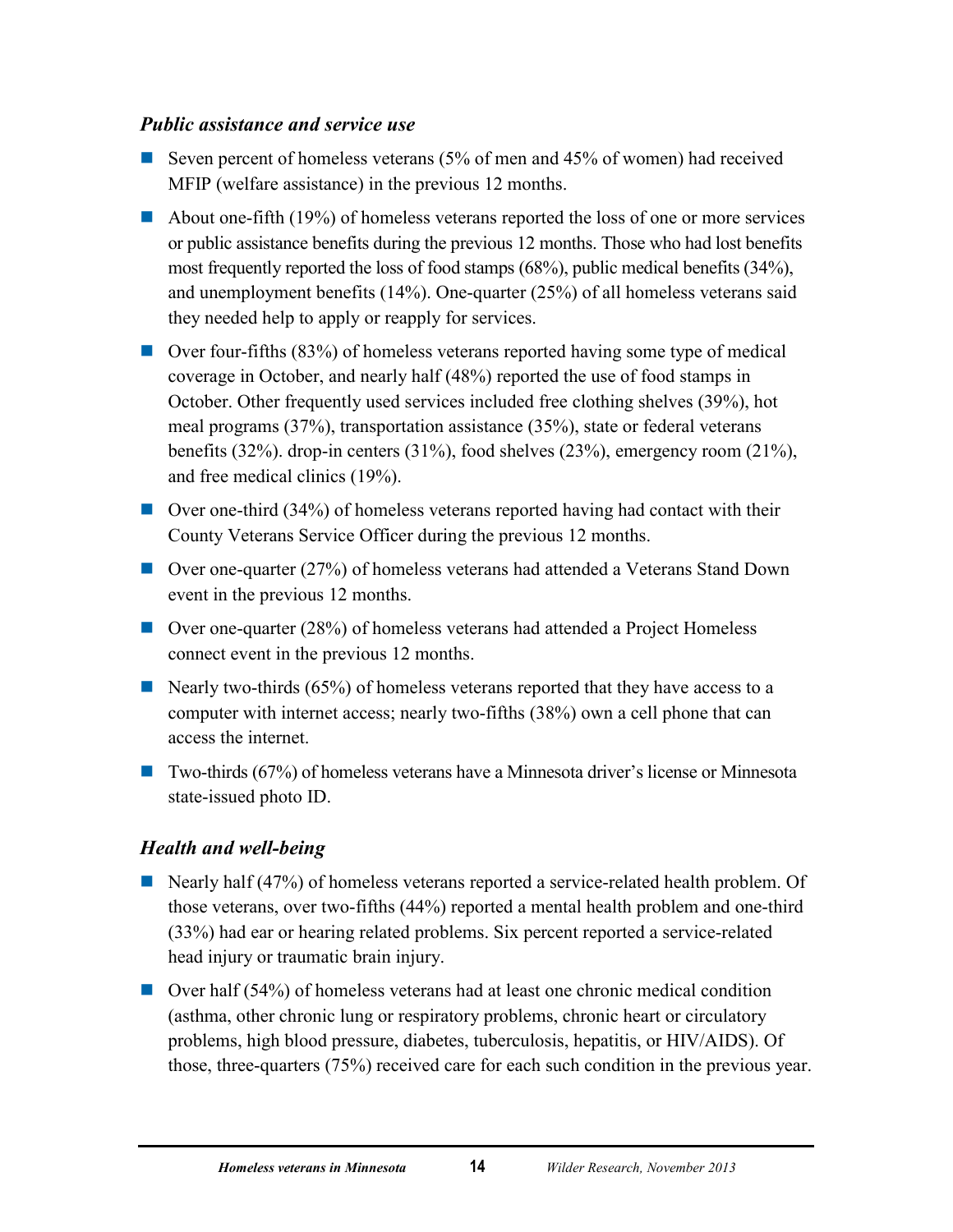- $\blacksquare$  Half (49%) of homeless veterans said they currently needed to see a dentist; 43 percent needed to see a doctor for a physical health problem; 36 percent needed to see a professional for a mental health problem; and 9 percent needed to see a professional for a chemical dependency problem. More than one-quarter (26%) reported problems getting needed medical care.
- Over three-fourths (78%) of homeless veterans reported they had a regular place to go for medical care. Of those, over two-fifths (43%) received medical care at a clinic that required fees or insurance, and 39 percent received care at a Veterans Administration Medical Center.

### *Mental and chemical health*

- **Mental illness is a significant problem among homeless veterans in Minnesota. Half** (50%) had been told by a doctor or nurse within the previous two years that they had at least one of the following serious mental health disorders: schizophrenia, manic depression, some type of delusional disorder, major depression, antisocial personality disorder, or post-traumatic stress disorder. Adding those who had received inpatient or outpatient mental health treatment in the previous two years, 57 percent of homeless veterans can be described as having a serious mental health problem.
- $\blacksquare$  The specific mental health disorders reported by homeless veterans included major depression (36%); post-traumatic stress disorder (27%); manic depression (21%); antisocial personality disorder or another serious emotional disorder (17%); paranoia or some other type of delusional disorder (7%); and schizophrenia (8%).
- Nearly two-fifths (37%) of homeless veterans self-report that they are alcoholic or chemically dependent. Over one-quarter (27%) reported being told by a doctor or nurse within the previous two years that they have a drug disorder or an alcohol disorder. Twenty percent of homeless veterans received inpatient alcohol or drug treatment within the previous two years. Thirteen percent of homeless veterans received outpatient alcohol or drug treatment in the previous two years.
- Nearly one-fifth  $(18%)$  of homeless veterans have a dual diagnosis of a mental illness and chemical dependency. This is based on the percentage of persons who reported being told by a doctor or nurse within the previous two years that they have a major mental illness (schizophrenia, paranoia, manic depression, major depression, antisocial personality or post-traumatic stress disorder) as well as an alcohol or drug abuse disorder. This is similar to the 16 percent of the statewide homeless population surveyed in 2012 that meet the same criteria of having a dual diagnosis.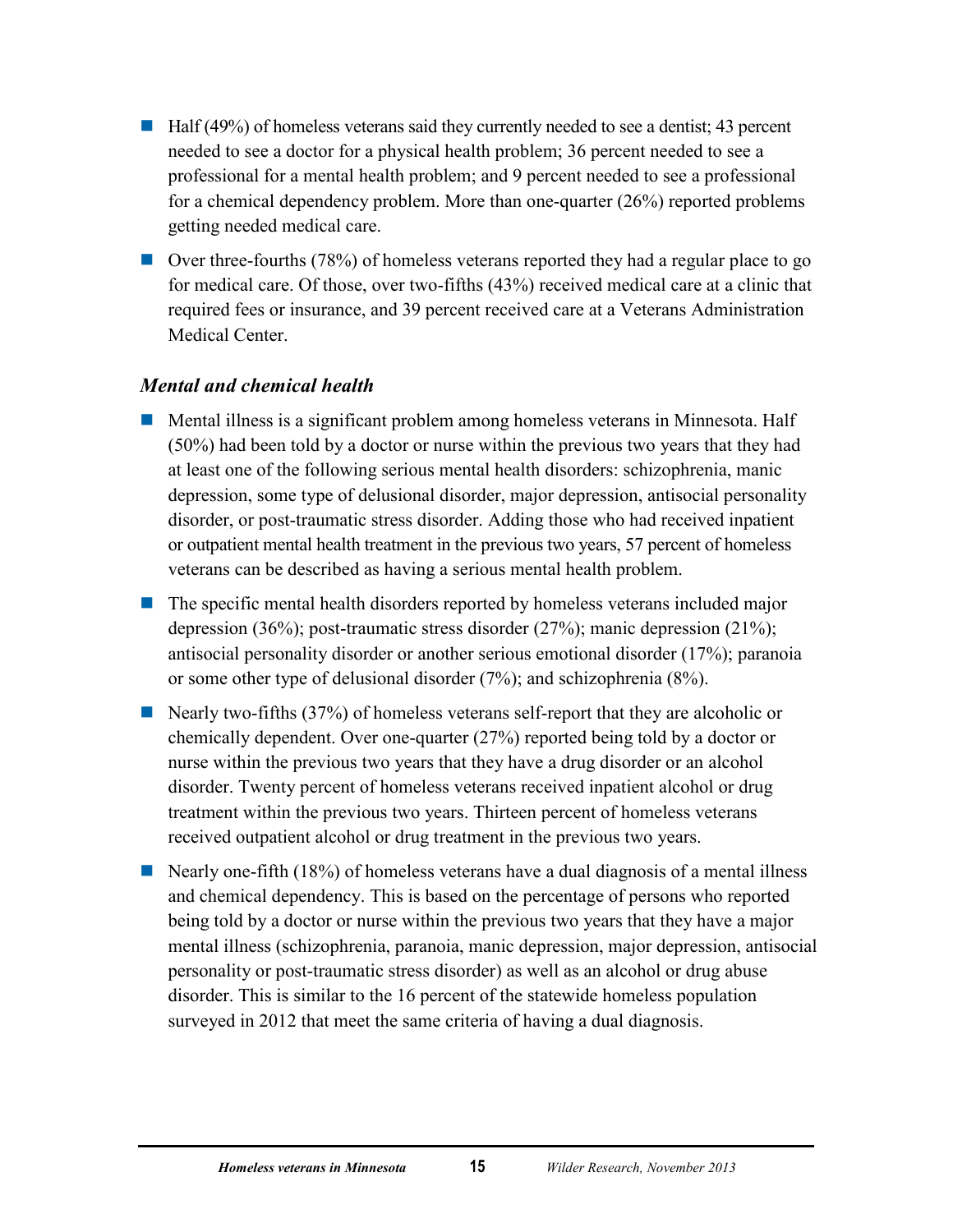## *Serious or chronic disability*

- $\Box$  Over half (54%) of homeless veterans reported that a physical, mental, or other health condition limited the amount or type of work they could do. Nearly one-sixth (14%) reported that a health condition limited their daily activities, and nearly one-third (32%) reported problems with memory, concentration, or decision-making.
- **Pooling the above disabilities with chronic medical conditions, mental illness, and** substance abuse, 87 percent of homeless veterans had at least one serious or chronic disability.
- One-third (33%) of homeless veterans had a history that suggests likely traumatic brain injury. Thirteen percent have been told by a doctor or nurse within the last two years that that they had a concussion or traumatic brain injury. Six percent reported a service-related head injury or traumatic brain injury.

## *Abuse and victimization*

- **Just over one-third (35%) percent of homeless veterans reported physical mistreatment** as a child (34% of men and 45% of women), and 18 percent reported they were sexually mistreated as children (18% of men and 30% of women).
- Nearly one-quarter  $(23%)$  of homeless veterans  $(21%$  of men and 52% of women) had stayed in an abusive situation for lack of other housing options, and nearly onethird (30%) of the female veterans left their previous housing to flee domestic violence. Ten percent of homeless veterans (8% of men and 35% of women) had been in an abusive relationship in the previous 12 months.
- **Fifteen percent of homeless female veterans and 5 percent of male homeless veterans** had been approached to work in the sex industry.
- Nearly one-sixth  $(14\%)$  of homeless veterans had been physically or sexually attacked at some time while they were homeless (14% of men and 20% of women), and 8 percent had sought health care for injuries due to violence in the previous year (7% of men and 16% of women).

# <span id="page-20-0"></span>**Effective service strategies**

In response to the national priority of ending homelessness among veterans by 2015, the U.S. Interagency Council on Homelessness (USICH) released its plan, *Opening Doors: Federal Strategic Plan to Prevent and End Homelessness,* in 2010. According to their February 2013 report, entitled *Ending Homelessness among Veterans: A Report by the United States Interagency Council on Homelessness*, progress has been made in reducing homelessness among veterans, but more needs to be done to meet the goal.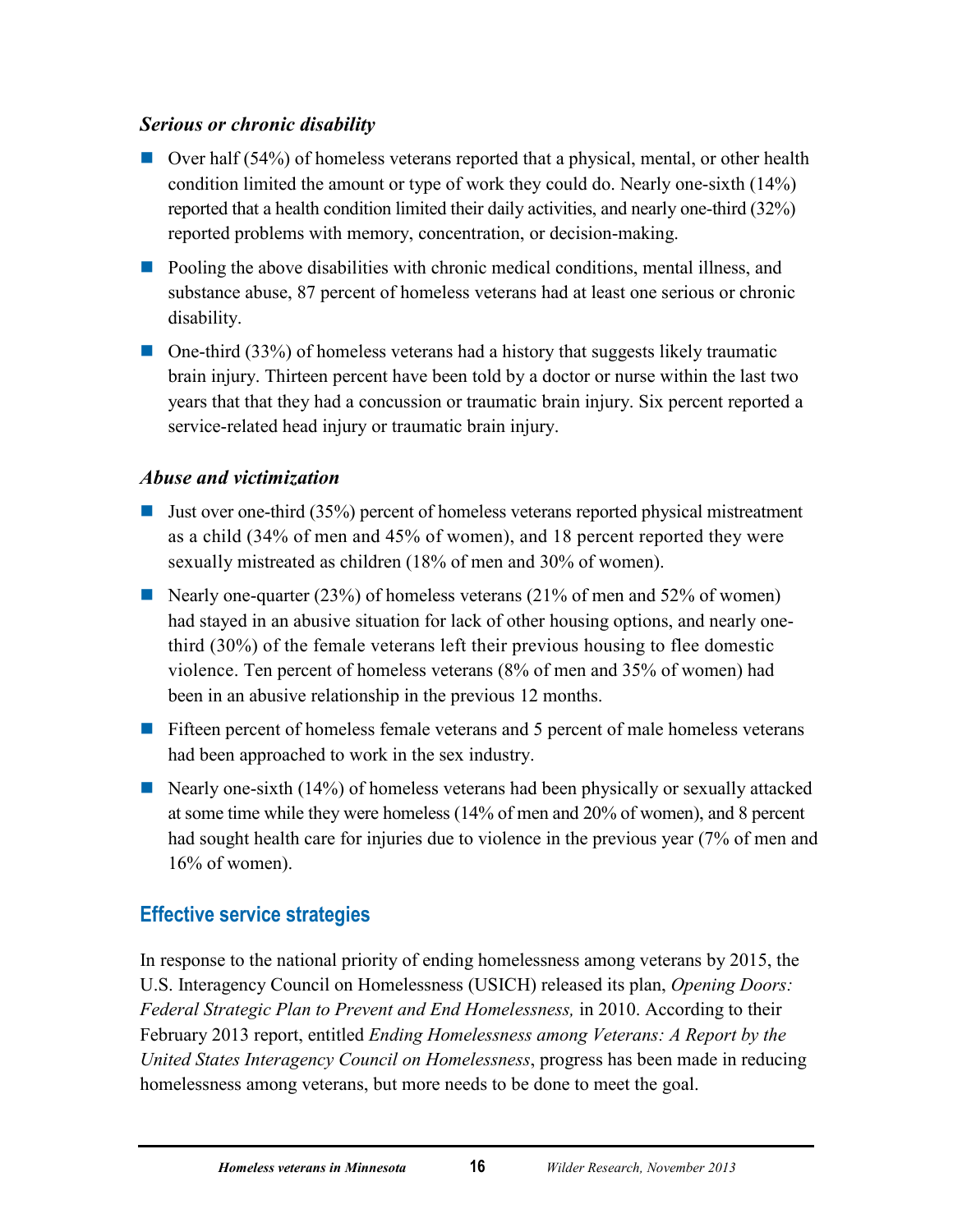The strategy employed in the federal initiative is to increase the supply of permanent supportive housing, improve access to veteran-centric homeless services, and increase the focus on prevention of homelessness and rapid rehousing. According to the report, the Veterans Administration is the key partner in working with veterans and their families. Their primary objective is to connect veterans and their families with the programs designed to provide them with services that best fit their needs.

The three main program components of the plan are:

- Supportive Services for Veterans Families (SSVF) This program provides shortterm assistance with a focus on making connections to mainstream services and rapidly rehousing those veterans who become homeless.
- The Grant and Per Diem (GPD) and other Residential Rehabilitation programs These programs provide transitional assistance and supports for those completing treatment and services and exiting to permanent housing. Using what can best be described as a transitional housing model, the program provides rental assistance and supportive services in housing that the veteran can remain in as leaseholder when the assistance is withdrawn.
- $\blacksquare$  HUD-VA Supportive Housing (HUD-VASH) This program provides a permanent rental subsidy and long-term case management for veterans experiencing chronic homelessness. In collaboration with VA Medical Centers and Public Housing Agencies, the Veterans Administration and HUD are working together using a Housing First model which focuses on getting veterans into permanent housing as quickly as possible. Once housed, caseworkers and other supportive service providers work to improve the quality of life and health for participating veterans.

An early feature of this federal initiative was the development of the National Homeless Registry, a data management tool designed to monitor Veterans Health Administration data, homeless programs' data, and certain community partners' data related to homelessness. It is believed that this data management system will also provide a more accurate count of homeless veterans than the current annual Point-in-Time (PIT) count conducted by the HUD Continuum of Care units across the country.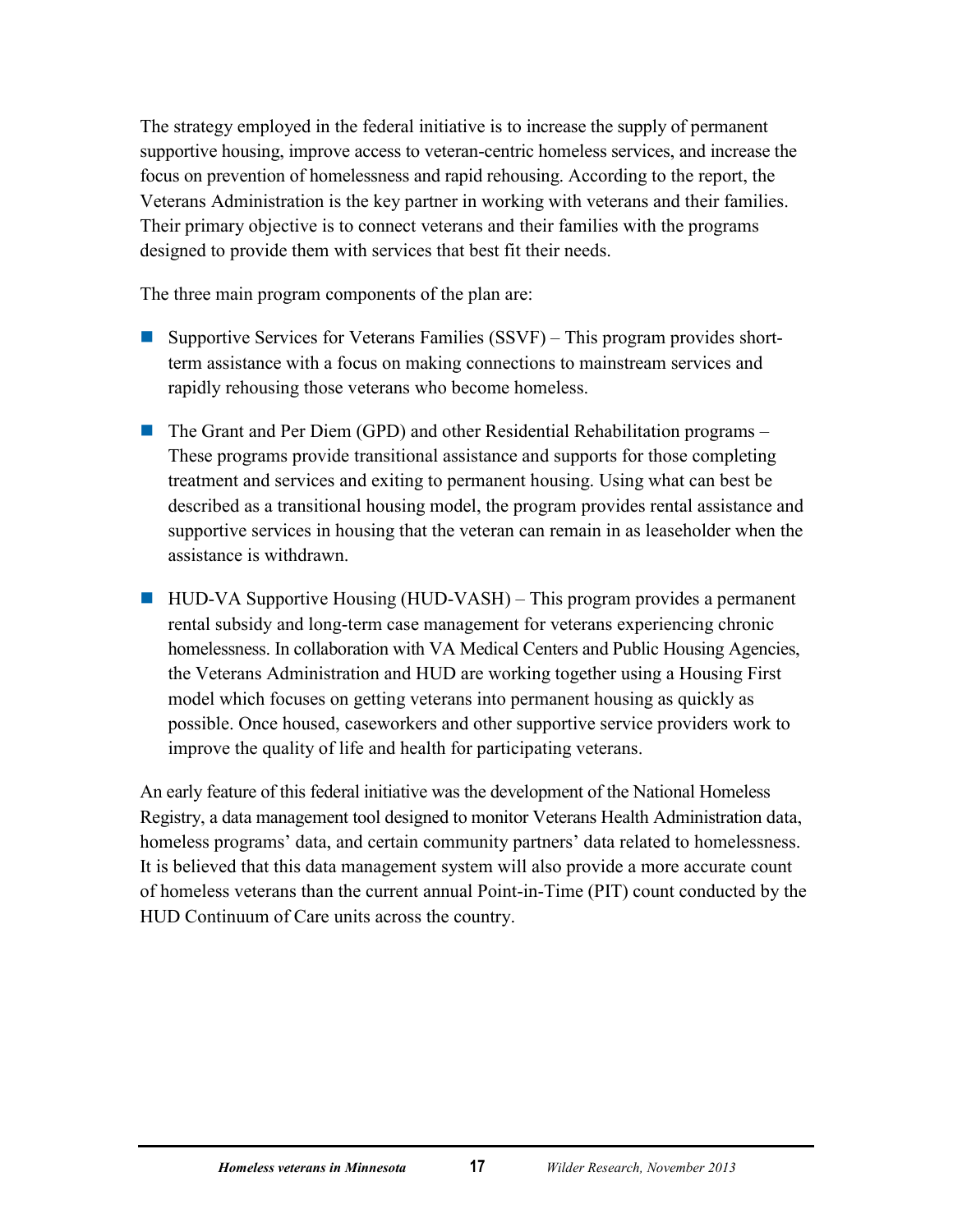While generally optimistic, the report acknowledges that,

*"… it will require continued investment in veteran-centric housing and health programs, the widespread adoption of evidence-based practices such as Housing First and Critical Time Intervention, resource targeting to ensure that veterans receive the proper dose and duration of treatment to achieve the best outcome, and collaboration across all Council agencies to provide increased access to mainstream housing, employment, income, and healthcare resources for Veterans."*

The federal report concludes by calling for a greater commitment from all federal agencies to increase access to mainstream housing and stabilization services. It also calls for an increased investment in HUD-VASH and SSVF programs, especially in communities with the highest demonstrated needs. Finally, it calls for greater local ownership of the goal of ending homelessness among veterans by 2015.

# <span id="page-22-0"></span>**Introduction to survey results**

This report presents study results in two ways:

- 1. A comparison of homeless male veterans to non-veteran homeless men.
- 2. A descriptive overview of homeless veterans surveyed on Thursday, October 25, 2012.

In addition, detailed data tables that allow readers to examine specific survey questions broken down by locale (Twin Cities area vs. greater Minnesota), gender, and shelter type are available on our Web site: [http://www.wilder.org/Wilder-Research/Research-](http://www.wilder.org/Wilder-Research/Research-Areas/Homelessness/Pages/default.aspx)[Areas/Homelessness/Pages/default.aspx.](http://www.wilder.org/Wilder-Research/Research-Areas/Homelessness/Pages/default.aspx)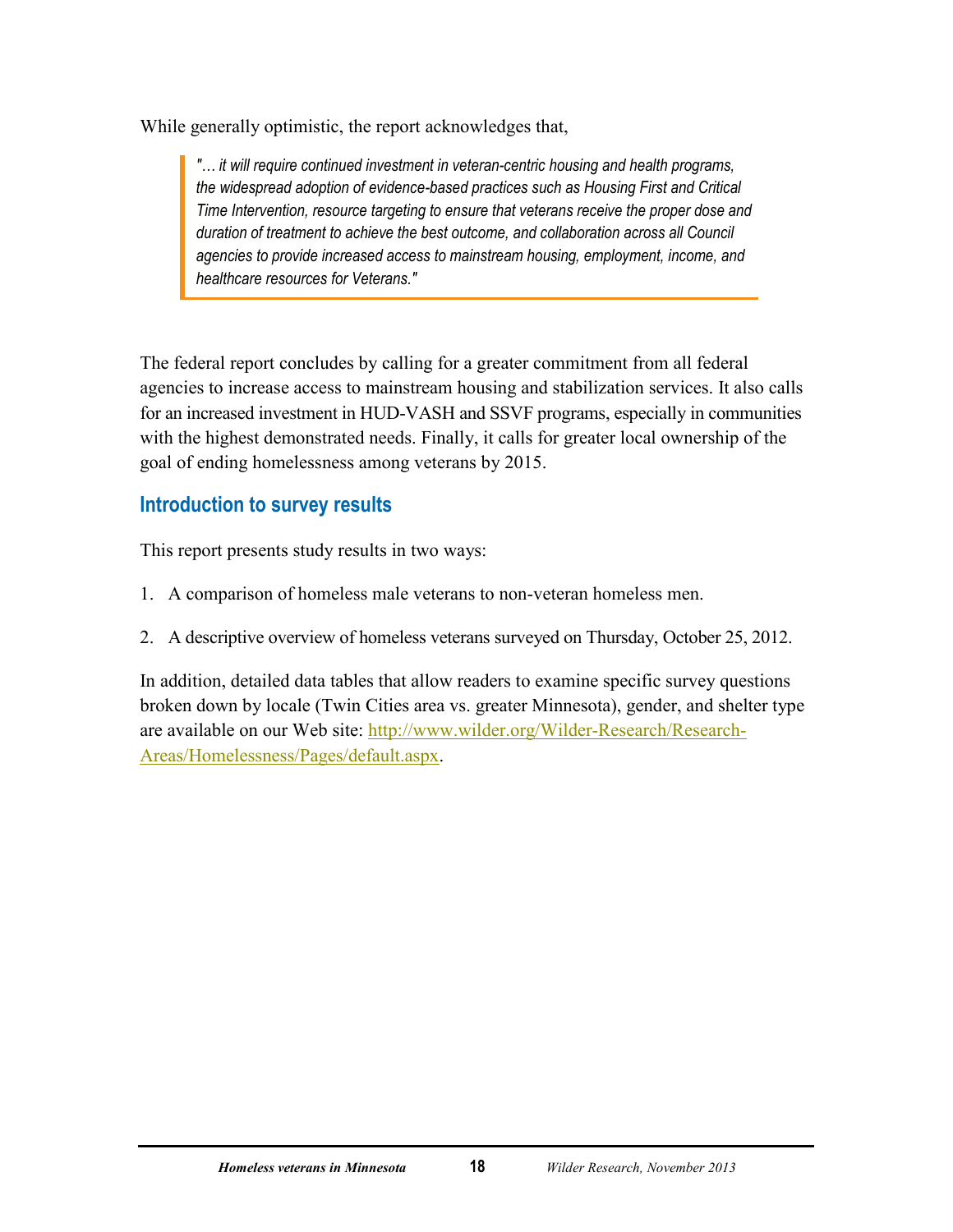# <span id="page-23-0"></span>Comparison of homeless male veterans to non-veteran homeless men

Of homeless persons surveyed in the 2012 statewide study, nine percent (17% men and 1% women) had served in the U.S. military. Ninety-three percent of the 580 homeless persons identified as veterans were men; therefore, unless otherwise stated, the descriptions given below apply only to male veterans.

Homeless male veterans were more likely to be older than other homeless men. They were also more likely to have completed high school, attended some college, and been homeless for a year or longer. Homeless male veterans were less likely to identify as a racial or ethnic minority, be located in the Twin Cities area, or have been homeless before. Although the percentage who were employed was equal, male veterans were slightly more likely to be working full-time.

| z.<br>Homeless male veterans compared to other nomeless wen |                               |                                             |  |  |  |
|-------------------------------------------------------------|-------------------------------|---------------------------------------------|--|--|--|
|                                                             | Male<br>veterans<br>$N = 542$ | <b>Other</b><br>homeless men<br>$N = 2,741$ |  |  |  |
| Average (mean) age                                          | 50                            | 40                                          |  |  |  |
| Age 34 or younger                                           | 11%                           | 37%                                         |  |  |  |
| Located in Twin Cities area                                 | 62%                           | 66%                                         |  |  |  |
| At least a HS diploma or GED                                | 96%                           | 78%                                         |  |  |  |
| Some college                                                | 50%                           | 29%                                         |  |  |  |
| Racial or ethnic minority                                   | 37%                           | 53%                                         |  |  |  |
| Ever incarcerated                                           | 59%                           | 62%                                         |  |  |  |
| Ever homeless before                                        | 66%                           | 70%                                         |  |  |  |
| Currently homeless a year or longer                         | 60%                           | 55%                                         |  |  |  |
| Employed                                                    | 21%                           | 21%                                         |  |  |  |
| Working full-time (35+ hours/week)                          | 9%                            | 6%                                          |  |  |  |

# <span id="page-23-1"></span>**2. Homeless male veterans compared to other homeless Men**

On average, homeless male veterans reported fewer traumatic childhood experiences than homeless non-veterans. Fewer male veterans lived in an out-of-home placement as a child or experienced homelessness before the age of 18. However, approximately equal proportions reported that they had been physically or sexually abused as children.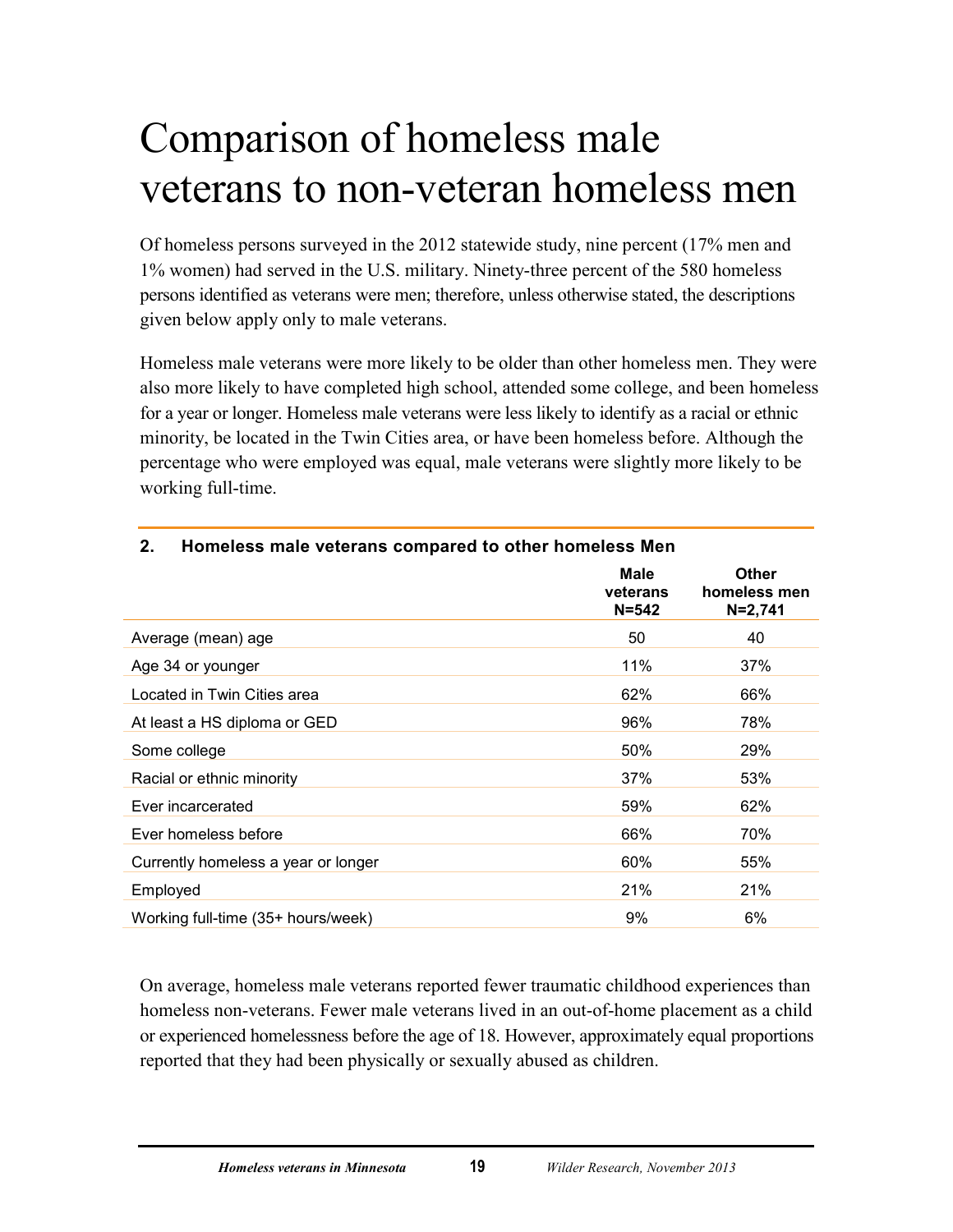|                                                       | <b>Male</b><br>veterans<br>$N = 542$ | Other<br>homeless men<br>$N = 2,741$ |
|-------------------------------------------------------|--------------------------------------|--------------------------------------|
| Spent a week (or more) in a juvenile detention center | 16%                                  | 25%                                  |
| Foster care (as a child)                              | 16%                                  | 19%                                  |
| Group home (as a child)                               | 11%                                  | 13%                                  |
| Drug treatment facility (as a child)                  | 2%                                   | 8%                                   |
| Physically or sexually abused (as a child)            | 36%                                  | 31%                                  |
| First experienced homelessness before age 18          | 10%                                  | 23%                                  |
| First experienced homelessness before age 26          | 27%                                  | 52%                                  |

#### <span id="page-24-1"></span>**3. Homeless male veterans compared to other homeless Men – childhood trauma and placements**

# <span id="page-24-0"></span>**Physical and mental health**

Homeless male veterans were more likely than other homeless men to have considered suicide or attempted suicide. They were also more likely to have a serious mental illness or have a chronic health condition. Homeless veterans (especially combat veterans) were much more likely to experience Post-Traumatic Stress Disorder (PTSD). Homeless veterans and non-veteran homeless males were about equally likely to have major depression, alcohol abuse disorder, or have a dual diagnosis. Homeless male veterans were slightly less likely to have a drug abuse disorder.

#### <span id="page-24-2"></span>**4. Homeless male veterans compared to other homeless Men – health**

|                                                              | Male<br>veterans<br>$N = 542$ | <b>Other</b><br>homeless men<br>$N = 2741$ |
|--------------------------------------------------------------|-------------------------------|--------------------------------------------|
| Service-related health problem (% of combat veterans)        | 46% (63%)                     | (n.a.)                                     |
| Chronic health condition                                     | 54%                           | 49%                                        |
| Post-Traumatic Stress Disorder (PTSD) (% of combat veterans) | 24% (43%)                     | $18\%$ (n.a.)                              |
| Major depression                                             | 34%                           | 33%                                        |
| Serious mental illness                                       | 48%                           | 43%                                        |
| Ever considered suicide                                      | 44%                           | 33%                                        |
| Ever attempted suicide                                       | 26%                           | 18%                                        |
| Alcohol abuse disorder                                       | 23%                           | 21%                                        |
| Drug abuse disorder                                          | 13%                           | 16%                                        |
| Dual diagnosis (mental health and substance abuse disorder)  | 17%                           | 18%                                        |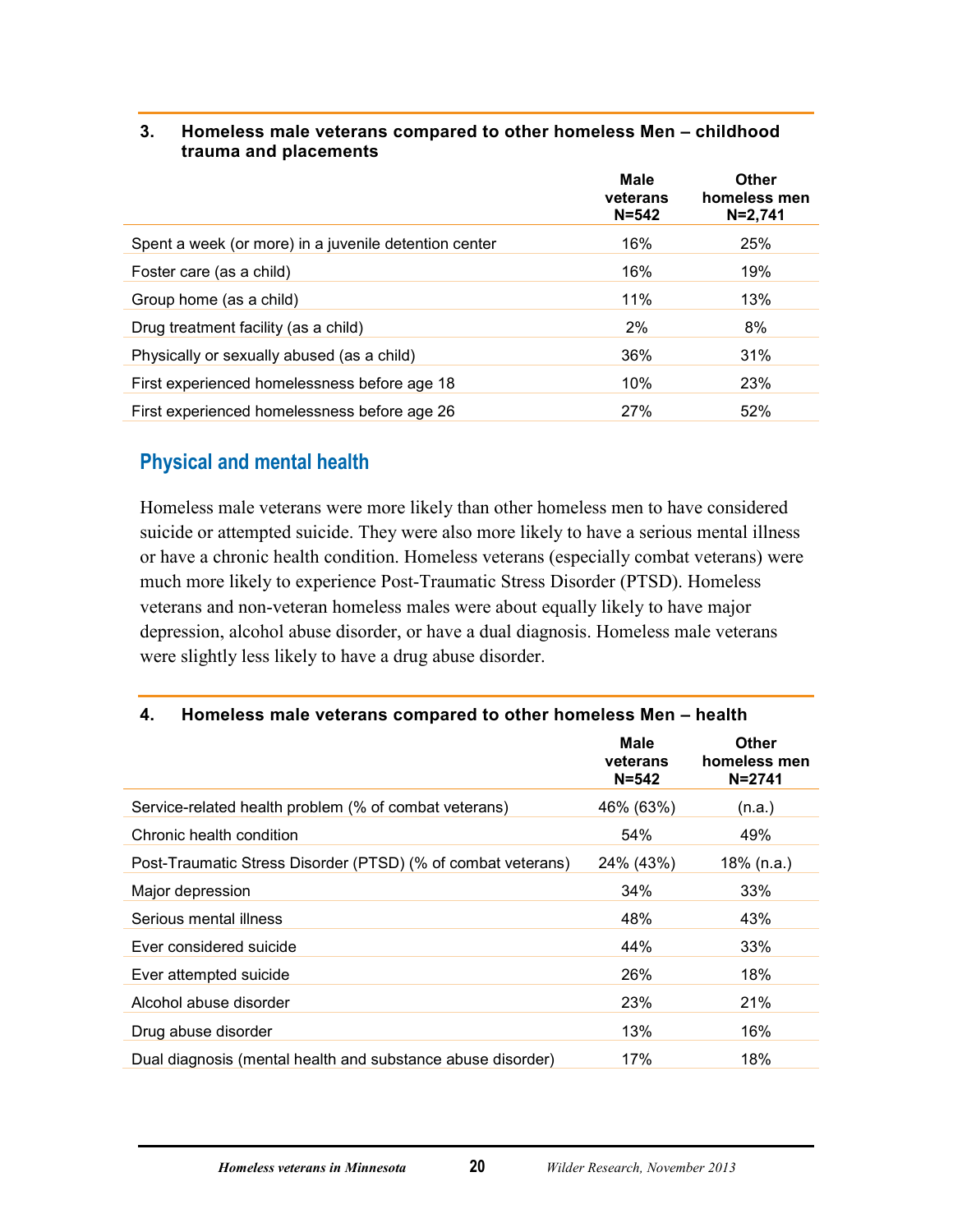# <span id="page-25-0"></span>**Barriers to housing**

Homeless male veterans reported housing barriers similar to those reported by other homeless men. Veterans were somewhat less likely to cite criminal history, lack of affordable housing, or alcohol or drug use as current barriers to housing, but more likely to cite credit problems.

<span id="page-25-2"></span>

| 5.<br>Homeless male veterans compared to other homeless men - Barriers to housing |                                      |                                     |  |  |
|-----------------------------------------------------------------------------------|--------------------------------------|-------------------------------------|--|--|
| Current housing barriers cited by veterans:                                       | <b>Male</b><br>veterans<br>$N = 542$ | Other<br>homeless men<br>$N = 2741$ |  |  |
| Credit problems                                                                   | 17%                                  | 15%                                 |  |  |
| Criminal history                                                                  | 17%                                  | 25%                                 |  |  |
| Lack of affordable housing                                                        | 21%                                  | 25%                                 |  |  |
| Alcohol or drug use                                                               | 5%                                   | 6%                                  |  |  |

Other current barriers to housing reported by homeless male veterans include the lack of a job, bad rental history, no local rental history, mental health problems, and the cost of application fees.

## <span id="page-25-1"></span>**Barriers to employment**

Compared to other homeless men, homeless male veterans were about equally likely to be employed. A slightly higher percentage of homeless male veterans were working fulltime (35 hours or more a week). Veterans were more likely to identify physical health problems and age as barriers to employment. Veterans were less likely to identify transportation and criminal history as barriers to employment. A slightly higher percentage of veterans were diagnosed with a serious mental illness within the previous two years (48% vs. 43%); however, about the same percentage of homeless veterans as non-veterans identified this as a barrier to employment.

Homeless male veterans were more likely than other homeless men to have been unemployed for a year or longer (64% vs. 54%). Lack of education (completing high school or GED) was higher among non-veteran homeless men (22% vs. 4%).

Some of these differences may be attributable to the fact that homeless male veterans, on average, are ten years older than other homeless men.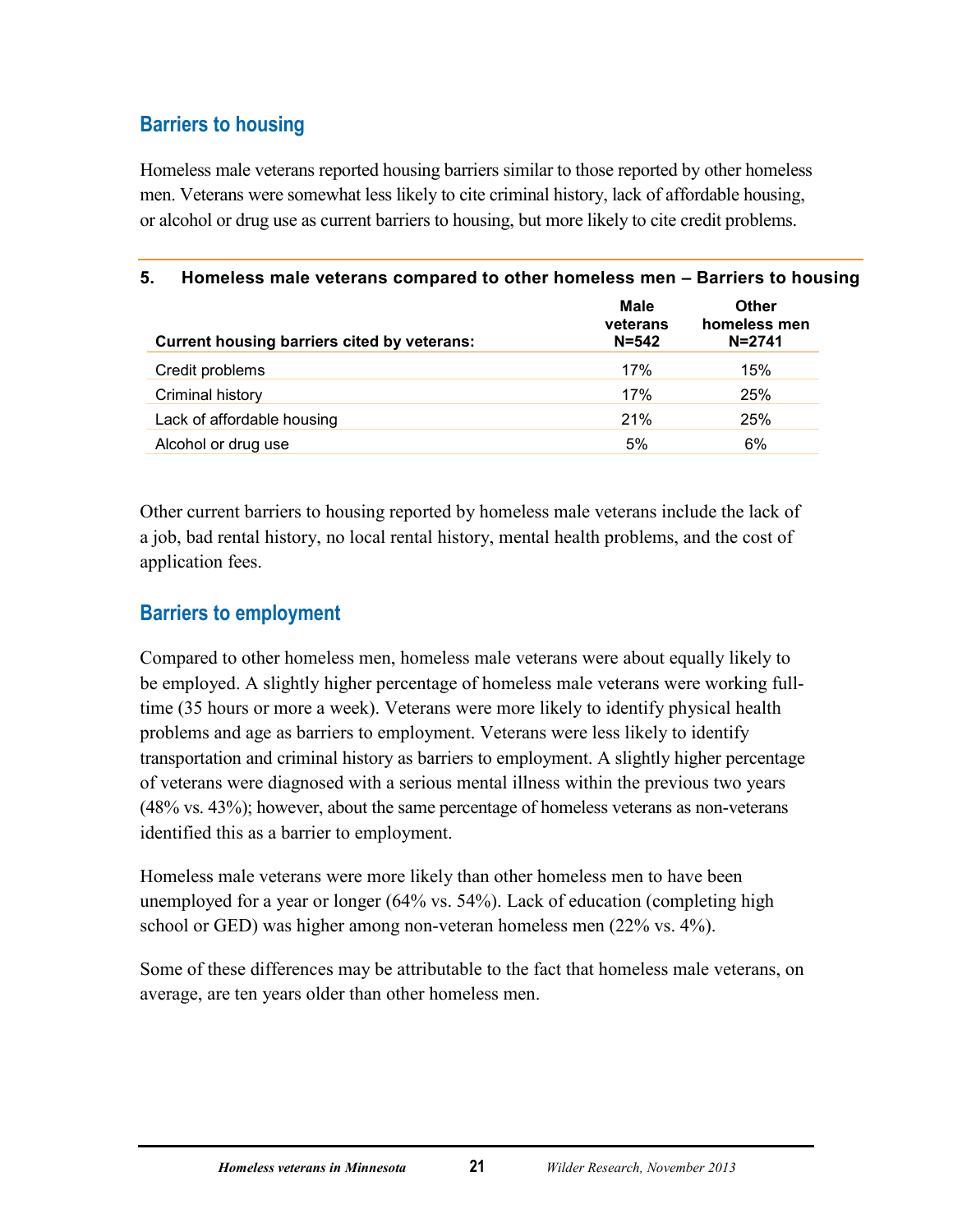|                                                          | <b>Male</b><br>veterans<br>$N = 386$ | <b>Other</b><br>homeless men<br>$N = 1,913$ |
|----------------------------------------------------------|--------------------------------------|---------------------------------------------|
| <b>Employment barriers cited by unemployed veterans:</b> |                                      |                                             |
| Physical health problems                                 | 36%                                  | 25%                                         |
| Mental health problems                                   | 18%                                  | 17%                                         |
| Transportation                                           | 16%                                  | 26%                                         |
| Lack of housing                                          | 14%                                  | 15%                                         |
| Age                                                      | 14%                                  | 7%                                          |
| Criminal history                                         | 13%                                  | 20%                                         |
|                                                          | <b>Male</b><br>veterans<br>$N = 542$ | <b>Other</b><br>homeless men<br>$N = 2,741$ |
| Potential employment barriers based on survey:           |                                      |                                             |
| Mental illness problems                                  | 48%                                  | 43%                                         |
| Long-term unemployment (of those unemployed)             | 64%                                  | 54%                                         |
| Alcohol or drug problems                                 | 27%                                  | 26%                                         |
| Lack of education (no high school diploma or GED)        | 4%                                   | 22%                                         |

#### <span id="page-26-0"></span>**6. Homeless male veterans compared to other homeless men – Barriers to employment**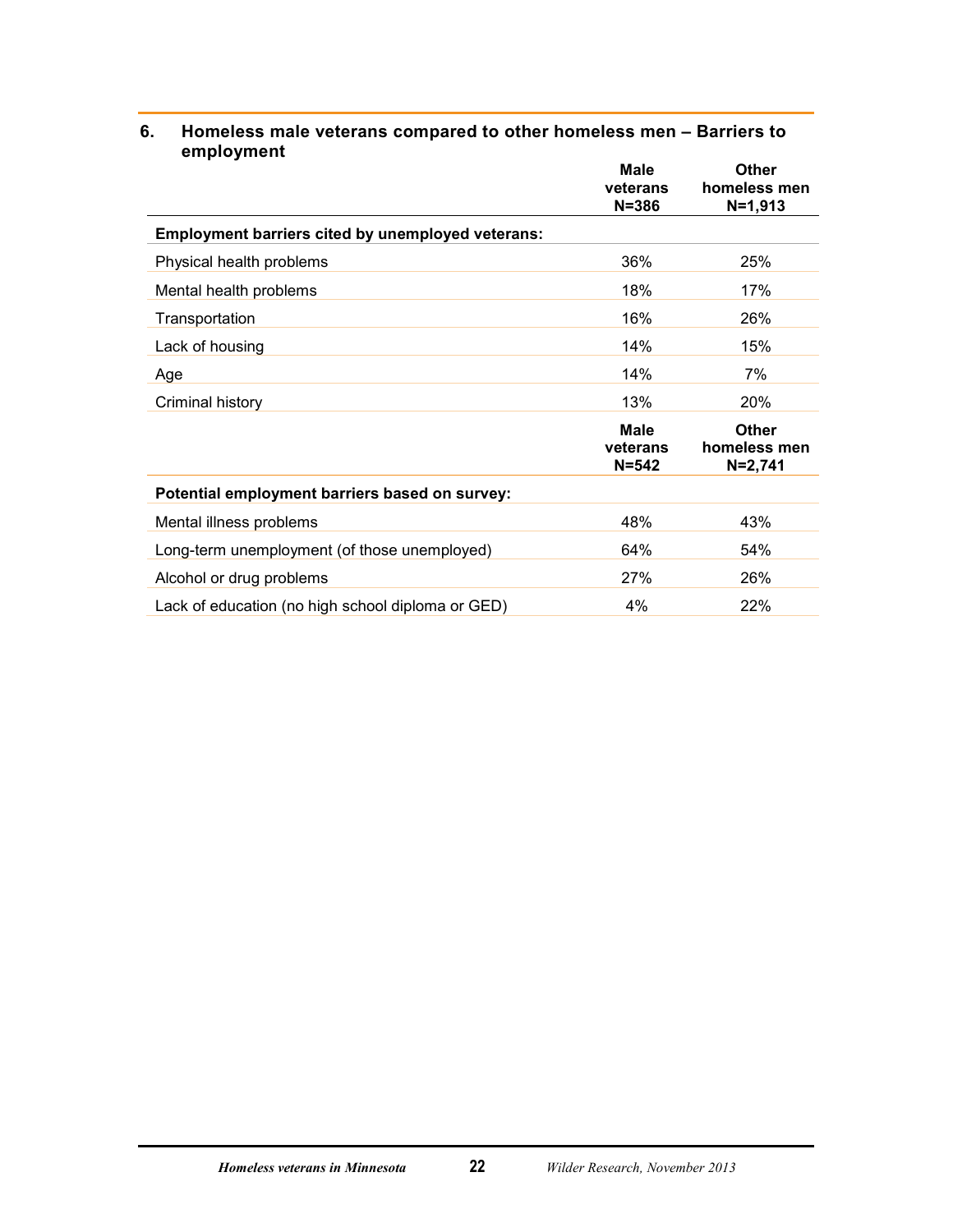# <span id="page-27-0"></span>General descriptive profile

# <span id="page-27-1"></span>**Background characteristics**

The known number of homeless veterans in Minnesota's temporary housing programs on October 25, 2012, was 441 (414 men and 27 women). An additional 139 veterans (128 men and 11 women) were interviewed in non-shelter locations. Homeless veterans were accompanied by 49 children.

The following results are based on weighted interviews as described on page 43 of this report.

Men made up 93 percent of the homeless veteran population. The average age for men was 50 years and for women, 33 years.

Racial disparities are prevalent in the homeless veteran population. Nearly two-fifths (37%) of homeless veterans in Minnesota were people of color. Survey results indicate that 61 percent of homeless veterans were Caucasian, 24 percent were African American, 6 percent were American Indian, 6 percent were of mixed racial background, and 1 percent identified their race as Asian. Two percent did not specify any race. Four percent of homeless veterans said they were of Hispanic origin.

### <span id="page-27-2"></span>**7. Race and ethnicity of homeless veterans compared to Minnesota adult homeless population and overall Minnesota adult population**

|                               | Percent of<br>homeless<br>veterans | <b>Percent of</b><br>homeless<br>adults in MN | <b>Percent of</b><br>all Minnesota<br>adults |
|-------------------------------|------------------------------------|-----------------------------------------------|----------------------------------------------|
| American Indian               | 6%                                 | 10%                                           | $1\%$                                        |
| Asian American                | $1\%$                              | $1\%$                                         | 4%                                           |
| <b>Black/African American</b> | 24%                                | 38%                                           | 5%                                           |
| White/Caucasian               | 61%                                | 42%                                           | 86%                                          |
| Other/Mixed race              | 6%                                 | 8%                                            | 3%                                           |
| Hispanic (any race)           | 4%                                 | 7%                                            | 4%                                           |

*Sources: Wilder Research 2012 survey of homelessness and U.S. 2010 Census* 

*Note: Column totals may be more than 100% because Hispanic ethnicity is asked independent of race.*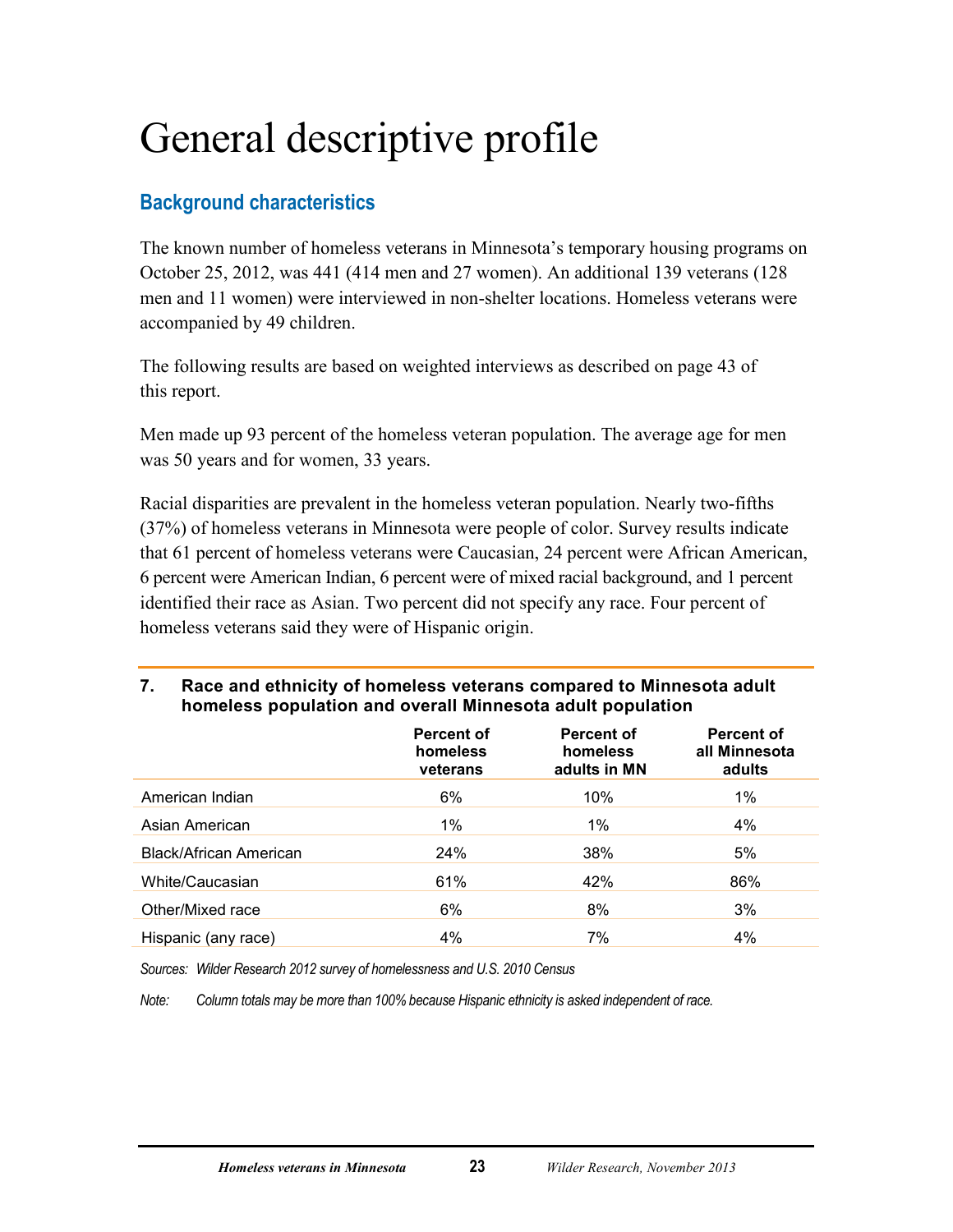Over two-thirds (70%) of homeless veterans had lived in Minnesota for more than five years. Over half (55%) of homeless veterans grew up in another state or country.

Over two-fifths (43%) of surveyed homeless veterans had never been married. Nearly twofifths (38%) were divorced, 10 percent were separated, 4 percent were currently married, and 4 percent were widowed.

Ninety-six percent of homeless veterans had graduated from high school or completed a GED, and one half (50%) had some type of post-secondary education. For comparison, approximately nine of ten (92%), of adults in the general population have completed high school.<sup>[3](#page-28-2)</sup>

# <span id="page-28-0"></span>**Veteran status**

On Thursday, October 25, 2012, the study found that 355 homeless adults in the Twin Cities area and 225 homeless adults in greater Minnesota had served in the U.S. military. This represents approximately one-tenth (9%) of the total homeless population and 17 percent of homeless men in Minnesota.

Half (50%) of the U.S. military veterans had served in the Army, 16 percent in the Navy, 16 percent in the Marine Corps, 9 percent in the National Guard, 6 percent in the Air Force, and 3 percent in the Reserves.



#### <span id="page-28-1"></span>**8. Branch of U.S. military in which homeless veterans served**

<span id="page-28-2"></span> $\overline{\mathbf{3}}$ <sup>3</sup> *2011 American Community Survey.* Minnesota Selected Social Characteristics in United States. [Statistics from Data file] Retrieved September 11, 2012 from http://factfinder2.census.gov/faces/nav/jsf/pages/index.xhtml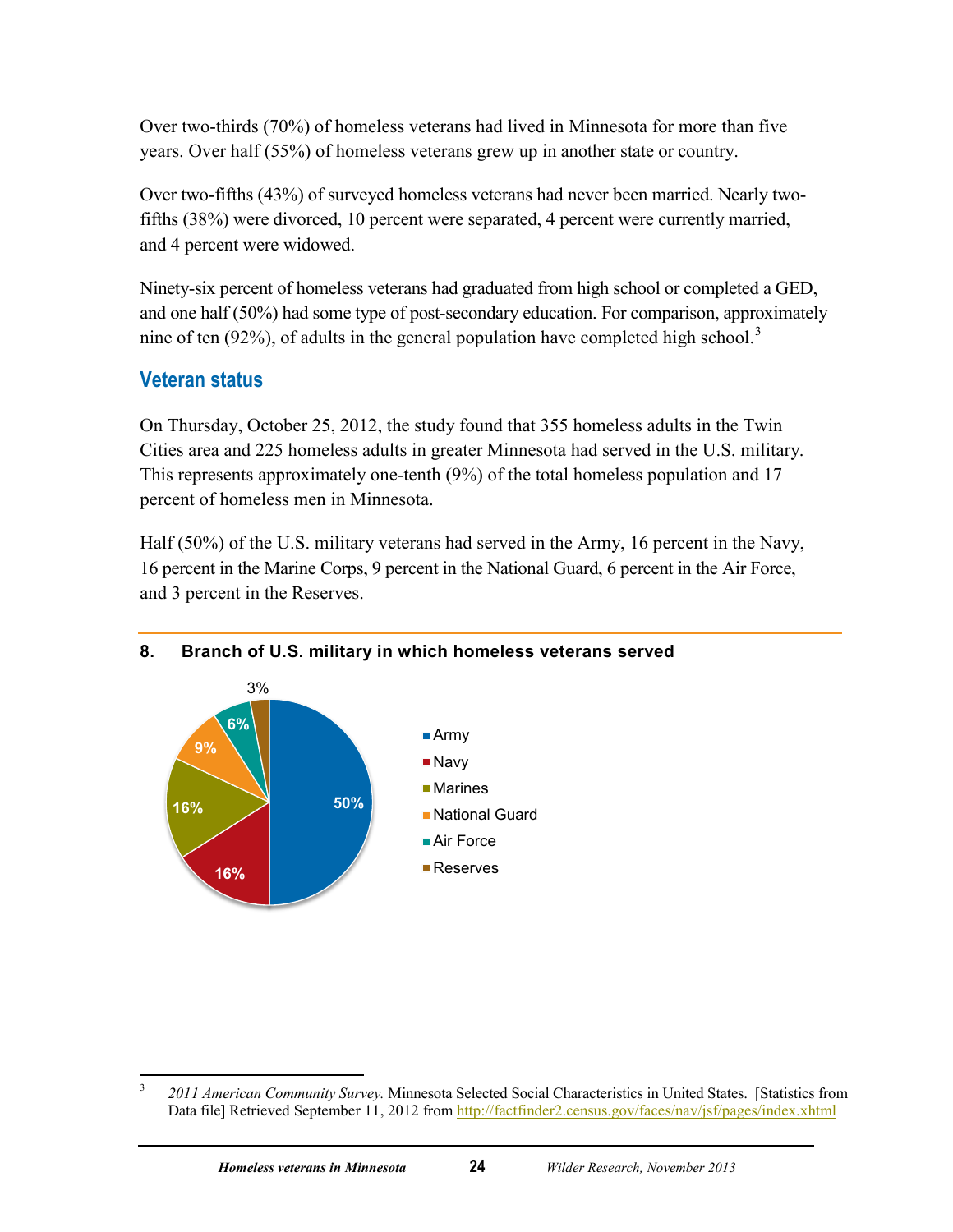Over two-fifths (46%) of homeless military veterans began their service between October 1980 and March 2003. One percent began their service before August 1964; about one-fifth (22%) began between August 1964 and May 1975; and about one-fifth (22%) began between June 1975 and September 1980. Ten percent began their service in April 2003 or later.

|                             | Men<br>$(N=538)$ | Women<br>$(N=37)$ | Total<br>$(N=575)$ |
|-----------------------------|------------------|-------------------|--------------------|
| Prior to August 1964        | 1%               |                   | 1%                 |
| August 1964 to May 1975     | 23%              |                   | 22%                |
| June 1975 to September 1980 | 23%              | 11%               | 22%                |
| October 1980 to March 2003  | 45%              | 52%               | 46%                |
| April 2003 or later         | 8%               | 38%               | 10%                |

#### <span id="page-29-0"></span>**9. Dates homeless veterans entered U.S. military service**

One-quarter (26%) of homeless veterans reported serving in a combat zone. Ten percent served in a combat zone in Vietnam, 4 percent in the first Gulf War, and 8 percent in the current Iraq War or Afghanistan. Other conflicts, mentioned by about 1 percent each, included Lebanon/Beirut, Panama, Granada, Korea, and Serbia/Bosnia.

Two-thirds (67%) of homeless veterans reported that the length of their military service was more than two years; about one-fifth  $(21\%)$  served between 181 days and two years.

Over two-thirds of homeless military veterans (70%) received an honorable discharge, and 13 percent received a General Discharge. Nearly half (47%) of homeless veterans reported service-related health problems, primarily mental health problems (44%) and hearing/ear problems (33%). Six percent reported that they have been diagnosed with a service-related head injury or traumatic brain injury.

About one-third (34%) of homeless military veterans reported that during the past 12 months they had contact with a County Veterans Service Officer; over one-quarter (28%) had attended a Project Homeless Connect event; and over one-quarter (27%) had attended a Veterans Stand Down event.

Over two-fifths (44%) of homeless veterans were currently using veterans' benefits. The benefits most frequently used were Veterans Administration Medical services (34%) and service-related compensation (19%). An additional 1 percent of veterans were not currently using veterans' benefits, but had used veterans' benefits in the previous 12 months.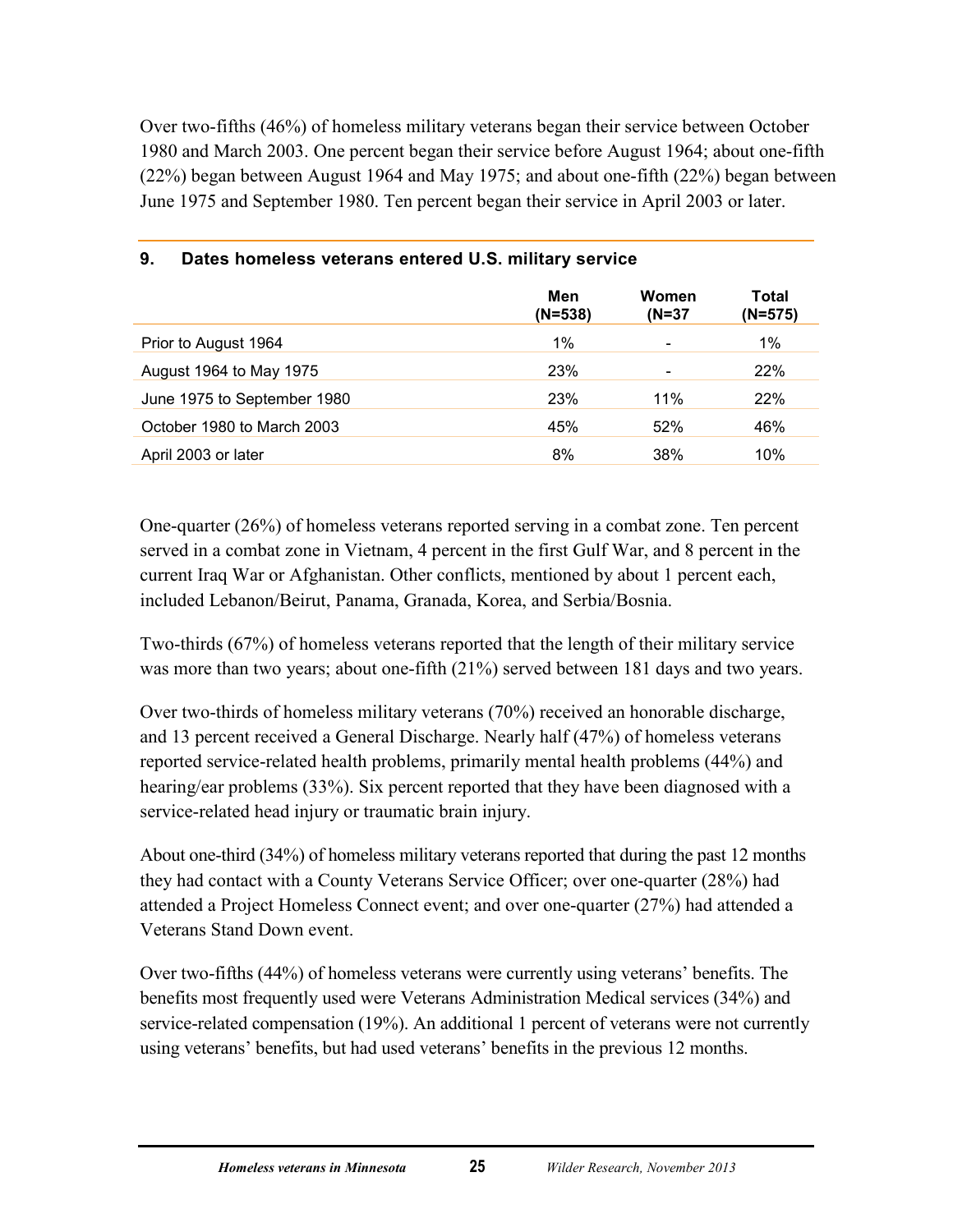# <span id="page-30-0"></span>**Public assistance and service use**

The services most commonly used by homeless veterans during the month of the survey (October) were:

- − Food stamps (48%)
- − Free clothing shelves (39%)
- − Hot meal programs (37%)
- − Transportation assistance (35%)
- − State or federal veterans benefits (32%)
- − Drop-in centers (31%)
- − Food shelves (23%)
- − Emergency room (21%)
- − Free medical clinic (19%)

One-fifth (19%) of homeless veterans reported having lost public benefits during the 12 months preceding the study. Of those who lost benefits, the benefits most frequently lost were food stamps (68%), medical benefits (34%), and unemployment benefits (14%).

Seven percent of homeless veterans (5% of men and 45% of women) had received MFIP in the previous 12 months.

More than four-fifth (83%) of homeless veterans had medical coverage of some kind in October. Just over one-fifth (21%) of homeless veterans had received care in an emergency room in October, and more than two-fifths (42%) of homeless veterans reported receiving care in an emergency room in the previous six months

One-quarter (25%) of homeless veterans reported needing help applying or reapplying for services, particularly for medical benefits (29% of those needing help with applications), food stamps (29%), SSI (25%), and housing assistance (15%).

## <span id="page-30-1"></span>**Employment**

Over one-fifth (22%) of homeless veterans were employed; 9 percent were employed full-time. Two-thirds (67%) of employed homeless veterans reported that their job had lasted at least three months. Nearly half (48%) of employed homeless veterans reported that their jobs paid less than \$10 per hour.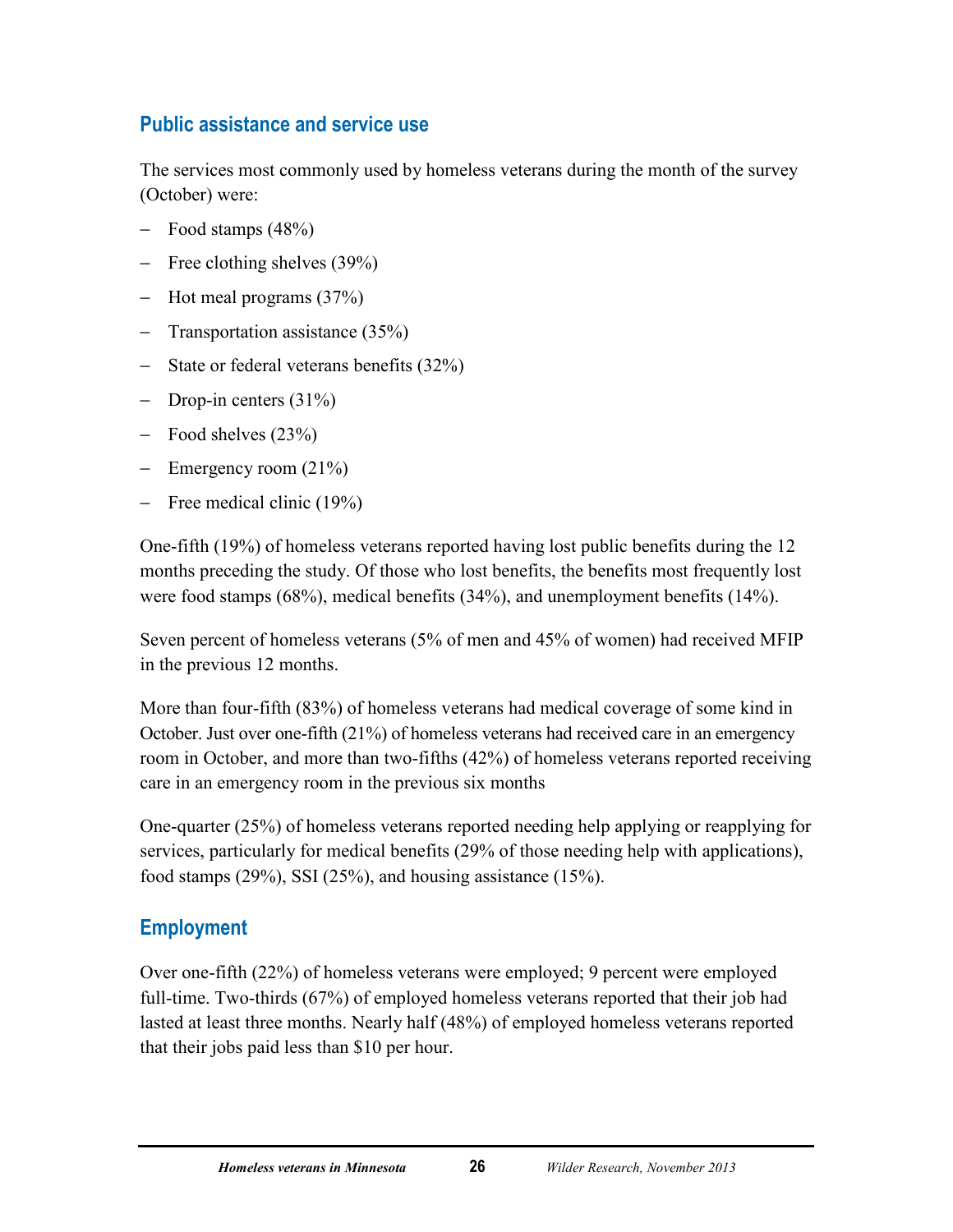Of those veterans who were not employed, 13 percent reported they had been laid off, terminated, or had their job eliminated in the last six months. For nearly one-fifth (18%) of unemployed veterans, it had been less than six months since they had last held a steady job. Seventeen percent of unemployed veterans last had a job between six months and one year prior; 14 percent last had a job one to two years prior; 13 percent had last been employed two to three years prior; 6 percent had last been employed three to four years prior; and almost one-third (32%) reported that their last job had been more than four years prior.

| How long has it been since you last held a job? | Men<br>$(N=402)$ | Women<br>(N=26) | Total<br>(N=428) |
|-------------------------------------------------|------------------|-----------------|------------------|
| Less than six months                            | 17%              | 27%             | 18%              |
| Six months to one year                          | 18%              | 8%              | 17%              |
| One to two years                                | 14%              | 8%              | 14%              |
| Two to three years                              | 12%              | 27%             | 13%              |
| Three to four years                             | 6%               | 8%              | 6%               |
| More than four years                            | 33%              | 23%             | 32%              |

## <span id="page-31-1"></span>**10. Unemployed homeless veterans: length of time without a job**

Nearly half (49%) of unemployed homeless veterans were looking for work. The most frequently mentioned barriers to employment were physical health problems (37%), mental health problems (18%), lack of transportation (17%), lack of job opportunities  $(14%)$ , criminal background  $(14%)$ , lack of housing  $(14%)$ , and age  $(13%)$ .

## <span id="page-31-0"></span>**Income**

Homeless veterans surveyed reported their main sources of income for the month of October had been from General Assistance (26%), steady employment (16%), Social Security Disability Insurance (SSDI) (10%), Supplemental Security Income (SSI) (7%), Social Security (7%), and day labor (7%).

When homeless veterans were asked about their total income for the month of October, 14 percent reported some income, but \$100 or less; 23 percent reported incomes of \$101 to \$300; 6 percent reported incomes of \$301 to \$500; 17 percent reported incomes of \$501 to \$800; and 30 percent reported incomes over \$800. Ten percent of respondents reported having no income in the month of October.

Overall, homeless male veterans had lower median incomes than homeless female veterans (\$400 vs. \$437). The median income for homeless male veterans in the Twin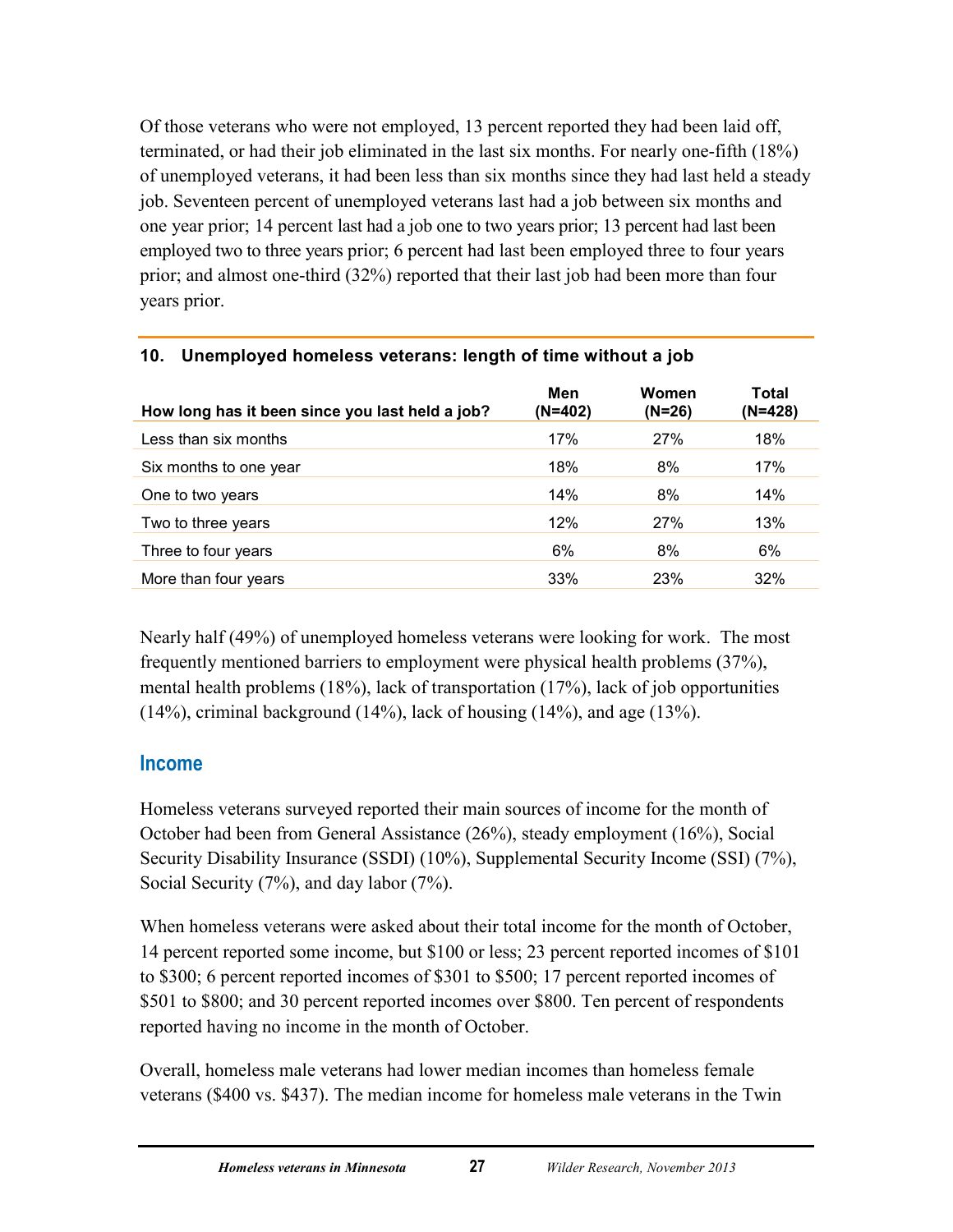Cities area was \$280, compared to \$412 for homeless female veterans. In greater Minnesota the median income for homeless male veterans was \$641 compared to \$600 for homeless female veterans

## <span id="page-32-0"></span>**History of homelessness**

For one-third (33%) of homeless veterans interviewed, this was their first experience of homelessness. Over one-quarter (28%) had been homeless two or three times in their lives, 17 percent had been homeless four to seven times, and over one-fifth (22%) had been homeless eight or more times. The average age at which veterans reported becoming homeless for the first time was 35; the median age was also 35.

Four percent of homeless veterans reported they had been homeless for more than a week but less than one month; 37 percent had been homeless for at least one month but less than one year; 32 percent had been homeless for at least one year but less than three years; 10 percent had been homeless for at least three years but less than five years; and 18 percent had been homeless for five years or longer.

|                                               | Men<br>(N=537) | Women<br>$(N=38)$ | Total<br>(N=576) |
|-----------------------------------------------|----------------|-------------------|------------------|
| More than one week but less than one month    | $4\%$          | 3%                | 4%               |
| At least one month but less than four months  | 13%            | 25%               | 14%              |
| At least four months but less than 7 months   | 15%            | 11%               | 15%              |
| At least 7 months but less than 12 months     | 9%             | 14%               | 9%               |
| At least one year but less than three years   | 32%            | 28%               | 32%              |
| At least three years but less than five years | 10%            | 7%                | 10%              |
| Five years or longer                          | 18%            | 12%               | 18%              |

#### <span id="page-32-1"></span>**11. Homeless veterans length of time without stable housing**

Sixty-three percent of homeless veterans met the Minnesota definition of long-term homelessness (they had been homeless for a year or longer, or four or more times in the previous four years). Nearly half (46%) of homeless veterans met the federal definition of chronic homelessness, which, in addition to the long-term criteria in the Minnesota definition, also requires the presence of at least one serious or chronic disability and a marital status of single.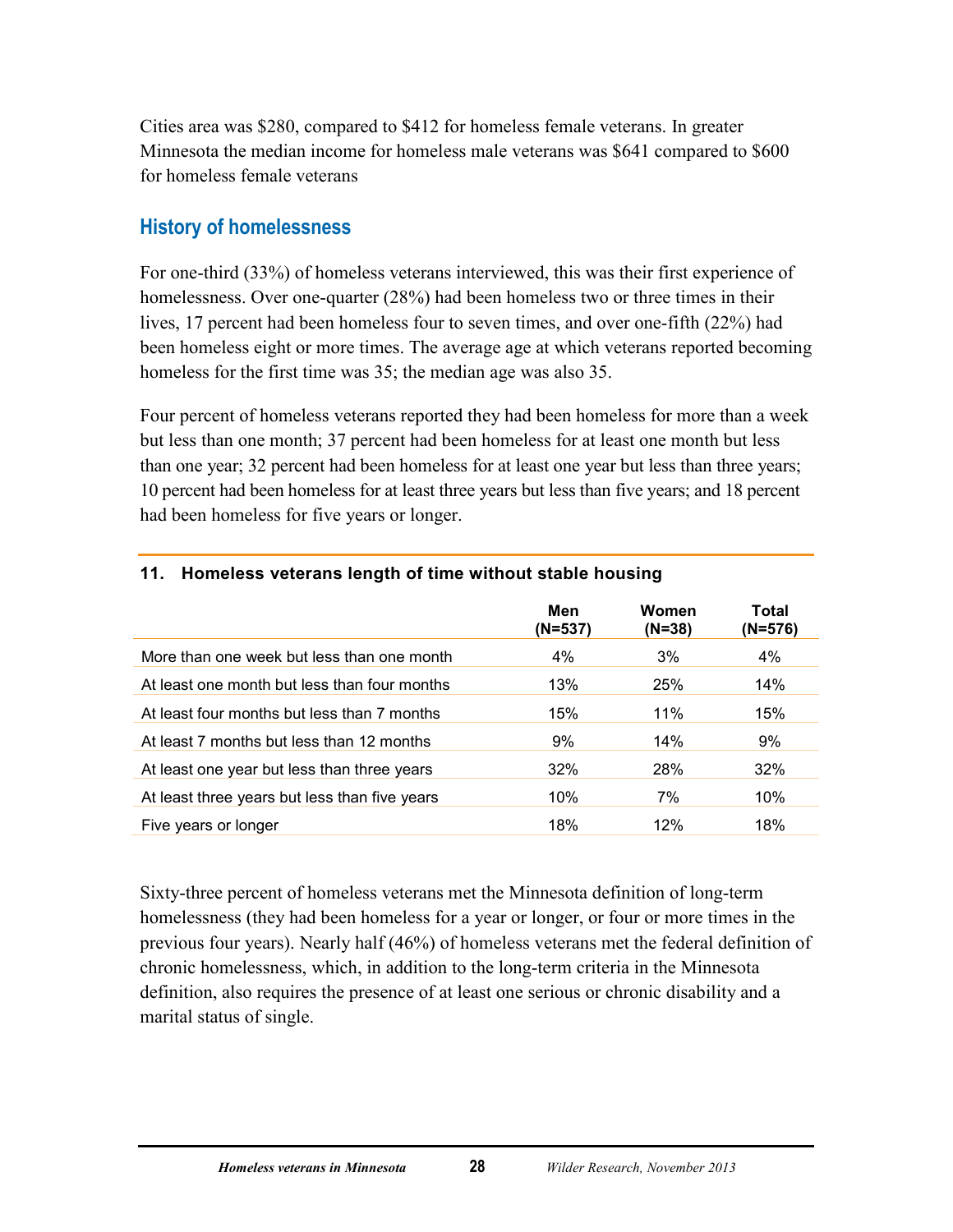## <span id="page-33-0"></span>**Shelter use**

Over three-quarters (77%) of homeless veterans reported having lived in an emergency shelter (68% in the previous two years). Three percent of homeless veterans reported having lived in a battered women's shelter (1% in the previous two years). Over two-fifths (42%) of homeless veterans reported having lived in a transitional housing program (37% in the previous two years). Twelve percent of homeless veterans lived in permanent supportive housing (9% in the previous two years). Overall, 91 percent of all homeless veterans surveyed had lived in a temporary or supportive shelter facility (emergency shelter, battered women's shelter, transitional housing, or permanent housing with supportive services); of those, 87 percent had done so in the previous two years. Very few veterans report living in any of these types of facilities as children.

About one-quarter (24%) of homeless veterans left a homeless service program in the previous 12 months. Of the 141 veterans who left a homeless service program, four-fifths (80%) last left an emergency shelter, 14 percent last left transitional housing, 6 percent last left permanent supportive housing, and 1 percent last left a battered women's shelter.

Over two-fifths (42%) Of the 141 veterans who left a homeless service program, reported that they had a stable place to live at the time they left the program. Almost one-third (31%) received help from the program in finding a stable place to live, and 26 percent were offered follow-up or aftercare services. Sixty-eight percent of the 19 homeless veterans who last left a transitional housing program reported having stable housing when they left. Thirty-eight percent of the 112 homeless veterans who last left an emergency shelter reported having stable housing when they left. Thirty-eight percent of the eight homeless veterans who last left a permanent supportive housing program reported having stable housing when they left.

Four percent of homeless veterans had been in their current temporary housing arrangements for less than one month. Over one-third (37%) had been in their current temporary housing for one month or more, but less than one year. Nearly three-fifths (59%) had been in their current temporary arrangement for more than one year.

Nearly one-fifth (19%) of homeless veterans had been unable to obtain shelter at least once in the previous three months. The last time that happened, they reported having slept in the following places:

- − Outdoors (40%)
- − Cars, abandoned buildings, or other enclosed spaces (21%)
- − Another shelter (17%)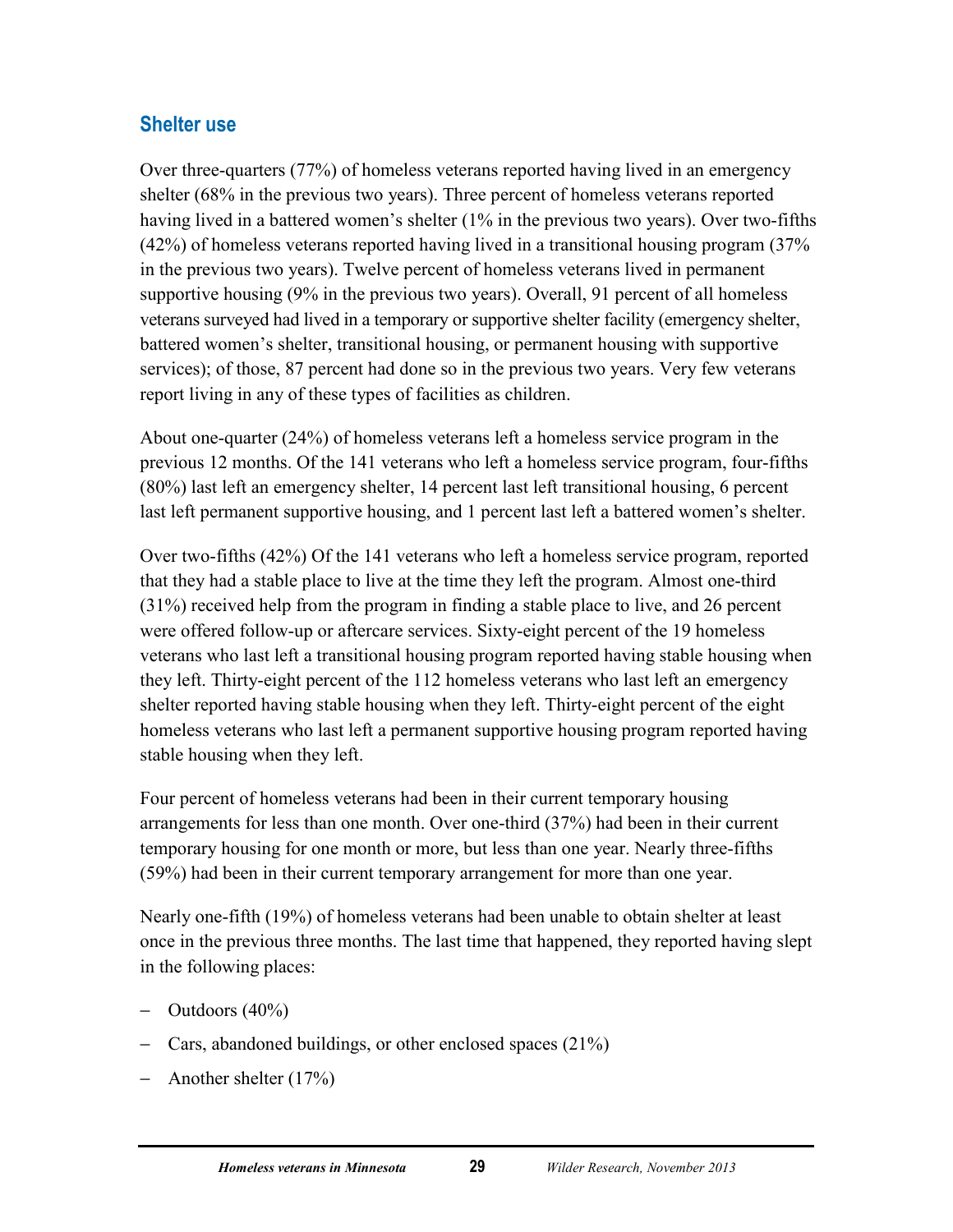- − With family or a friend (11%)
- − A motel or other shelter with a voucher (7%)
- − Hospital (2%)
- − Jail (1%)

Over one-third (37%) of homeless veterans reported having stayed outdoors at least one night during the month of October. Twelve percent had spent one to seven nights outdoors, and one-quarter (25%) had spent eight or more nights outdoors. The average number of nights spent outdoors was six.

Nearly one-quarter (22%) of homeless veterans reported that they had doubled up in the month of the survey (October). Eleven percent had spent one to seven nights doubled up, and one-tenth (10%) had spent eight or more nights doubled up. The average number of nights spent doubled up in October was two.

## <span id="page-34-0"></span>**Residential placements**

With respect to prior residential placements, two-thirds (66%) of homeless veterans surveyed had lived in at least one type of residential facility or program. If correctional facilities are included, the percentage increases to 80 percent. Men and women veterans were about equally likely to have lived in some type of residential setting (66% vs. 65%).

Homeless veterans most often had lived in correctional facilities (56%), drug or alcohol treatment facilities (46%), halfway houses (30%), mental health facilities (25%), group homes (20%), or foster care (17%). There were gender differences in the type of placements. Men were more likely than women to have been in a correctional facility  $(59\% \text{ vs. } 23\%)$ ; in a drug or alcohol treatment facility  $(47\% \text{ vs. } 35\%)$ ; hallway house  $(31\% \text{ vs. } 19\%)$ ; a mental health facility  $(25\% \text{ vs. } 21\%)$ ; or in a group home  $(20\% \text{ vs. } 19\%)$ 17%). Women were more likely than men to have been in foster care (28% vs. 16%).

Less than ten percent of homeless veterans surveyed had lived in an adoptive home (8%) or a residence for persons with physical disabilities (3%).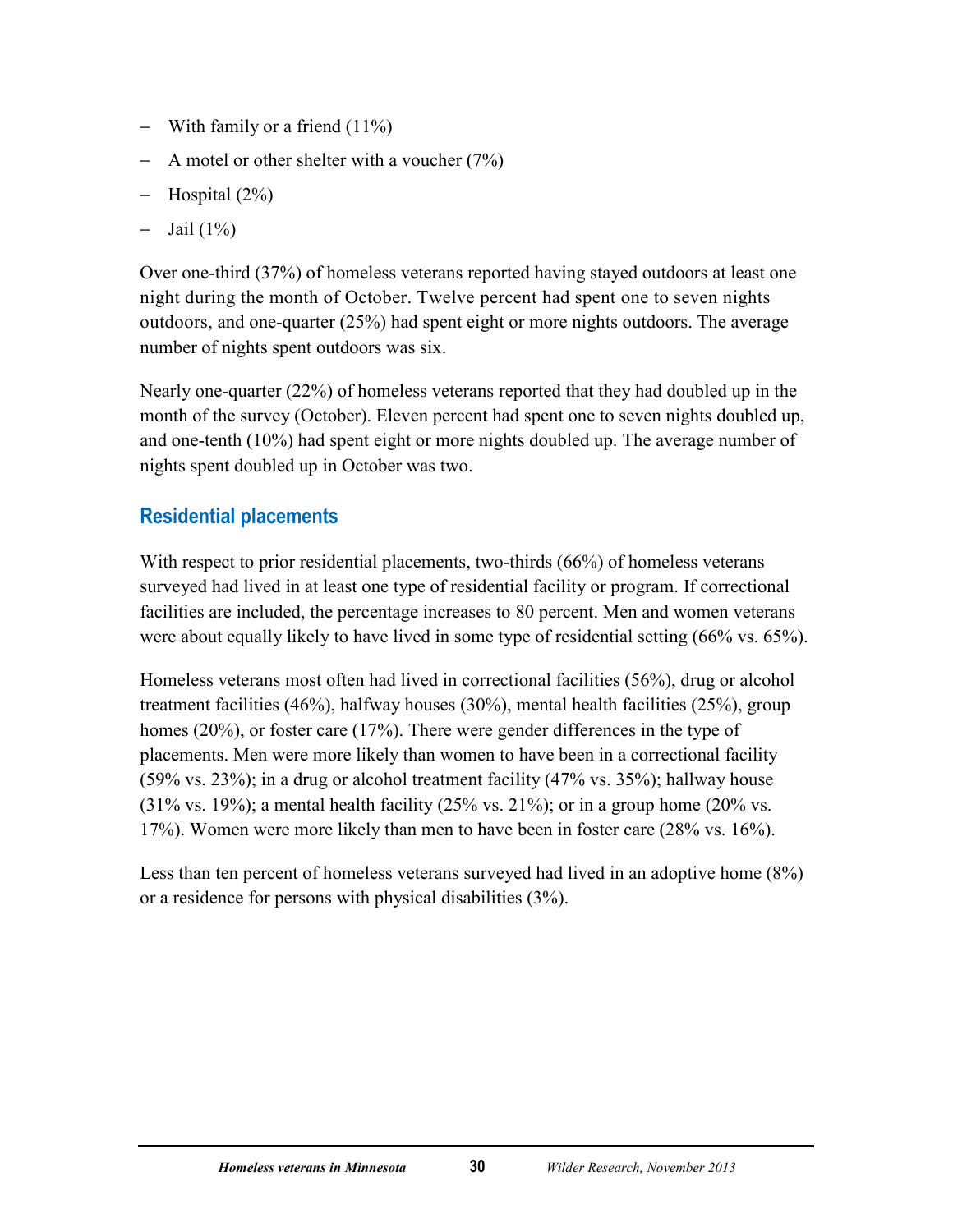|                                                                        | <b>Fercentage responding yes</b> |                          |        |
|------------------------------------------------------------------------|----------------------------------|--------------------------|--------|
|                                                                        | Men                              | Women                    | Total  |
| Foster care                                                            | 16%                              | 28%                      | 17%    |
| Drug or alcohol treatment                                              | 47%                              | 35%                      | 46%    |
| Residence for persons with physical disabilities                       | 3%                               | $\overline{\phantom{a}}$ | 3%     |
| Halfway house                                                          | 31%                              | 19%                      | $30\%$ |
| Mental health facility                                                 | 25%                              | 21%                      | 25%    |
| Group home                                                             | 20%                              | 17%                      | 20%    |
| Adoptive home                                                          | 8%                               | 7%                       | 8%     |
| Any of the above placements                                            | 66%                              | 65%                      | 66%    |
| Juvenile detention or facility                                         | 16%                              | 6%                       | 15%    |
| County jail or workhouse                                               | 53%                              | 21%                      | 51%    |
| State prison                                                           | 23%                              | 16%                      | 23%    |
| Federal prison                                                         | 5%                               | 3%                       | 5%     |
| Any correction facility or detention center                            | 59%                              | 23%                      | 56%    |
| Any of the above, including correction facility<br>or detention center | 80%                              | 74%                      | 80%    |

#### <span id="page-35-1"></span>**12. Have you ever lived in any of the following types of facilities or programs? Percentage responding "yes"**

# <span id="page-35-0"></span>**Migration to Minnesota**

Homeless male veterans were more likely than homeless female veterans to have lived in Minnesota for less than one year (15% vs. 8%). Overall, 15 percent of homeless veterans had been in Minnesota for less than one year, 9 percent for one to two years, and 77 percent for longer than two years. Two-fifths (40%) of recent residents (two years or less) had previously lived in Minnesota.

Of the 134 homeless veterans who have lived in Minnesota two years or less, over onefifth (27%) came from West North Central states; 16 percent from East North Central States; 16 percent from South Atlantic states; 7 percent from West South Central states; 6 percent from East South Central states; 5 percent from Pacific States; 4 percent from Mountain states; 4 percent from Middle Atlantic States; and 1 percent from New England states. In addition, 2 percent of homeless veterans came from other countries (Mexico and Thailand). Data on where homeless veterans lived before coming to Minnesota were missing for 12 percent of those interviewed. (See map on the next page.)

Additional maps on the following pages display the above information for the state as a whole, for those interviewed in greater Minnesota, and for those interviewed in the Twin Cities area.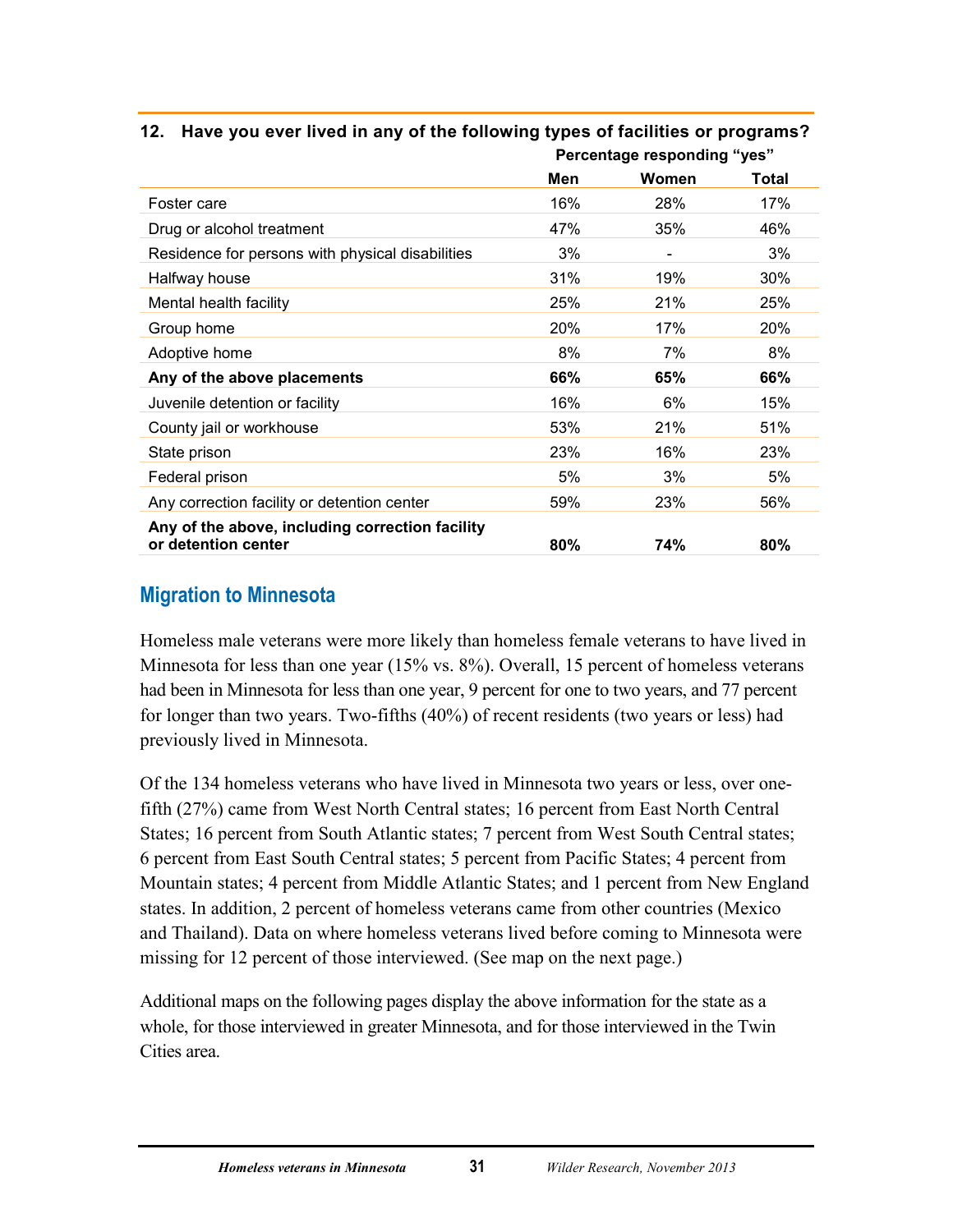**13. All homeless veterans living in Minnesota two years or less: "Where did you live before coming to Minnesota?" N=134\***

l,

<span id="page-36-0"></span>

**US Census Bureau geographic regions**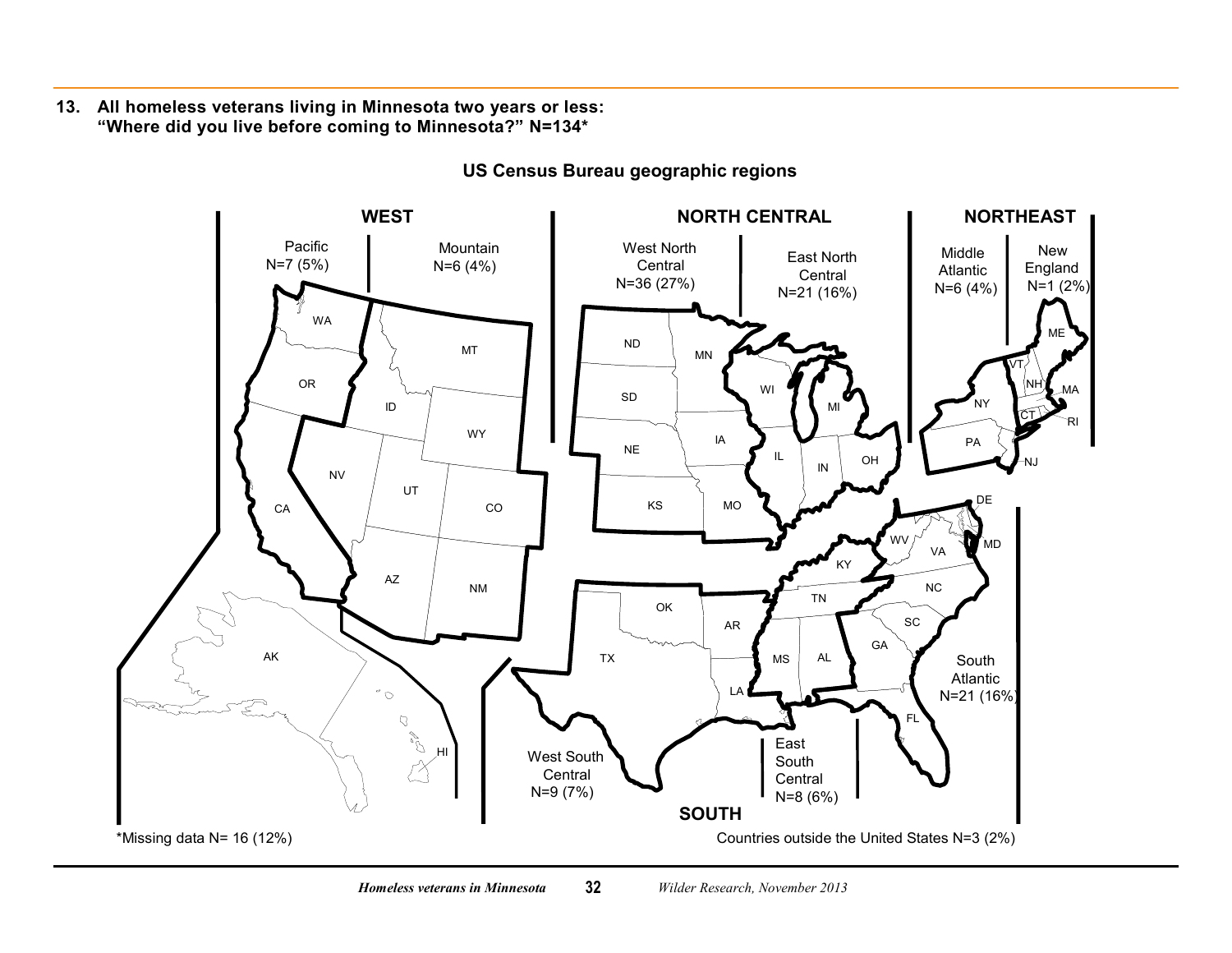**14. Greater Minnesota homeless veterans living in the state two years or less: "Where did you live before coming to Minnesota?" N=52\***

<span id="page-37-0"></span>

**US Census Bureau geographic regions**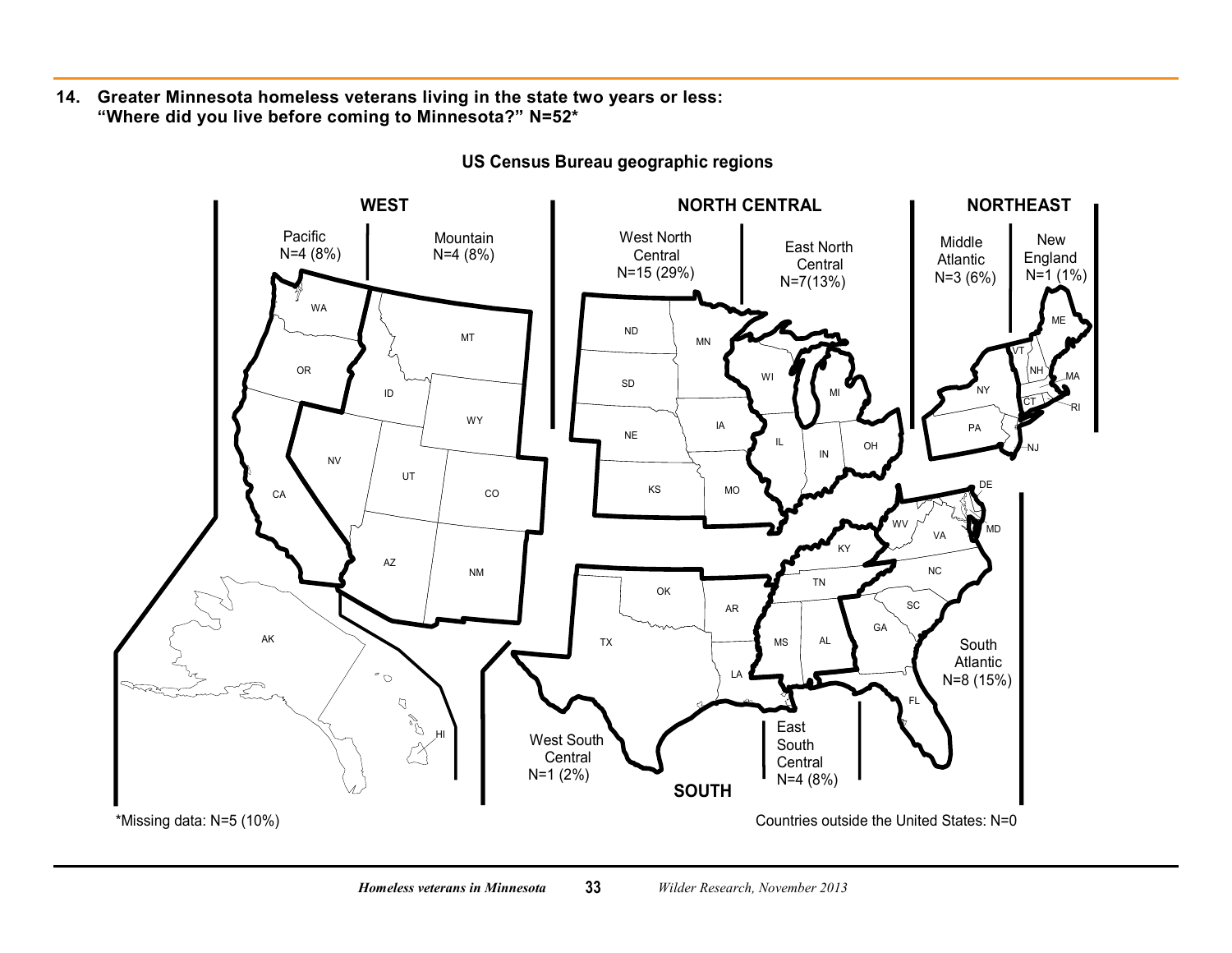**15. Twin Cities area homeless veterans living in Minnesota two years or less: "Where did you live before coming to Minnesota?" N=82\***  $\overline{a}$ 

<span id="page-38-0"></span>

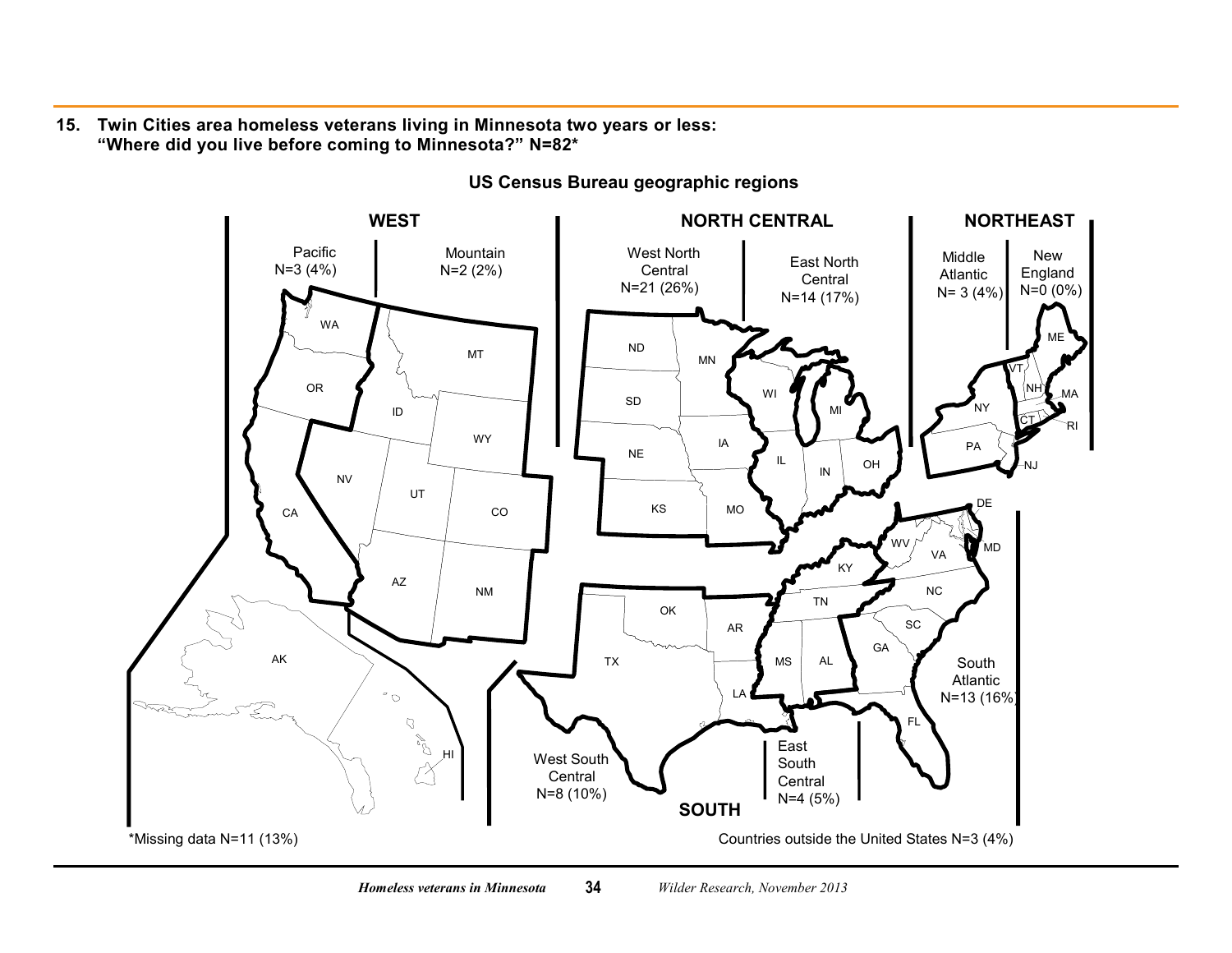# <span id="page-39-0"></span>**Housing**

Nearly three-fifths (59%) of homeless veterans reported that they had been without permanent housing for a year or longer. Over one-third (34%) of homeless veterans were on a waiting list for housing vouchers (Section 8) or housing that offers some type of financial assistance, and 15 percent of those veterans had been waiting for over a year. Sixteen percent of homeless veterans were unable to get on a waiting list, because the list was closed. Six percent of homeless veterans said they had received a housing voucher that they lost or could not use.

Over four-fifths (85%) of homeless veterans needed only an efficiency or one-bedroom apartment. One-quarter (25%) of homeless veterans were not able to pay any amount for rent. Eleven percent indicated they could pay \$1 to \$100 per month for rent; 9 percent could pay \$101 to \$200; 15 percent could pay \$201 to \$300; 11 percent could pay \$301 to \$400; 13 percent could pay \$401 to \$500; and 17 percent could pay more than \$500 per month.

Two-thirds (68%) of homeless veterans indicated that their last regular or permanent housing was in Minnesota, 31 percent in another state, and less than 1 percent in another country.

The main reasons homeless veterans cited for leaving their last regular housing included loss of a job or reduction in work hours (38%); inability to afford the rent (37%); eviction (26%); their own drinking or drug problems (21%); problems getting along with the people they lived with (20%); or a breakup with their spouse or partner (20%).

Nearly one-third (30%) of women cited domestic violence as a reason for leaving their last housing. Men were more likely than women to cite the loss of a job (39% vs. 29%); inability to afford the rent (38% vs. 23%); eviction (26% vs. 16%); their own drinking or drug problems (22% vs. 9%); or entering treatment, jail or a residential program (15% vs. 3%). Women were more likely than men to cite a breakup with a spouse or partner (33% vs. 19%); substandard or unsafe housing (23% vs. 10%); or another household member's drinking or drug problem (13% vs. 10%).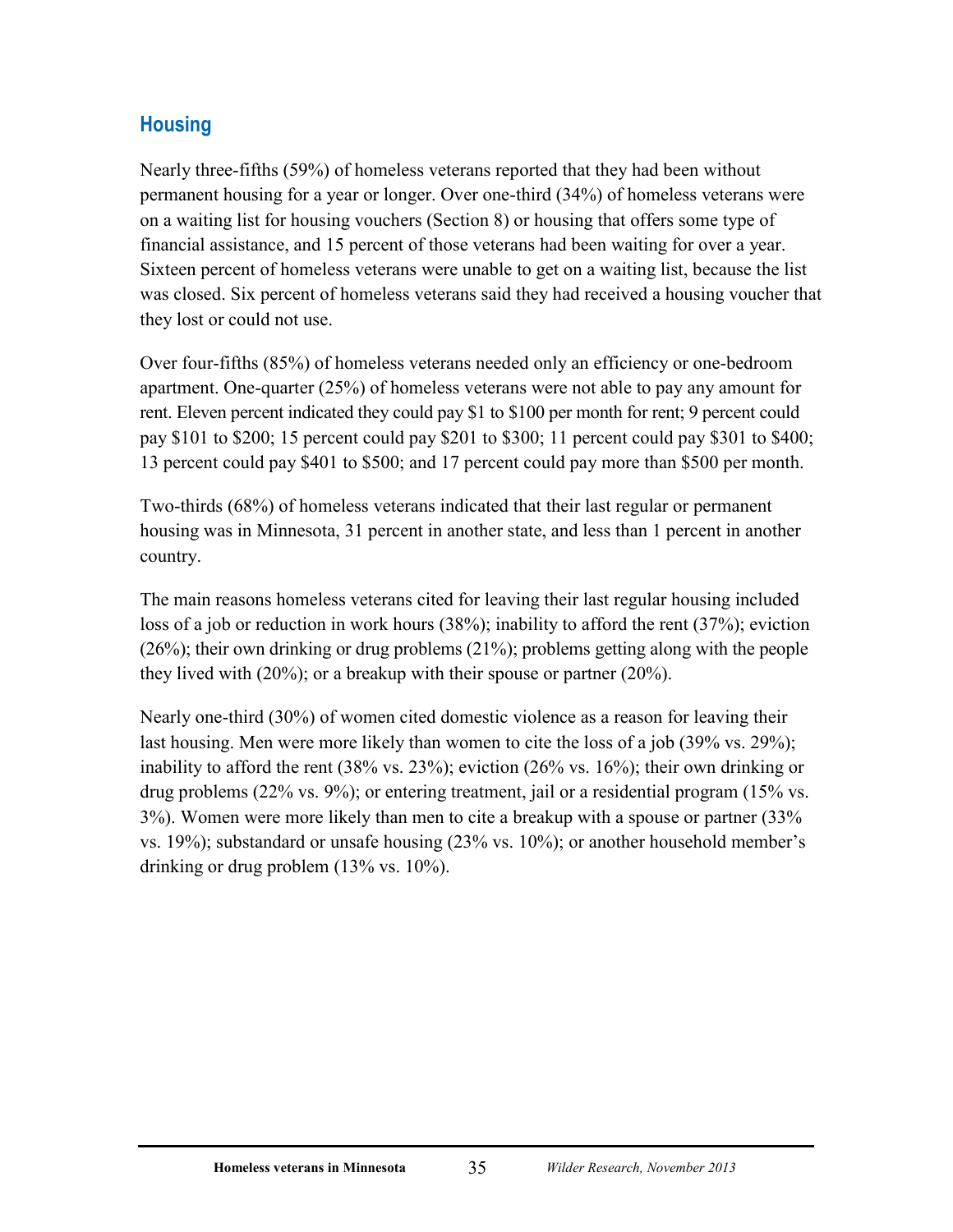## <span id="page-40-1"></span>**16. Common reasons why homeless veterans left their last regular housing**

|                                                                   | Percentage responding "yes" |                   |                  |
|-------------------------------------------------------------------|-----------------------------|-------------------|------------------|
| Did you leave your last regular housing<br>because                | Men<br>(N-542)              | Women<br>$(N-38)$ | Total<br>(N=580) |
| You lost your job or had your hours cut                           | 39%                         | 29%               | 38%              |
| You could not afford the rent or house payments                   | 38%                         | 23%               | 37%              |
| You were evicted or your lease was not renewed                    | 26%                         | 16%               | 26%              |
| A drinking or drug problem you had                                | 22%                         | 9%                | 21%              |
| Breakup with your spouse or partner                               | 19%                         | 33%               | <b>20%</b>       |
| Problems getting along with other people you lived with           | <b>20%</b>                  | 27%               | <b>20%</b>       |
| You entered treatment, jail or a residential program              | 15%                         | 3%                | 15%              |
| You were living in substandard or unsafe housing                  | 10%                         | 23%               | 11%              |
| A drinking or drug problem of another member of<br>your household | 10%                         | 13%               | 10%              |
| Abuse by someone you lived with                                   | 4%                          | 30%               | 6%               |

Homeless veterans most often reported that the first place they stayed in when they lost their housing was with family or friends (38%); in an emergency shelter (24%); outdoors (11%); or in a van, bus station, or another public place (12%). Other places mentioned were a treatment program  $(2\%)$ ; jail  $(2\%)$ ; hotel or motel  $(6\%)$ ; transitional housing  $(1\%)$ ; rental housing  $(1\%)$ ; hospital  $(2\%)$ ; and halfway house  $(1\%)$ . Homeless female veterans were more likely to stay with family or friends than homeless male veterans (53% vs. 37%).

The main reasons given by homeless veterans for currently being unable to obtain housing included lack of job or income (43%); no housing they could afford (21%); a criminal background (18%); credit problems (17%); no local rental history (7%); court eviction (6%); cost of application fees (6%); and alcohol or chemical use (5%).

# <span id="page-40-0"></span>**Children of homeless veterans**

Although over two-thirds (69%) of homeless female veterans and nearly one-quarter (23%) of homeless male veterans reported that they *had* children under the age of 18, the proportion caring for their children while homeless was substantially lower. Just under two-fifths (39%) of homeless female veterans and 1 percent of male veterans were accompanied by their children on the night of the survey. The parents accompanied by their children represented 5 percent of all homeless veterans surveyed. The average number of children with those parents was two, with an average age of seven years.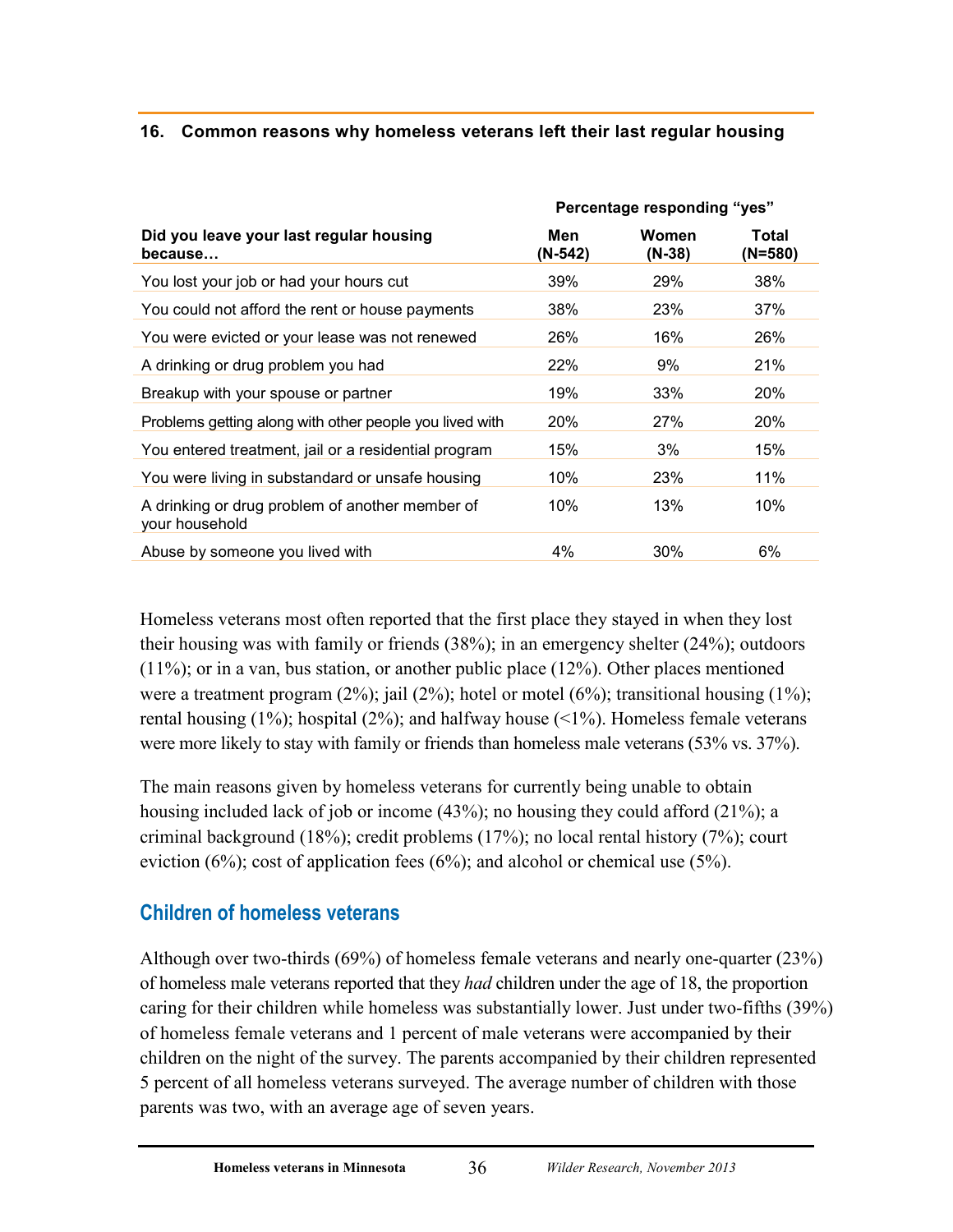Of the 34 homeless veterans who had children with them, 26 percent reported being unable to obtain needed child care in the previous 12 months; 18 percent were unable to obtain needed dental care; 11 percent were unable to obtain needed physical health care; and 8 percent were unable to obtain needed mental health care. Six percent of the homeless veterans who had children with them reported that their children had to skip meals in the previous month. Over one-quarter (28%) of homeless veterans who had children with them reported having at least one child with emotional health problems, and 7 percent reported having at least one child with physical health problems that interfere with their daily life.

Twenty-three parents had school-age children with them. Of those parents, 42 percent reported that they have at least one child who has experienced bullying; 21 percent had at least one child with learning or school problems; 23 percent had at least one child who has repeated a grade in school; 18 percent had at least one child whose grades had dropped; and 15 percent had at least one child who has trouble going to school because of their current housing problems.

## <span id="page-41-0"></span>**Chemical dependency**

Over one-third (37%) of homeless veterans (37% of male veterans and 31% of female veterans) reported that they consider themselves to be alcoholic or chemically dependent. Over one-third (35%) of male veterans and one-fifth (20%) of female veterans had been admitted to a detox center at least once.

Nine percent of homeless veterans reported the need to see a health professional about alcohol or drug problems. Over one-quarter of male veterans (27%) and female veterans (28%) had been told by a doctor or nurse, within the previous two years, that they had chemical dependency problems.

Nearly half of male veterans (47%) and over one-third of female veterans (35%) reported that, at some time in their lives, they had lived in an alcohol or drug treatment facility. About one-fifth (19%) of male veterans and nearly one-quarter (23%) of female veterans had been in residential drug treatment programs in the previous two years.

Forty-four percent of male veterans and 34 percent of female veterans had received outpatient drug or alcohol treatment at some time in their lives. Thirteen percent of male veterans and 8 percent of female veterans received outpatient drug or alcohol treatment in the previous two years.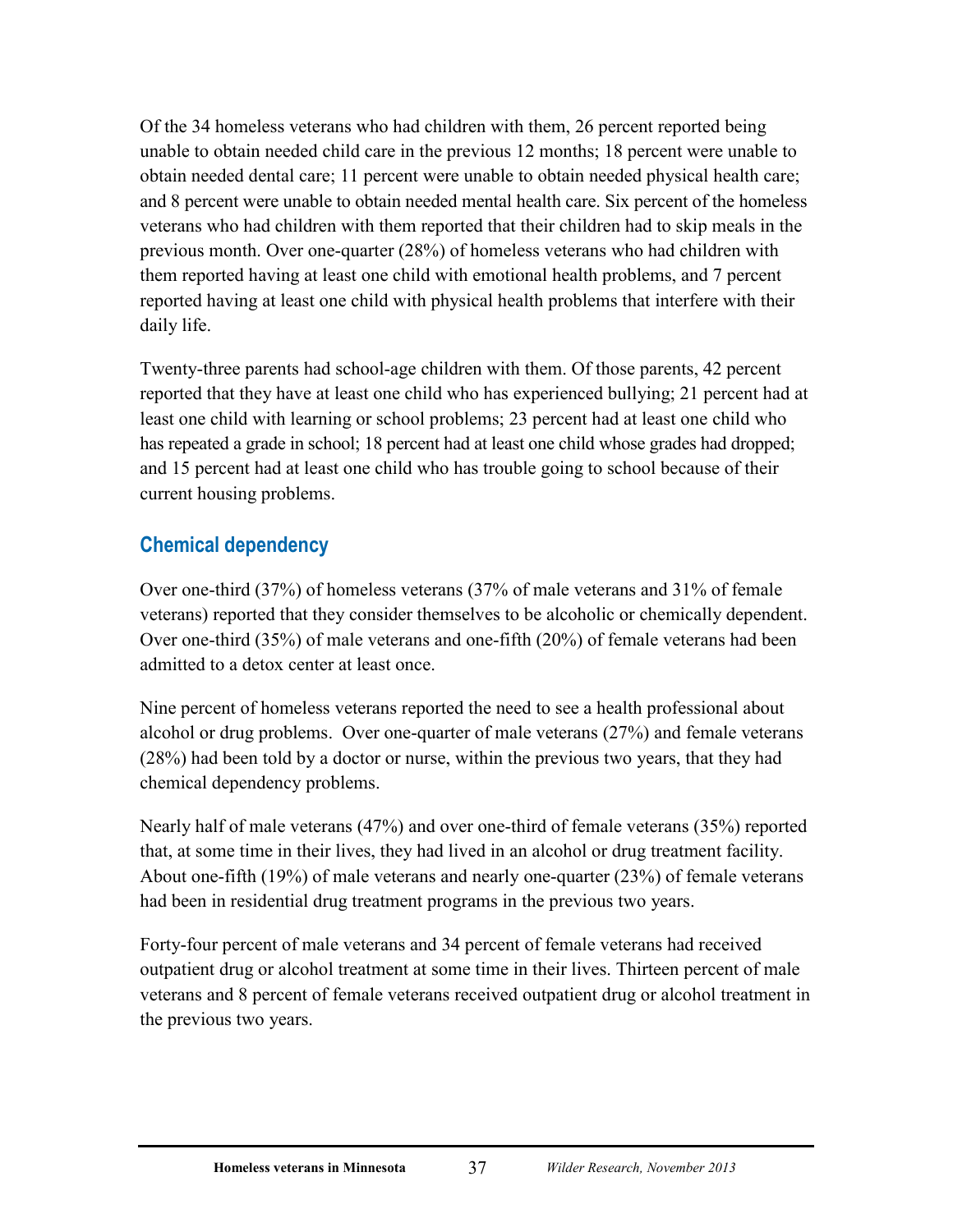# <span id="page-42-0"></span>**Physical health**

Over half (54%) of homeless veterans reported they had at least one chronic medical condition (high blood pressure, asthma, other chronic lung or respiratory problems, chronic heart or circulatory problems, diabetes, hepatitis, HIV/AIDS, and/or tuberculosis). Of those, three-quarters (75%) reported receiving care for each reported condition in the previous 12 months.

Half (49%) of homeless veterans said they needed to see a dentist about tooth or gum problems, and over two-fifths (43%) said they needed to see a doctor for a physical health problem. One-sixth (16%) of homeless veterans reported they were not taking prescribed medication. Over two-fifths (42%) of homeless veterans had used emergency room services during the previous six months.

Over four-fifths (83%) of homeless veterans reported that they had medical coverage in October. Of those who reported having medical coverage, 34 percent had Medical Assistance; 30 percent had VAMC benefits; 11 percent had MinnesotaCare; 9 percent had Medicare; 6 percent had General Assistance Medical Care; 5 percent had Medicare plus another type of insurance; 5 percent did not specify the type of medical coverage they had; and 2 percent had employer-sponsored insurance. Over one-quarter (26%) of homeless veterans reported they had problems getting needed medical care, primarily because of a lack of money or insurance.

# **Percentage of those with coverage** Medical Assistance 34% VAMC benefits 30% MinnesotaCare 11% Medicare 9% General Assistance Medical Care (GAMC) 6% Medicare plus another type of insurance 5% Type of coverage not specified 5% Employer-sponsored health insurance 2%

#### <span id="page-42-1"></span>**17. Type of medical insurance reported by homeless veterans who had some kind of coverage in October**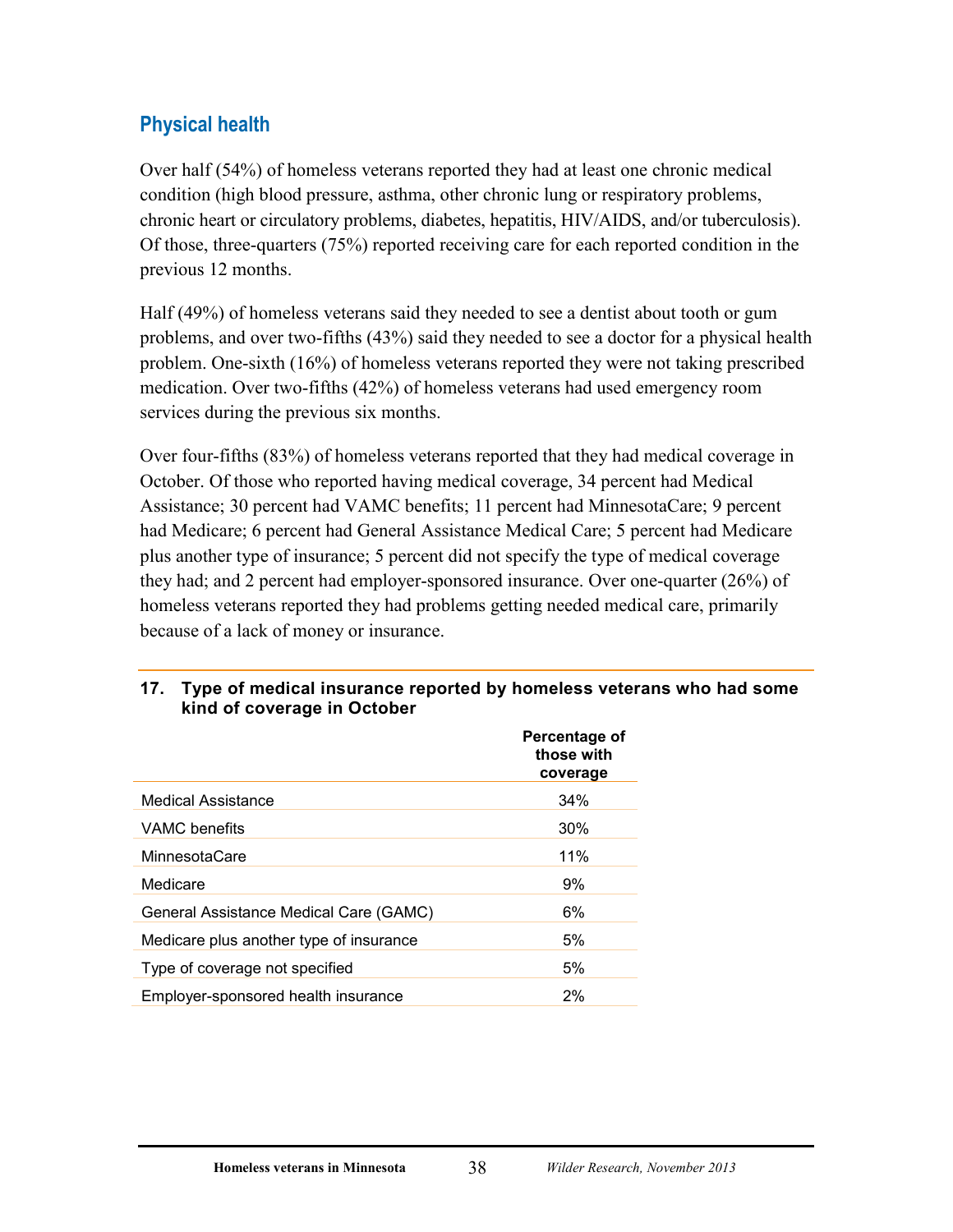Over three-quarters (78%) of homeless veterans reported that they had a regular place to go for medical care. Of these, over two-fifths (43%) reported that they received medical care at a clinic that requires insurance or fees; 39 percent received care at the VA Medical Center; 7 percent received care at a free clinic; 5 percent received care at an emergency room; 2 percent received care at a medical center (not specified if these centers require fees or insurance); percent received care at a medical clinic (not specified if these clinics require fees or insurance), and 1 percent received care at a hospital. Two percent did not name any type of medical facility;

## <span id="page-43-0"></span>**Mental health**

Mental illness was a significant problem for nearly three-fifths (57%) of the homeless veterans interviewed in 2012. Half (50%) of homeless veterans had been told by a doctor or nurse (within the previous two years) that they had schizophrenia, manic depression, some other type of delusional disorder, major depression, antisocial personality disorder, or posttraumatic stress disorder. Forty percent of homeless veterans surveyed had received outpatient mental health services, and 14 percent had lived in a facility for persons with mental health problems within the previous two years. Over one-third (36%) of homeless veterans said they needed to see a doctor about a mental or emotional health problem.

|                                                                                                   | <b>Percentage with characteristics</b> |                          |                    |
|---------------------------------------------------------------------------------------------------|----------------------------------------|--------------------------|--------------------|
|                                                                                                   | Men<br>(N=542)                         | <b>Women</b><br>$(N=38)$ | Total<br>$(N=580)$ |
| Schizophrenia                                                                                     | 9%                                     |                          | 8%                 |
| Paranoid or delusional disorder, other than schizophrenia                                         | 7%                                     | 3%                       | 7%                 |
| Manic episodes or manic depression, also called bipolar<br>disorder                               | <b>20%</b>                             | 35%                      | 21%                |
| Major depression                                                                                  | 34%                                    | 61%                      | 36%                |
| Antisocial personality, obsessive-compulsive personality, or<br>another severe emotional disorder | 16%                                    | 27%                      | 17%                |
| Post-traumatic stress disorder                                                                    | 24%                                    | 59%                      | 27%                |
| Any mental health diagnosis above                                                                 | 48%                                    | 82%                      | 50%                |
| Alcohol abuse disorder                                                                            | 23%                                    | 25%                      | 23%                |
| Drug abuse disorder                                                                               | 13%                                    | 20%                      | 14%                |
| Any chemical dependency diagnosis above                                                           | 27%                                    | 28%                      | 27%                |
| Dual diagnosis (chemical dependency and mental illness)                                           | 17%                                    | 25%                      | 18%                |

#### <span id="page-43-1"></span>**18. Mental health characteristics of homeless veterans**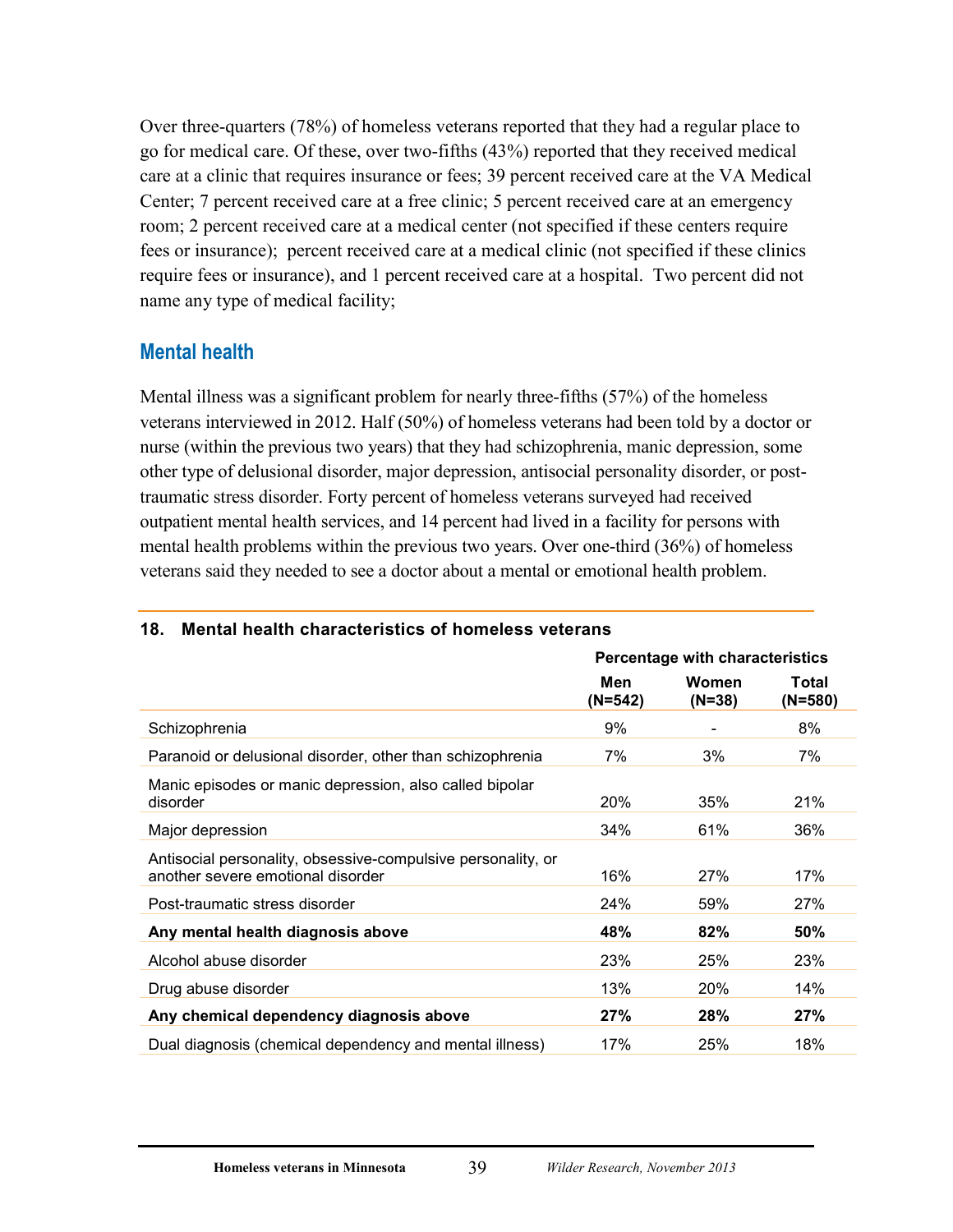# <span id="page-44-0"></span>**Serious or chronic disability**

As described previously, half (50%) of homeless veterans had serious mental health problems (indicated by recent diagnosis or treatment), 27 percent had a diagnosed alcohol or drug abuse disorder, and over half (54%) had a chronic physical health condition.

According to many homeless veterans interviewed, physical, mental, or other health conditions limited the amount or kind of work they could do (54%), limited their daily activities (14%), or interfered with memory or daily decision-making (32%).

Pooling all of the above, nearly nine in ten (87%) homeless veterans reported having at least one serious or chronic disability (mental illness, substance abuse disorder, chronic medical condition, cognitive impairment, or other condition that limits work or activities of daily living).

Another concern is the fact that traumatic brain injury, which is reported by about one in three homeless veterans, is sometimes difficult to detect, and the symptoms may mimic those of post-traumatic stress disorder. While survivors may appear normal, they often have diminished memory, act in irrational ways, display episodes of rage, have difficulty concentrating, and generally have diminished capacity to maintain family relationships. Any of these elements, left untreated, can increase the likelihood of homelessness for new veterans.

One-third (33%) of homeless veterans in the Wilder study had a history that suggests likely traumatic brain injury. That is, they received a serious head injury, followed by the development of problems with headaches, concentration or memory, understanding, excessive worry, sleeping, or getting along with people.

Thirteen percent of homeless veterans report being told by a doctor or nurse in the previous two years that they have a traumatic brain injury. Six percent of homeless veterans report being diagnosed with a service-related head injury or traumatic brain injury.

# <span id="page-44-1"></span>**Abuse and victimization**

A history of childhood mistreatment was not uncommon for respondents in the survey. About one-third (34%) of homeless male veterans and 45 percent of homeless female veterans indicated that they were physically mistreated as children, and 18 percent of men and 30 percent of women reported sexual mistreatment as children. Thirteen percent of men and 37 percent of women indicated that, as children, their parents neglected to provide food, shelter, or medical care, or left them unsupervised for long periods of time when they were too young to be left on their own. Over one-third (36%) of homeless male veterans and nearly half (49%) of homeless female veterans were either physically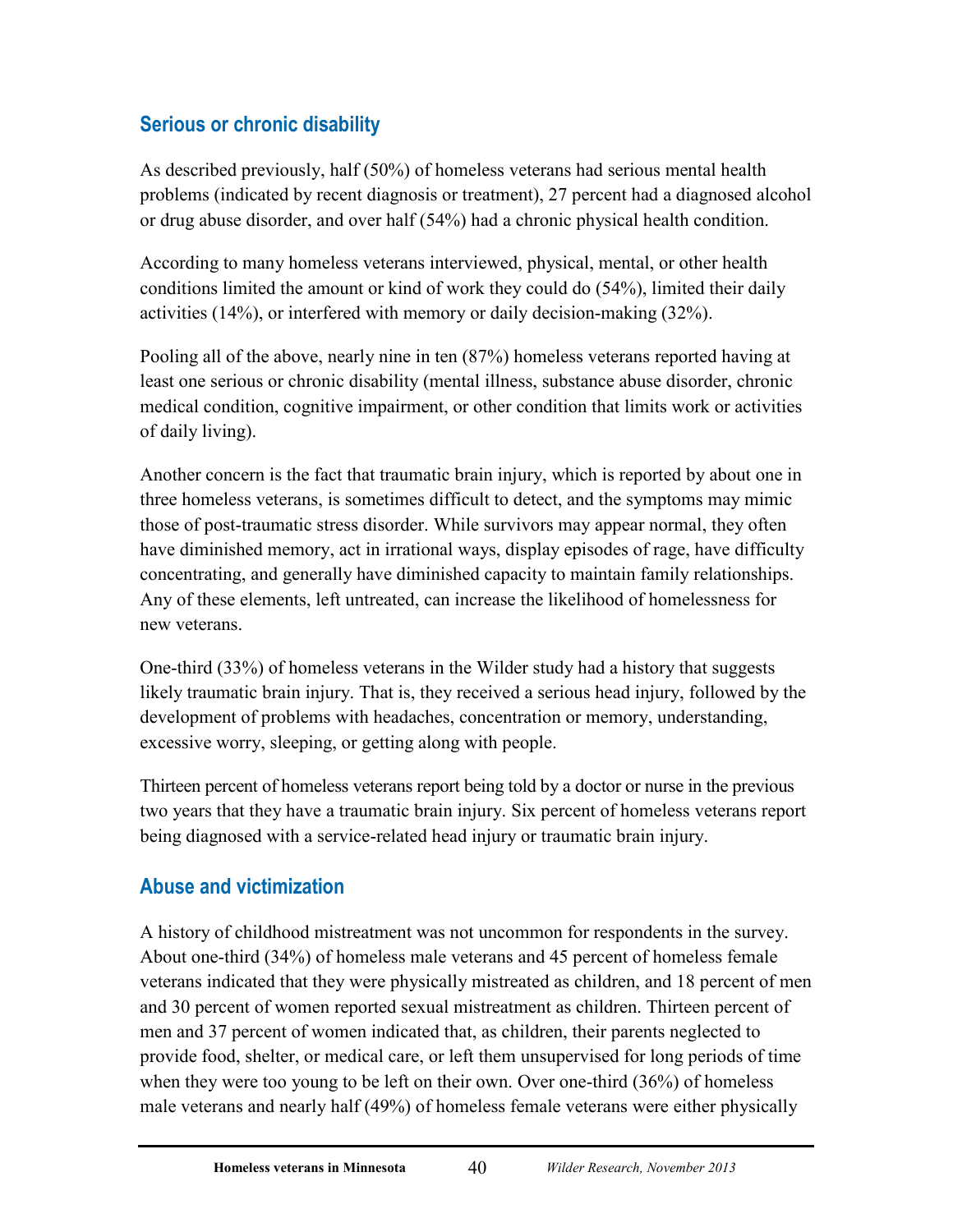or sexually mistreated as children. If individuals reporting neglect as children were added, 38 percent of men and 59 percent of women reported mistreatment as children.

| 15. Childrood mistreatment reported by nomeless veterans                                                                      |                |                   |                    |  |
|-------------------------------------------------------------------------------------------------------------------------------|----------------|-------------------|--------------------|--|
|                                                                                                                               | Men<br>(N=542) | Women<br>$(N=38)$ | Total<br>$(N=580)$ |  |
| Physically abused as a child or youth                                                                                         | 34%            | 45%               | 35%                |  |
| Sexually abused as a child or youth                                                                                           | 18%            | $30\%$            | 18%                |  |
| Neglected as a child or youth (not provided food, shelter, or<br>medical care, or left unsupervised for long periods of time) | 13%            | 37%               | 15%                |  |
| Any of the above experiences as a child                                                                                       | 38%            | 59%               | 40%                |  |
| Either physically or sexually abused as a child                                                                               | 36%            | 49%               | 37%                |  |

## <span id="page-45-0"></span>**19. Childhood mistreatment reported by homeless veterans**

Eleven percent of homeless veterans interviewed (11% of men and 19% of women) reported being sexual with someone only for the purpose of getting shelter, clothing, food, and other things. About one-fifth (21%) of homeless male veterans and 52 percent of homeless female veterans reported staying in an abusive situation because they did not have other housing options. Eight percent of homeless male veterans and over one-third (35%) of homeless female veterans reported being in a personal relationship in the previous year with someone who hit them, slapped them, pushed them around, or threatened to do so. Nearly one-third (30%) of women veterans reported they were homeless, at least in part, because they were fleeing abuse.

The overall experience of homelessness can be a risky one, especially for women. Nearly one-sixth (15%) of homeless female veterans had been approached to work in the sex industry. Fourteen percent (14% of men and 20% of women) of homeless veterans reported having been physically or sexually attacked or beaten since becoming homeless. Eight percent of homeless veterans (7% of men and 16% of women) reported having sought health care because of an injury or illness caused by violence in the previous year.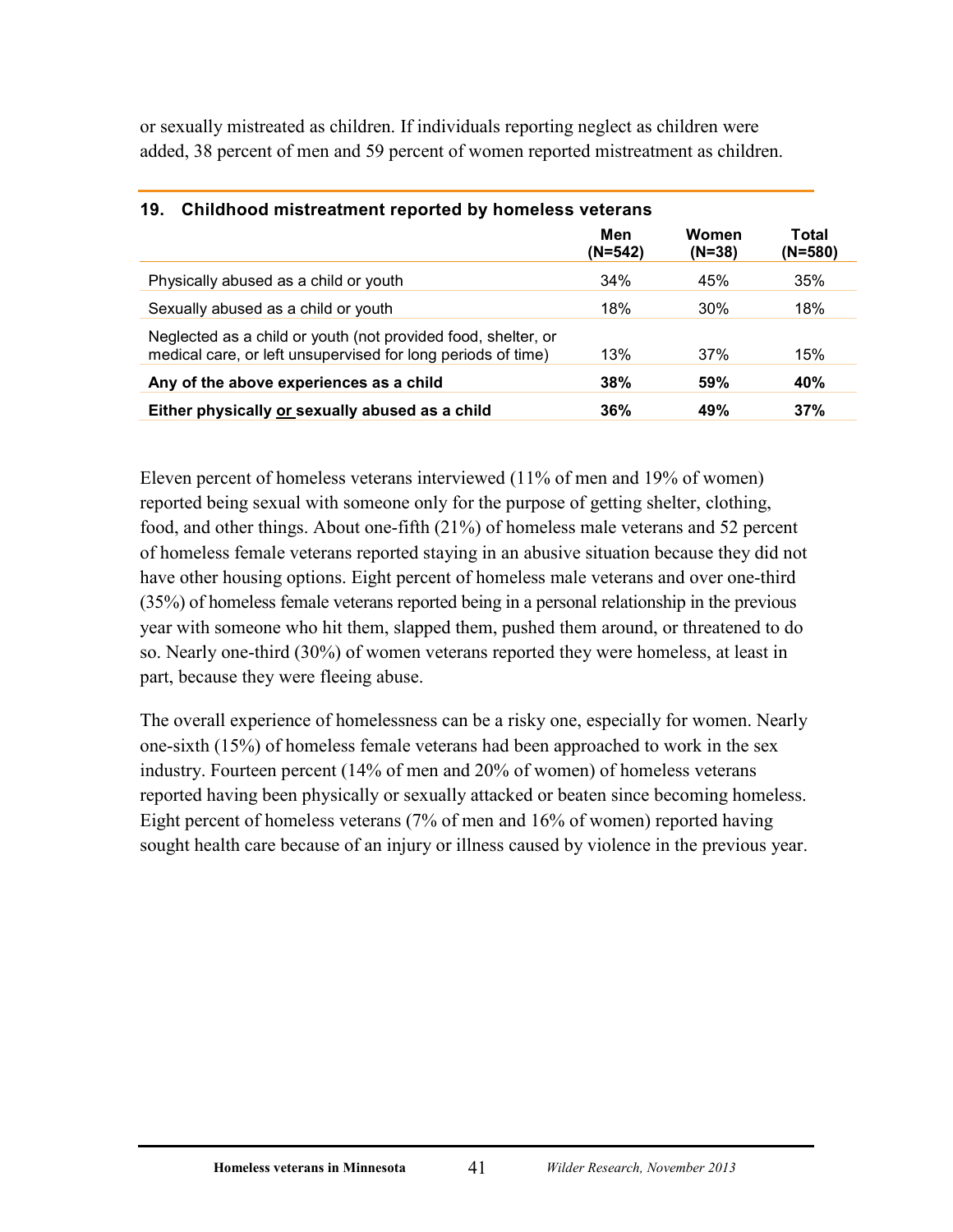# Homeless veterans data tables

Detail tables including the frequency distributions for all questions included in the survey, with breakdowns by geographic area (Twin Cities area vs. greater Minnesota), by gender (male vs. female), and by type of shelter arrangement (emergency shelter, transitional housing programs, informal shelter, and unsheltered locations) can be found on our website [http://www.wilder.org/Wilder-Research/Research-](http://www.wilder.org/Wilder-Research/Research-Areas/Homelessness/Pages/Statewide-Homeless-Study-Detailed-Data.aspx)[Areas/Homelessness/Pages/Statewide-Homeless-Study-Detailed-Data.aspx.](http://www.wilder.org/Wilder-Research/Research-Areas/Homelessness/Pages/Statewide-Homeless-Study-Detailed-Data.aspx) [4](#page-46-1)

The tables are organized by question. Within each question, the first data table displays the responses by the type of shelter arrangement and the second table displays the responses by the Twin Cities area, then by the greater Minnesota area, and then by the combined totals for the Twin Cities area and greater Minnesota.

Note that some tables are conditional. For example, Table 174 reports the number of respondents who have considered suicide. This question was asked of everyone. Table 175 reports information about suicide attempts, but this question was asked only of those who had considered suicide. Thus, the percentages reported in Table 175 total 100 percent of those who have considered suicide, not 100 percent of the entire sample.

# <span id="page-46-0"></span>**Notes for interpreting the data tables**

**The tables contain weighted estimates.** This means that the survey results have been statistically adjusted to reflect the actual populations residing in emergency shelters and transitional housing programs on the day of the survey. (We interviewed a sample, not every person in each shelter.)

**For informal and unsheltered locations, the data are not weighted.** We do not adjust the numbers to reflect the actual population, because we do not know the actual numbers of men, women, and children who were on the streets or in other non-shelter locations on the day of the survey.

**You should use the percentages, not the frequencies, when interpreting these tables.** Sample weighting, such as we have performed with these data, uses calculations that can result in "fractional" persons. When we use computer rounding to adjust for this, the numbers do not always add up exactly to the total for each category.

<span id="page-46-1"></span> $\frac{1}{4}$  Unsheltered arrangements include outside, abandoned buildings, vehicles, temporary paid, or exchange arrangements.